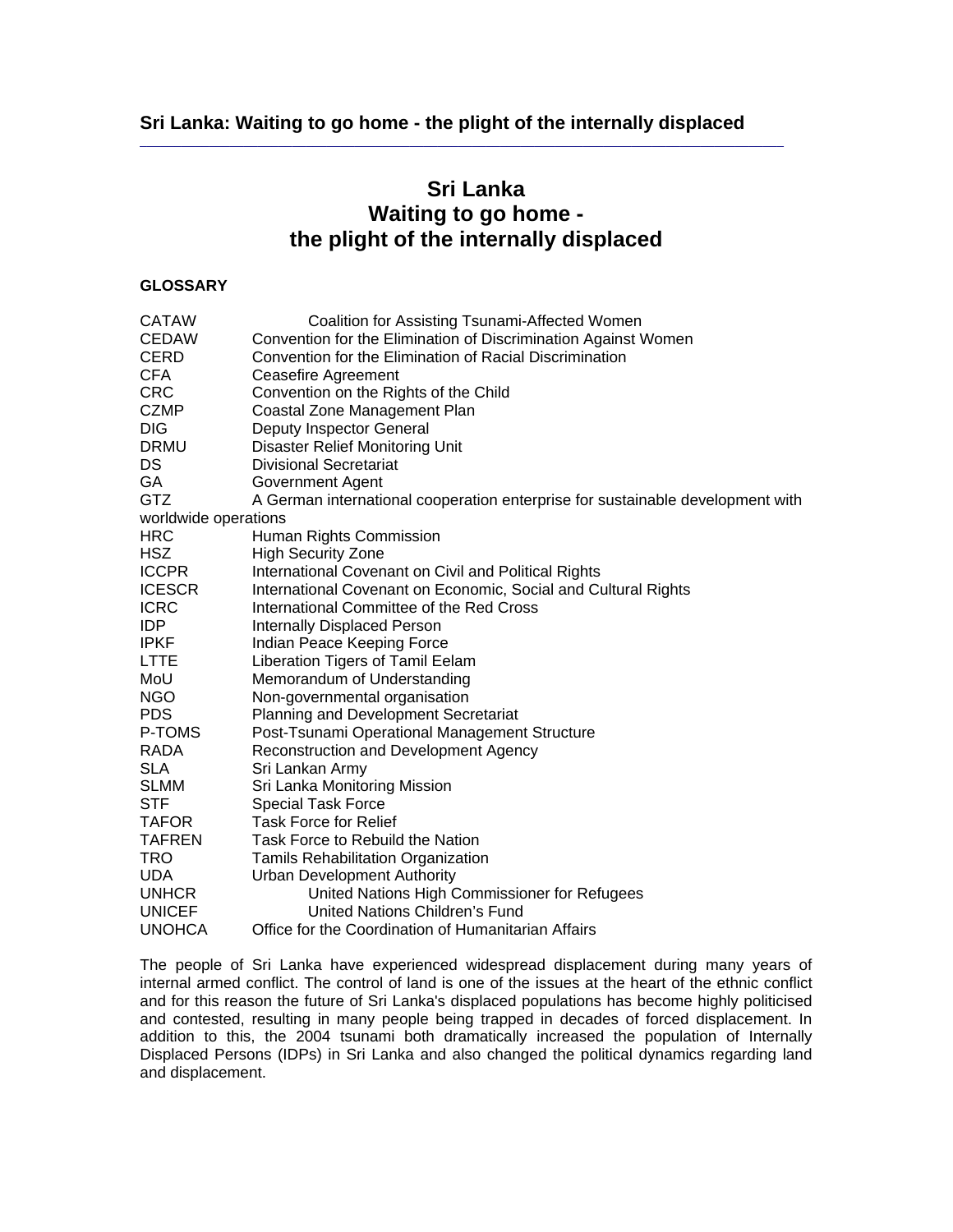IDPs in Sri Lanka suffer a variety of human rights violations, including serious violence and widespread denial of economic and social rights and violations of some civil and political rights. Not only are they often more vulnerable to human rights violations than other members of the population, but they are also less able to access legal and other remedies.

In light of the changing dynamics of displacement following the tsunami, Amnesty International undertook a mission to Sri Lanka in August 2005 to assess the human rights situation of IDPs around the country. During the mission Amnesty International delegates met with displaced communities, local government authorities, security forces representatives, civil society and international organisations in Galle, Ampara, Batticaloa, Trincomalee, Vavuniya and Mullaitivu. Delegates also met with representatives of the Sri Lankan government, international organisations and civil society in Colombo, and with the Liberation Tigers of Tamil Eelam (LTTE) and international organisations in Kilinochchi. This report is based on the findings of this mission and highlights Amnesty International's core concerns regarding the human rights situation of IDPs in Sri Lanka.

An Amnesty International delegation led by the Secretary General, Irene Khan, visited Sri Lanka in December 2005 shortly after Presidential elections on 17 November. They met the newlyelected President of Sri Lanka, Mahinda Rajapakse, Foreign Minister Mangala Samaraweera and representatives of the United Nations High Commission for Refugees (UNHCR) and several others. During discussions the delegation pressed for intensified efforts to ensure durable solutions for all IDPs. The delegation also travelled to Kilinochchi to meet with Mr Thamilselvan, head of the political wing of the LTTE, and other LTTE representatives and discussed among other issues concerns about child recruitment.

The Secretary General visited a welfare camp for people displaced by the conflict at Thellipallai, in the Jaffna peninsula where 110 families from the fishing community, comprising 350 people in total, had been living since 1995. Most had been displaced due to the fact that their houses were in one of the High Security Zones (HSZs)(1) occupied by the army.

Amnesty International's Secretary General also visited the Mannalkadu Transitional Camp in the Jaffna peninsula for people displaced by the tsunami. While there she talked to families who were waiting for the authorities to provide permanent housing in a nearby location. The families to whom the delegation spoke seemed to be in great confusion about their future and their options. They understood that they could not return to nor rebuild their old homes as these were located in the buffer zone where the government had prohibited the reconstruction of damaged houses.

## **The context of displacement**

#### *Patterns of displacement*

The last two decades of internal armed conflict in Sri Lanka have been characterised by widespread displacement of the civilian population. The majority of those displaced are from the north and east, the contested areas where most of the fighting has taken place. Because of their geographical concentration in these regions, the Tamil population has experienced by far the greatest displacement. According to a census of all IDPs in Sri Lanka conducted by the Ministry of Rehabilitation, Resettlement and Refugees in 2002, 80.86% of the displaced population was Tamil, 13.7% Muslim, 4.56% Sinhalese and other 0.88%.(2) Many of these IDPs have suffered multiple displacements during the course of the conflict.

One of the first waves of conflict-related displacement followed the anti-Tamil riots of 1983, after which over 100,000 Tamils fled to India while others sought asylum in other countries overseas. Throughout the mid-1980s the fighting between Tamil armed groups(3) and the Sri Lankan security forces continued to displace significant numbers of people from their homes. However, levels of displacement escalated dramatically following the departure of the Indian Peacekeeping Force (IPKF) and the resumption of hostilities in 1990, when thousands of people fled to escape the violence. While the majority of those displaced were Tamils, in October 1990 over 70,000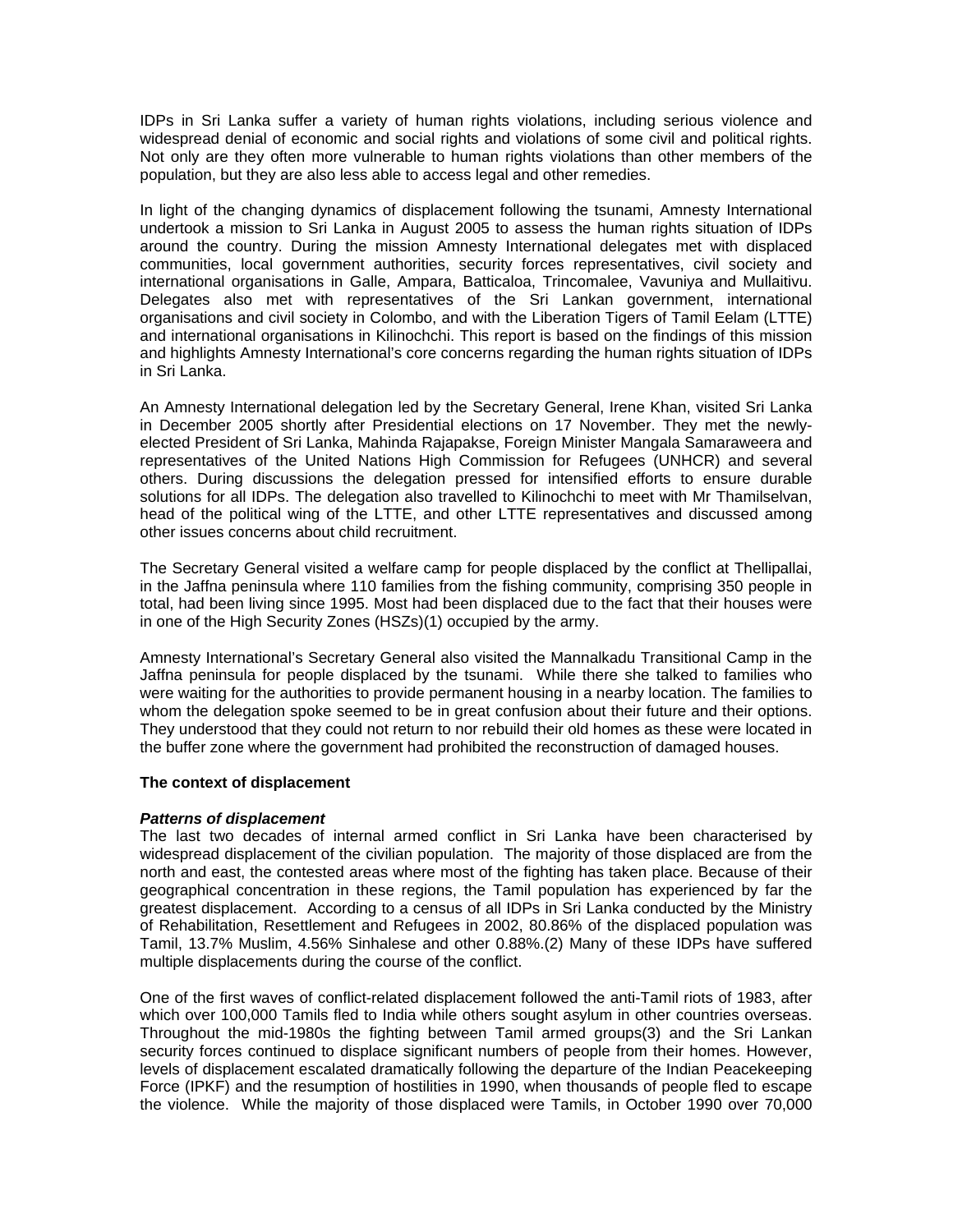Muslims were driven out of the north by the LTTE, who gave them just a matter of hours to leave their homes. The majority of these Muslims continue to live as IDPs in Puttalam, Anuradhapura and Kurunegala districts.

According to government figures, levels of displacement peaked at over one million in 1995 following the breakdown of peace negotiations (begun the previous year) between the LTTE and the Sri Lankan government and the resumption of hostilities. Hundreds of thousands of people fled Jaffna town in advance of its capture by the Sri Lankan military in 1995. High levels of displacement continued throughout the 1990s and into the new millennium. For example, in 2000, it is estimated that 170,000 people fled before the battle at Elephant Pass, Jaffna district.

While many people were displaced by the fighting, displacement was also the result of a multitude of other factors. Some left their homes to escape the widespread arrests, torture and "disappearances" perpetrated by the security forces. Others were displaced when their property was taken over by the military, some fled communal violence between communities, and others were expelled from or chose to leave areas of LTTE control. In addition, many people were forced to leave their homes because the conflict had destroyed the infrastructure and livelihoods on which they depended.

While many IDPs have spent some or all of their displacement in government camps and welfare centres run by the government and non-government organizations (NGOs), others have sought informal assistance from family and friends or have fended for themselves in their new locations. In January 2002 the UNHCR estimated the total number of IDPs in Sri Lanka to be 731,838.(4)

#### *Developments since the 2002 ceasefire*

In February 2002, with the facilitation of the Norwegian government, the Government of Sri Lanka and LTTE signed a ceasefire agreement (CFA) that brought an end to hostilities. The Sri Lanka Monitoring Mission (SLMM)(5) was established to monitor the ceasefire.

Peace talks began in late 2002. However, after several rounds of talks the LTTE withdrew from the negotiations in April 2003 citing the lack of peace dividends for the north and east. Since then the relationship between the Sri Lankan government and LTTE has further deteriorated, with an increase in killings and violent clashes and a growing threat of a return to full-scale conflict. The deterioration of the security situation in the north and east since 2004 has been further fuelled by the breakaway of the LTTE's eastern commander, known as Colonel Karuna. His supporters have reportedly continued to attack LTTE targets since the split in March 2004. This split altered the political and military situation in the east and resulted in a crackdown by the LTTE on any suspected dissent within the Tamil community and spiralling tit-for-tat killings between Karuna's supporters and the LTTE.

Even after the signing of the CFA people have continued to be displaced, although on a smaller scale and mostly for a limited time. For example, around 40,000 people were displaced from Mutur, Trincomalee district in April 2003 following violence between local Muslim and Tamil communities; families fled their homes in Batticaloa before the battle between the LTTE and Karuna's breakaway group in April 2004; and during the past year it has been reported that thousands of Tamils have fled into LTTE-controlled areas from Jaffna and Trincomalee in order to escape harassment by the security forces and out of fear of being caught up in a resumption of the conflict.

However, for the first time in many years, the CFA enabled people to move relatively easily between LTTE and government-controlled areas and in the four years of relative peace that have followed, many IDPs have returned to their homes. It is estimated that by mid-2005 more than 385,400 IDPs had returned home.(6)

In mid-2005, according to UNHCR figures, 805,000 people remained displaced, 347,475 by the conflict, living independently, with family or in welfare centres within Sri Lanka and 457,500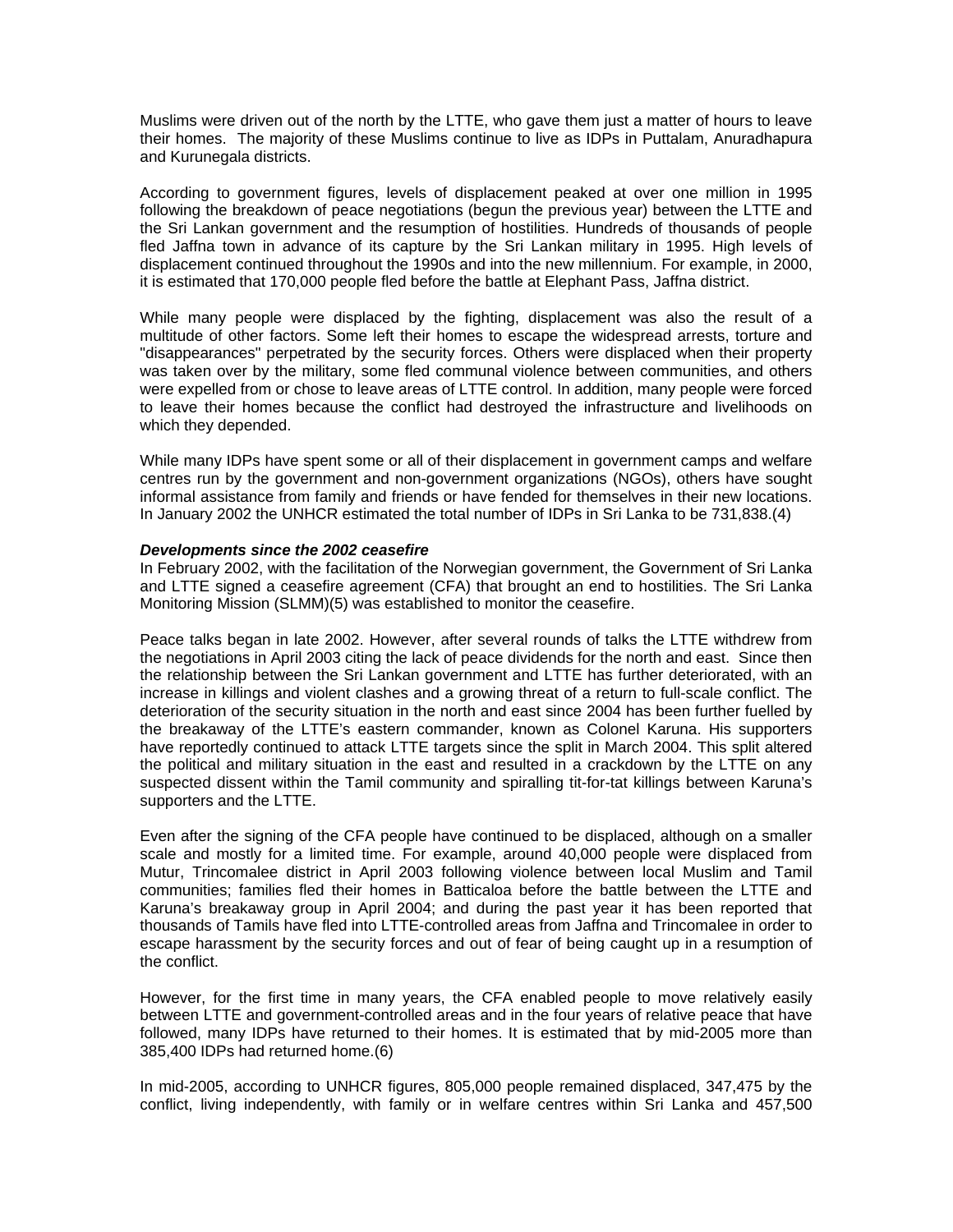displaced by the tsunami. According to UNHCR, it was not clearly established how many conflict-IDPs were among those displaced by the tsunami. Some of the displaced people had returned to Sri Lanka from India only to be forced into a renewed cycle of displacement.

There are several reasons why such a large number of IDPs have not been able to return to their places of origin or habitual residence or to resettle in another part of the country, following the CFA. Many of the remaining IDPs' original homes are now occupied by the Sri Lankan security forces as HSZs, are occupied by the LTTE, or are in areas where there are landmines; others are unable to return because of damaged infrastructure or a lack of opportunities to earn a decent living in their home areas; while others who did not own land in their home areas do not have any land to return to. Many IDPs face legal problems reclaiming their land as they have lost land title documents or found that other people have settled in their property. Some had sold their property at a very low price before they fled. Concerns about security, in particular the threat of abductions, killings and child recruitment and the possibility of a return to conflict are also important reasons why some IDPs feel it is not safe to return home. The rate of return of IDPs slowed down considerably after 2003, both because most of those who could easily go home had already done so and because of the deteriorating security situation.

#### *The tsunami*

On 26 December 2004, the Indian Ocean tsunami devastated Sri Lanka's coastline, killing 35,322 people and displacing 516,150(7). Northern, eastern and southern coastal areas were severely affected, although the north and east were the worst damaged.

The scale of the disaster prompted a massive international and national response, with large amounts of aid pledged by the international community. Those displaced by the tsunami were initially sheltered in public buildings, emergency camps, or with friends and family. As the authorities recognised that providing permanent new housing for those displaced by the tsunami would take a number of years, transitional shelters were constructed for all those who could not return home (largely due to the imposition of a coastal buffer zone, detailed below).

#### *Caption*

Emergency shelter for tsunami IDPs, Batticaloa. © AI

Immediately following the tsunami the government established a number of new and powerful government bodies dedicated to tsunami recovery. The Task Force for Relief (TAFOR) was responsible for coordinating relief efforts,(8) while the Task Force to Rebuild the Nation (TAFREN) was established as the primary institutional mechanism for recovery and reconstruction. TAFREN identified four key areas for the reconstruction response: returning people to their homes; restoring livelihoods; health, education and protection; and upgrading national infrastructure.

The government requested the UNHCR to act as the National Lead Agency for providing transitional shelter. UNHCR accepted this role due to the severity and scale of the disaster. As emergency accommodation (such as tents or public buildings) could only be a temporary solution, UNHCR set about planning for transitional shelter to bridge the gap until permanent housing could be constructed. UNHCR supported the government and over 100 non-governmental implementing partners in the coordination and construction of over 55,000 transitional shelters for those displaced by the tsunami. In November 2005, after reaching this target, UNHCR returned its focus to its pre-tsunami work of providing assistance to the conflict-displaced and refugees repatriating from India.

In November 2005 the Reconstruction and Development Agency (RADA) was established by the then newly-elected government headed by President Mahinda Rajapakse with the intention of combining the work of the separate task forces in one agency responsible for all reconstruction and development activities in post-tsunami and post-conflict areas.(9) Although the aim is to provide housing, livelihood, social services, infrastructure and development assistance, for both conflict and tsunami-displaced in equal measure, there remain inconsistencies between different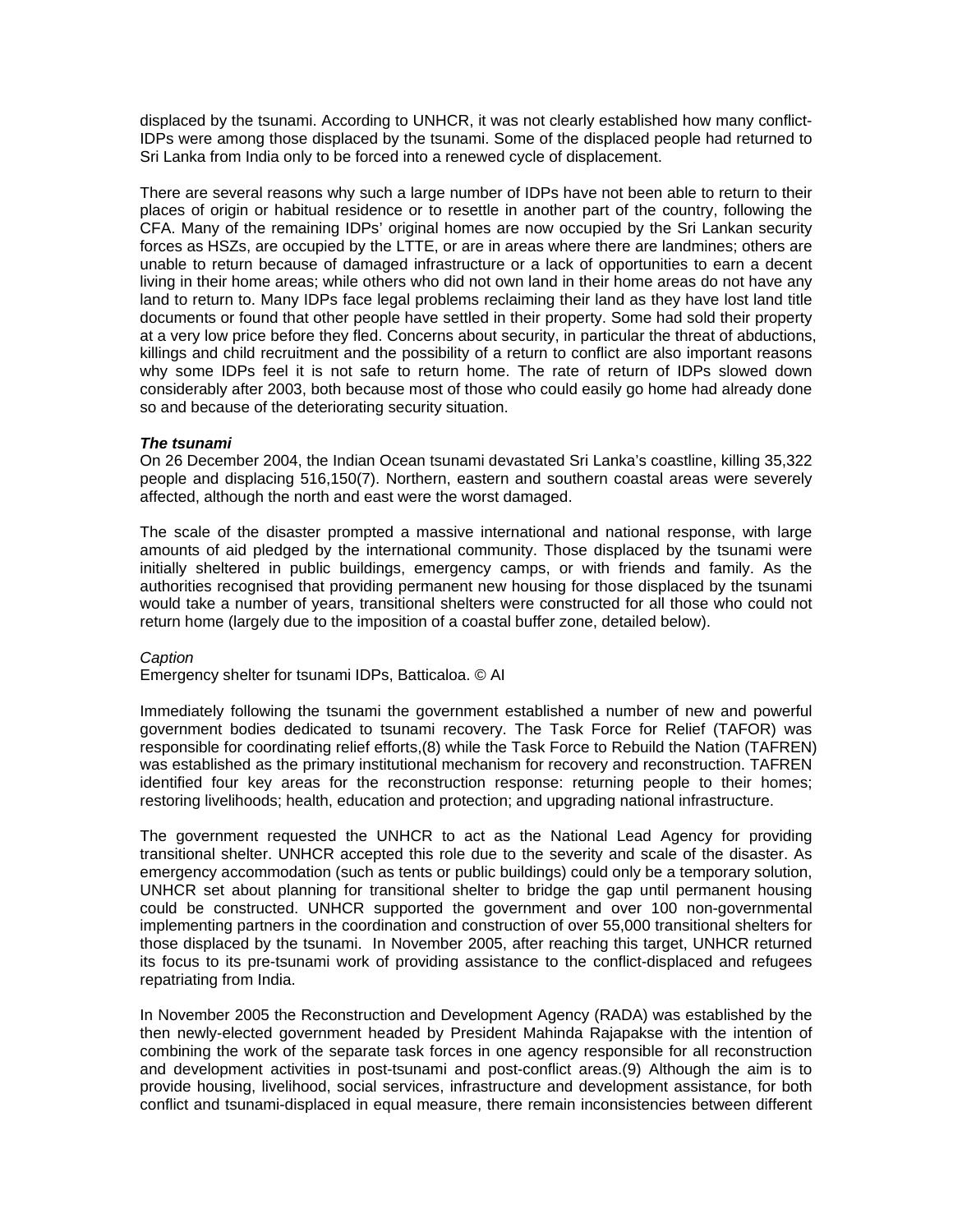districts, due to lack of coordination and the fact that delivery of services has been affected by the escalation of violence in the northeast in recent months.

With the change of government in November 2005, two new ministries, the Ministry of Resettlement and the Ministry of Nation Building and Development, were created with the functions and powers of three existing ministries shared between them.(10) A positive aspect of the RADA, the Ministry of Resettlement and the Ministry of Nation Building and Development is that they are dealing with policies, programmes and projects arising from both the conflict and the tsunami, with the aim of ensuring that there is a coherent strategy in place for the equal treatment of both conflict and tsunami-affected displaced. However, a top-down approach has meant that this has not yet been translated into fully effective action on the ground.

In the LTTE-controlled areas there are several entities that are involved in relief, rehabilitation and reconstruction efforts. The Planning and Development Secretariat (PDS), is a branch of the LTTE's civil administrative structure that coordinates all humanitarian planning and development in the LTTE-controlled areas and in the northeast as a whole. The Tamils Rehabilitation Organization (TRO) is a humanitarian organization that has been working in the northeast for over 20 years. It is a registered charity with the Government of Sri Lanka. The Centre for Women's Development and Rehabilitation, the Economic Consultancy House are among NGOs and independent bodies registered with the government and involved in rehabilitation and reconstruction efforts.

In May 2005, LTTE concerns regarding people in the north and east not receiving an equal share of tsunami aid, led to a written agreement between the government and the LTTE called the Post-Tsunami Operational Management Structure (P-TOMS). This was intended to establish a mechanism between the government Ministry for Relief, Rehabilitation and Reconciliation(11) and the PDS of the LTTE to jointly manage the distribution of some of the international funds for tsunami reconstruction. However, the *Janatha Vimukthi Peramuna* (JVP) (12) withdrew from the government coalition in protest at the agreement on the grounds that it was unconstitutional and lodged a petition against it in the Supreme Court. In July the Supreme Court placed a stay order on some key elements of the P-TOMS, effectively blocking its implementation, which further deteriorated the relationship between the LTTE and the government. There has been no further Supreme Court decision on this issue or date set for a hearing.

In response to the tsunami, the government announced the establishment of a coastal buffer zone with the stated intention to protect against damage and loss of life in the event of a future tsunami. It was announced that no rebuilding was permitted within this buffer zone, apart from certain exceptions (including tourist facilities), and that communities who had lived in the buffer zone would be relocated inland. This buffer zone was initially set at 100 metres from the average high water line in the south and west, and 200 metres in the north and east, apparently to reflect the greater damaged caused by the tsunami in the north and east. However, this was subject to further review due to concerns raised nationally and internationally regarding the large-scale dislocation it caused. In February 2006 the RADA announced the revised demarcation of the buffer zone based on the Coastal Zone Management Plan (CZMP)(13) of 1997. The CZMP stipulates "set back" zones, depending on the nature of the coastal area, which has to be decided between the Coast Conservation Department and the Divisional Secretariat at district level. It is reported that revisions to the buffer zone have enabled 11,000 people who would have been relocated under the original plans to rebuild their homes on the coast. The coastal buffer zone declared by the government has not been followed strictly in areas under LTTE control. In LTTEcontrolled areas where land is in short supply, people have been allowed to settle inside the zone.

At the time it was implemented, the coastal buffer zone resulted in a massive programme of relocation, in which those who had lived within it were prevented from rebuilding their homes on the coast and were instead moved inland to transitional shelters, while waiting for permanent houses to be built for them. This has left hundreds of thousands of people displaced and in limbo.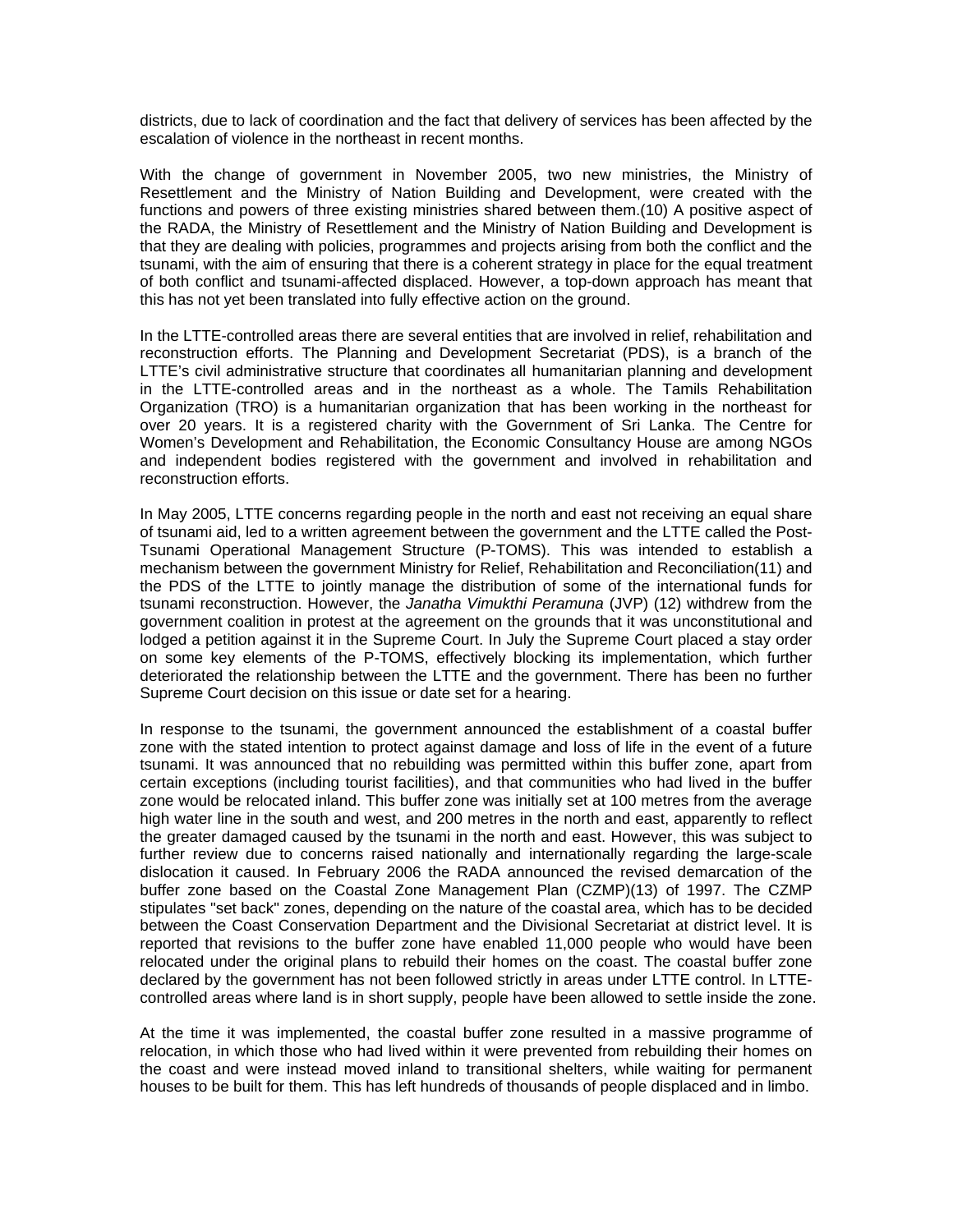The large-scale relocation caused by the tsunami and the subsequent application of the coastal buffer zone dramatically altered the dynamics of displacement in Sri Lanka and exacerbated disputes over land, which have been linked to ongoing ethnic conflict. Moreover, there has been widespread concern among coastal communities that this forced relocation away from the sea will erode their livelihoods and traditional way of life.

#### *Caption*

Shelter that the fishing community has built in the buffer zone, Batticaloa, despite government regulations in force at the time. © AI

The latest government estimates show that Sri Lanka needs at least 100,000 permanent homes to be built or repaired. New housing policy which expands the number of people entitled to new or repaired housing could swell this figure to 115,000 homes. Working with the 100,000 figure, approximately 30,000 of the permanent homes required are to be built as part of a donor building programme. According to the Joint Report of the Government of Sri Lanka and Development Partners, published in December 2005, Memoranda of Understanding (MoUs) had been signed with donors for the building of 29,640 houses to be built under the donor building programme.(14) By 7 March 2006, MoUs had been signed with donors for the building of 34,094 houses. This is more than required, since it is thought that some of these MoUs may not come to fruition. According to the government agency RADA, by 18 April 2006, 5,959 relocation houses had been completed and 9,438 were under construction. Just over 14,000 donor-built relocation houses were still to be started.

In addition to the donor building, some 70,000 to 80,000 families can return to their original land and rebuild their houses, under a "self-help" programme, using some additional skilled workers. The programme requires cash grants from both government and donor agencies (co-finance) to repair and rebuild these damaged homes. In the "self-help" reconstruction programme, by 31 March 2006, the start of 42,851 homes could be confirmed, and a further 25,235 first-instalment construction grants paid out. Therefore some 27,000 to 37,000 homes in the "self help" programme are still to be started, or in some cases, completed.(15)

According to the progress report "Moving from Transitional Shelters to Permanent Houses" published on 31st March 2006, 56,531 transitional shelters have been totally constructed and 3,029 transitional shelters have been decommissioned. Therefore 53,502 transitional shelters are being occupied by the people who are displaced by the tsunami. The number of tsunami IDPs living in transitional shelters, with their family or friends, or in their damaged houses while waiting to move into permanent housing is therefore estimated to be 330,000 to 350,000.

## **Legal and policy framework for the protection of the human rights of IDPs**

The primary duty and responsibility to protect the rights of IDPs lies with the national authorities of the state. The state is obliged to provide assistance and protection for all IDPs on its territory and to facilitate to the maximum extent possible the work of humanitarian organisations involved in assisting IDPs. As a state party to a range of international treaties, including specifically the International Covenant on Civil and Political Rights (ICCPR) 1966, the International Covenant on Economic, Social and Cultural Rights (ICESCR) 1966, the Convention on the Elimination of All Forms of Racial Discrimination (CERD) 1965, the Convention on the Elimination of All Forms of Discrimination against Women (CEDAW) 1979, and the Convention on the Rights of the Child (CRC) 1989, Sri Lanka is bound by various international obligations to promote and protect the human rights of the population, including those displaced by either conflict or natural disasters.

In addition to the binding international human rights treaties listed above, the UN Guiding Principles on Internal Displacement set out authoritative standards on the protection of the internally displaced: those who have been forced to flee their homes in order to avoid the effects of armed conflict, generalized violence, violations of human rights, or natural or other humanmade disasters, but who have not crossed an international border.(16) The Guiding Principles reflect and are consistent with international human rights law, international humanitarian law and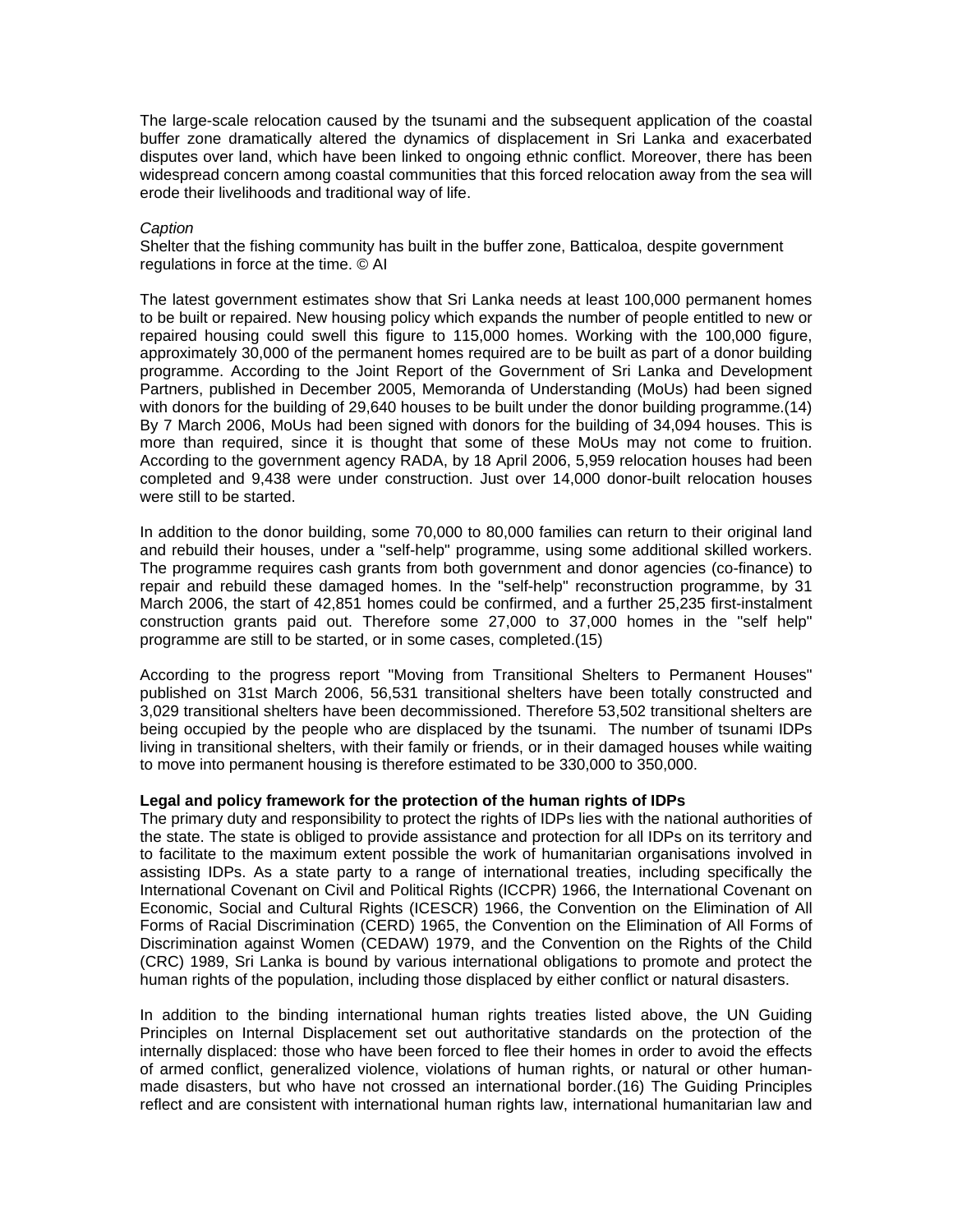international refugee law. The Guiding Principles offer protection from forced displacement and protection to IDPs at all stages of displacement: during displacement (including humanitarian assistance) and in the return, resettlement(17) and reintegration processes. In addition to the Guiding Principles, forced displacement is also prohibited in binding international law according to the interpretation of the United Nations (UN) Human Rights Committee that forced displacement violates Article 12 of the ICCPR.(18)

The Guiding Principles state that their standards should be observed by all state authorities, groups and persons, irrespective of their legal status. In 2002, the Sri Lankan government adopted a national framework for relief, rehabilitation and reconciliation based in part on the Guiding Principles.(19) The UNHCR has also developed programmes based on the principles to benefit IDPs in Sri Lanka.

The principle of non-discrimination enshrines a fundamental right protected by the UN Charter, international human rights law and international humanitarian law.(20) It prohibits discrimination of any kind including discrimination based on race, religion or belief, ethnic or social origin, legal or social status, or other status. Thus, although there is no explicit prohibition of discrimination against IDPs because of the fact of their displacement, discrimination based on 'other status' - for instance in Article 2 (1) of the ICCPR and Article 2 (2) of the ICESCR - is included in the general prohibition and would apply to IDPs. The Guiding Principles further indicate that the Principles shall be applied without discrimination of any kind. However, the principle of non-discrimination does not prevent protection and assistance being tailored to the particular needs of certain IDPs, such as children, especially unaccompanied minors, expectant mothers, mothers with young children, female heads of household, persons with disabilities and elderly persons. In fact, the Guiding Principles recognise that such protection and assistance ought to take into account their special needs.

Other human rights that are central to the protection of IDPs include the right to liberty and security of person and the right to freedom of movement and to freely choose the place of one's residence. These rights, provided, for instance, in Articles 9(1) and 12 of the ICCPR, respectively, are reiterated in Principles 12 to 16 of the Guiding Principles. Principle 12(2) states that in order to give effect to the right to liberty and security of person, IDPs 'shall not be interned in or confined to a camp.' Such internment or confinement can only be justified in 'exceptional circumstances' and if 'absolutely necessary' and 'it shall not last longer than required by the circumstances.' Set out in Principle 14 of the Guiding Principles, every IDP has the right to liberty of movement, particularly from camps and settlements, and the freedom to choose his or her residence. Principle 15 guarantees the right of all IDPs to flee from areas where their lives, security or freedom are threatened (including, if necessary, the right to seek asylum in other countries) and the right not to be forcibly returned to such areas. Principle 16 sets out the right not to be arbitrarily displaced from their homes (unless military reasons demand it for the security of civilians); and the right to return to their homes should they wish to do so.

Other key related rights include the right to life, to dignity and physical, mental and moral integrity, including protection against rape, torture and gender-related violence. In the context of internal displacement in conflict, the rights of all non-combatants, or those taking no active part in hostilities, to physical and mental integrity is protected by international humanitarian law.(21)

Under the CRC it is prohibited in all cases to recruit children below the age of 15 years in armed or military forces.(22) Sri Lanka ratified the Optional Protocol to the CRC on Children in Armed Conflict, which explicitly provides that armed groups, distinct from the armed forces of the State, must not recruit children under the age of 18 into armed groups. Moreover, child recruitment is classified as a "war crime" by the Rome Statute of the International Criminal Court.(23) The Guiding Principles contain a specific prohibition against the recruitment of displaced children into any armed forces or groups.(24)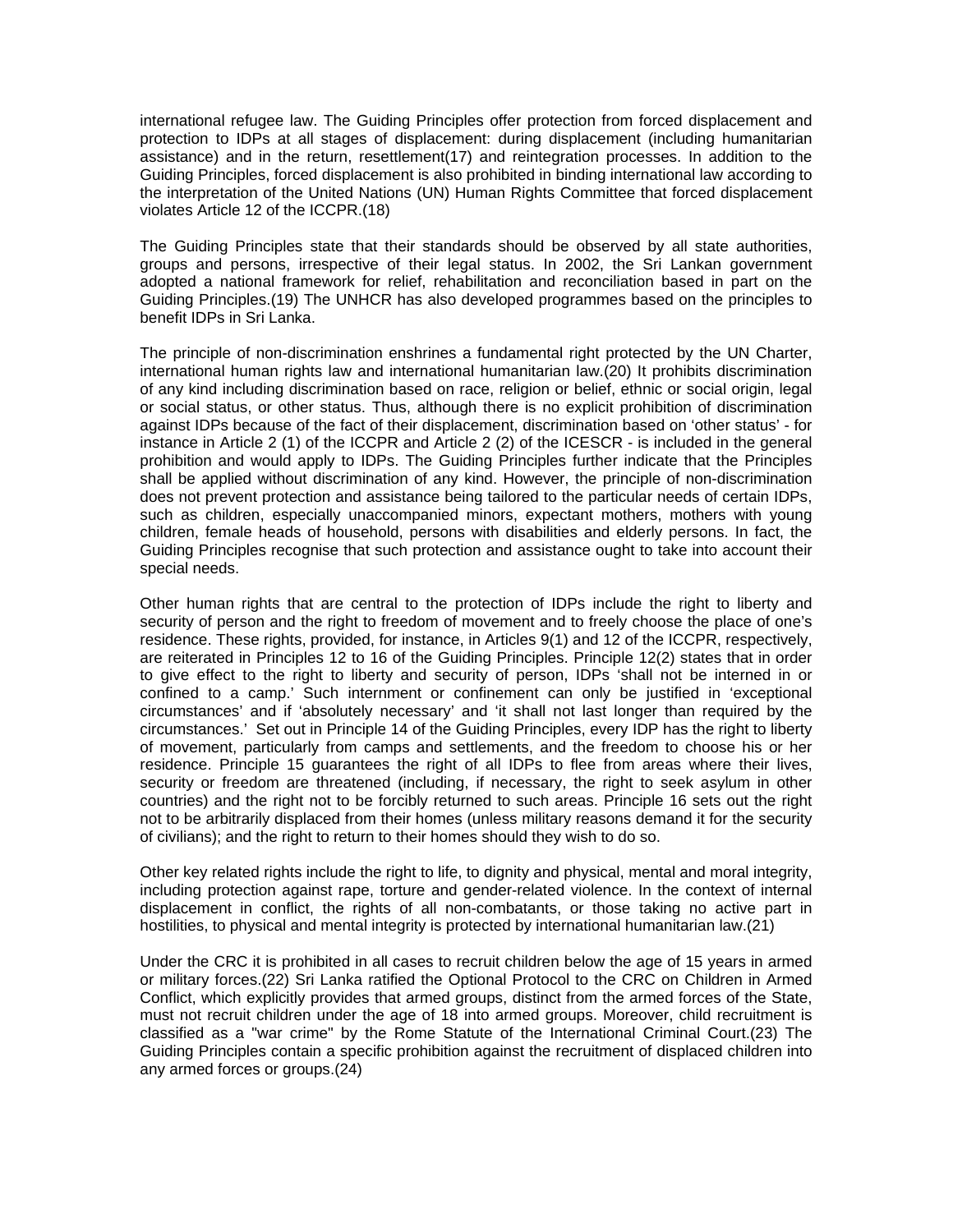The right to an adequate standard of living is guaranteed in international human rights law, in particular in Article 11 of the ICESCR. The Guiding Principles stipulate that "at the minimum, regardless of the circumstances, and without discrimination, competent authorities shall provide IDPs with and ensure safe access to: (a) essential food and potable water; (b) basic shelter and housing; (c) appropriate clothing; and (d) essential medical services and sanitation."(25) International standards also prohibit the arbitrary deprivation of housing, land and property. The Guiding Principles elaborate on this prohibition to include "arbitrary and illegal appropriation, occupation or use."(26)

In addition to providing guidance on the protection of IDPs from arbitrary displacement, and their protection during displacement from their homes or places of habitual residence, the Guiding Principles provide guidance on duties and responsibilities of the state and other actors in relation to return, resettlement and reintegration of IDPs, stressing in this process the fundamental importance of the principle of returning or resettling voluntarily, and in conditions of dignity and safety. In particular, Principle 29(2) observes the duty of the authorities to assist IDPs to recover their property and notes in this regard that "when recovery of such property and possessions is not possible, competent authorities shall provide or assist these persons in obtaining appropriate compensation or another form of just reparation." This reflects the obligation of states parties to the ICCPR to ensure an "effective remedy"(27) and a general trend in human rights and refugee law towards recognising a right to restitution of property, whether destroyed or occupied, or to compensation for its loss.(28)

In terms of return, reintegration or resettlement, the authorities must ensure that any solutions are sustainable and that an individual does not suffer multiple cycles of displacement. Relocating IDPs to places of insecurity or to places where they cannot enjoy basic economic, social and cultural rights and are therefore unsustainable may breach a range of human rights standards.

## **The right to physical and mental integrity**

IDPs in Sri Lanka face a number of threats to their physical and mental integrity, including conflict-related, community-based and domestic violence. In particular, the physical and mental integrity of IDPs in the north and east is seriously undermined by the escalating insecurity and human rights violations taking place in these regions. Displaced people, being dislocated from normal social and community support structures, are particularly vulnerable to conflict-related insecurity, which not only threatens their lives, but also their prospects for durable solutions and a return to normal life with full protection of their human rights.

While the human rights situation in the north and east did improve following the CFA and many IDPs returned home in 2002 and 2003, the situation has deteriorated dramatically over the last two years, with escalated levels of violence, resulting in widespread human rights abuses. Much of this escalation in violence has been due to the split within the LTTE in March 2004. Since the LTTE attacked the Karuna group in April 2004 and forced the group to go underground, the Karuna group has continually ambushed and attacked the LTTE and those affiliated with it, while the LTTE has sought to regain control of the east through a violent crackdown, not just on Karuna supporters, but on any dissent within the Tamil community. The LTTE has accused the Sri Lankan Army (SLA) of providing support to Karuna's group, in the same way as the SLA has reportedly supported other Tamil armed groups opposed to the LTTE.

From December 2005 onwards the violence spread from the east to include the north, with numerous armed clashes, killings and "disappearances" reported. In the Jaffna Peninsula, attacks attributed to the LTTE or their "front organizations" on members of the security forces using claymore and landmine explosions, led to a heightened sense of insecurity and tension among all people living and working in those areas, including IDPs. Over 100 people were killed in the northeast during the period from 4 December 2005 to 11 January 2006 alone. Although the security forces took the brunt of the attacks, students, civilians, members of the LTTE and other armed groups were also killed in the violence. Member of Parliament, Joseph Pararajasingham, was shot and killed by unknown assailants in Batticaloa town on 24 December 2005.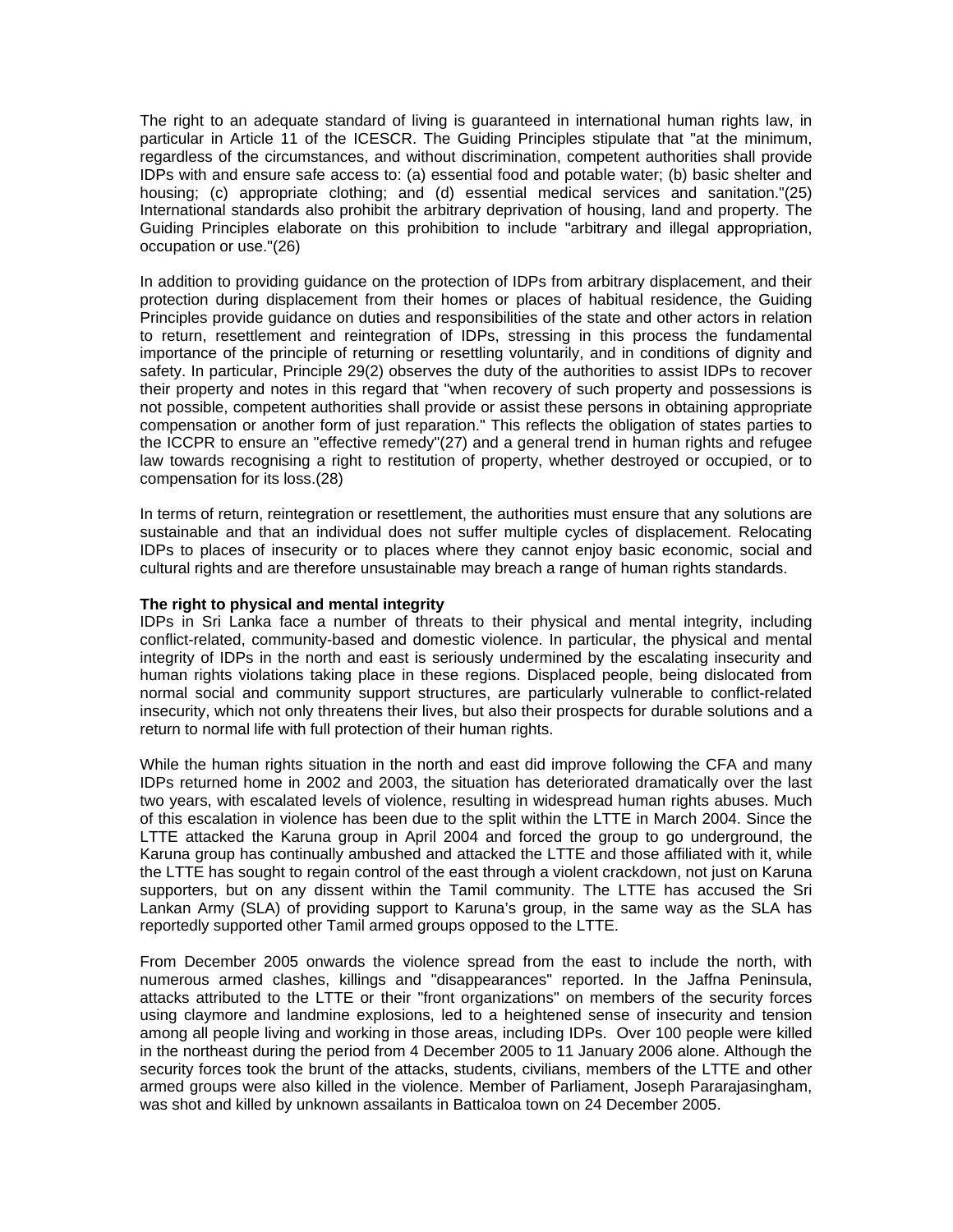Despite face to face talks between the government and the LTTE on 22 and 23 February 2006 in Geneva, the first since April 2003, the low level intensity conflict has continued. On 12 April 2006 a bomb exploded in a crowded vegetable market in Trincomalee town, killing five people including one child. Following the bomb blast over twenty Tamil and Muslim civilians were killed by Sinhalese in what appeared to be retaliatory attacks; dozens of homes and businesses were destroyed and several thousand people displaced. Concerns have been expressed about lack of timely intervention by the security forces in order to protect civilians.

Violence continued to escalate following a suicide bombing at army headquarters in Colombo on 25 April 2006 in which ten people died and the army commander was seriously injured. The government retaliated by launching air and artillery strikes by the joint armed forces against LTTE positions in Sampoor and Muttur Divisions in Trincomalee District on 25 and 26 April in which at least 12 people were killed.

Following the market bomb and air strikes in Trincomalee, according to UNHCR and other agencies, 32,081 people comprising 9,039 families were displaced from several villages in the district, and are living in temporary shelters.

The escalation of violence has also led to an increase in the number of people fleeing to India. According to UNHCR, since 12 January 2006, 1019 people had been recorded as arriving in Tamil Nadu, South India, from Sri Lanka.(29)

#### *Killings, abductions and child recruitment*

While many civilians living in the north and east are affected by the increasing conflict- related violence and human rights abuses, including killings, abductions, child recruitment and "disappearances",(30) the insecure circumstances in which IDPs live make them particularly vulnerable. Displaced people often live in areas that are unfamiliar to them where they may lack family and community support networks.

The LTTE has for a long time recruited Tamil children into its forces. Agencies working with children reported that, before the March 2004 split between the LTTE and the Karuna faction, there was a sense that the LTTE might be prepared to end this unlawful practice of child recruitment. However, following the split and Karuna's release of an estimated 1,800 child soldiers(31), there has been more widespread recruitment across the north and east.

In August 2005 Amnesty International delegates spoke to one mother living in an emergency shelter in the east who alleged that her underage son had been recruited by the LTTE in July 2005. Her son had gone to run some errands and when he did not return the next day his mother realised that he may have been recruited and went to the LTTE-controlled area to enquire about him. LTTE officials reportedly told her that her son had voluntarily joined the LTTE forces and had been sent for training. However, the mother later heard that some other boys who went missing at the same time as her son have since escaped from LTTE forces. She therefore enquired again about her son and an LTTE official told her that her son had also escaped. When Amnesty International met her, more than one month later, she still did not know the whereabouts of her son and feared that he may be either still with the LTTE or in the custody of the security forces.

According to agencies working on child recruitment in the east there is no evidence to suggest that children living in tsunami IDP camps have been particularly targeted by the LTTE for recruitment. They report that it is children living in remote areas of government controlled territory and areas bordering LTTE territory that are most at risk. However, there are reports of tsunami IDP children also being recruited by the LTTE.

NGO representatives in Vavuniya told Amnesty International that children living in local conflict IDP camps are targeted for recruitment. They reported that, as these children are mostly living in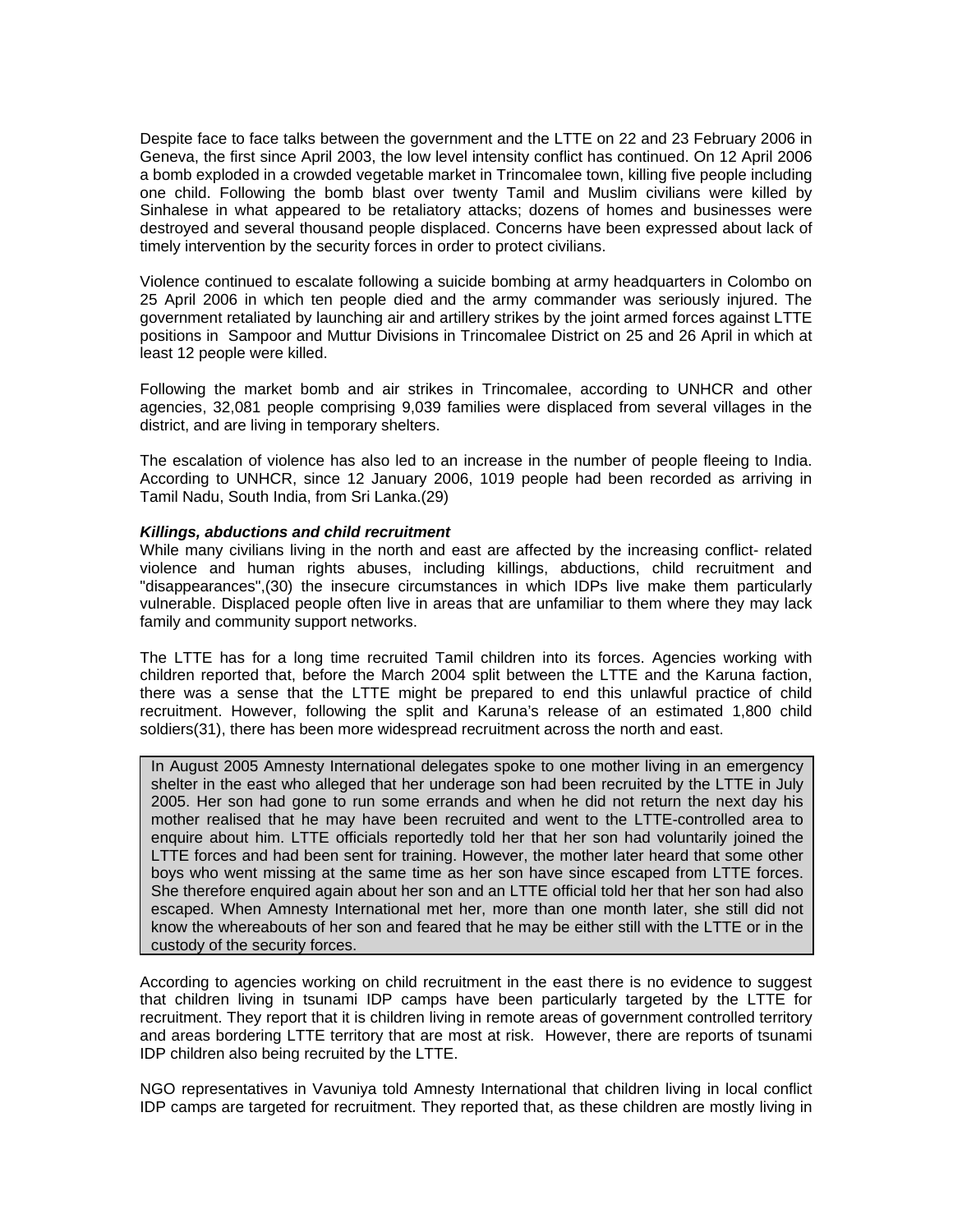severe poverty and have few options for the future, it is relatively easy for the LTTE to persuade them to join its forces.

There have been widespread politically motivated abductions and killings across the east following the split in the LTTE; the LTTE has sought to regain control of the area and wipe out opposition within the Tamil community and the Karuna group has attacked the LTTE and its supporters. During Amnesty International's visit to the east, delegates documented reports of abductions and killings of tsunami-displaced people, allegedly by the LTTE. The families of those killed were very frightened to remain in the emergency IDP camps, where they felt they could be easily targeted by the LTTE and were therefore vulnerable to further violence. They were even more frightened at the prospect of being relocated to the remote transitional camp that had been identified for their community, where the LTTE is reportedly very active. Although these families had requested alternative options in lieu of moving to this transitional camp, local authorities informed Amnesty International that there was no alternative available and the families must relocate there.

Amnesty International delegates met Lokeswari (not her real name) while she was living in an IDP camp. She described how in the past she had been abducted and ill-treated by LTTE cadres who kept her chained, beat her and threatened to kill her. Once she was released the LTTE continued to harass and threaten her and her family.

One day Lokeswari's husband did not return to the IDP camp at the time he was supposed to and shortly afterwards a local person came to tell her that her he had been shot and killed by the LTTE. Lokeswari is deeply traumatised and afraid for her life following her husband's killing. She believes she is particularly vulnerable to further violence because she is living in an IDP camp.

Jayarani (not her real name) was living in an IDP camp with her husband. She lost her parents and children in the tsunami. One day a friend came to the IDP camp and told her that her husband had been shot nearby. She believes that he was killed by the LTTE.

Jayarani has now lost all her family. She is despairing and believes that she too might be killed. She wants help from the authorities to move to a different place where she will not be at risk.

Organisations working with IDPs told Amnesty International delegates that the growing violence and insecurity is hampering the successful return of conflict IDPs to their homes of origin. NGOs in Batticaloa reported that approximately one third of families displaced by the conflict who had returned to their homes in LTTE-controlled areas following the ceasefire had felt unable to stay there due to the threat of harassment, violence and child recruitment. These families had again left their home areas to return to government controlled areas where they felt safer.

## *Insecurity in IDP camps*

Many of those living in tsunami and conflict IDP camps told Amnesty International delegates that they felt extremely vulnerable to violence by the LTTE and armed groups, while others were concerned about harassment by the Sri Lankan security forces.

Tamil tsunami displaced people living in Thiraimadu transitional camp, Batticaloa district, expressed serious concerns about security in the camp, which is run partly by the TRO and partly by NGOs. Those who fear violence by the LTTE are particularly concerned about living in this camp, both because of the fact that it is TRO run and therefore easy for the LTTE to control, and because it is in a relatively remote location and does not have a police post nearby. Some residents expressed concerns about the possibility of child recruitment from the camp. The fact that the camp lacks electricity is also a concern as people – especially women - are afraid to move around the camp after dark.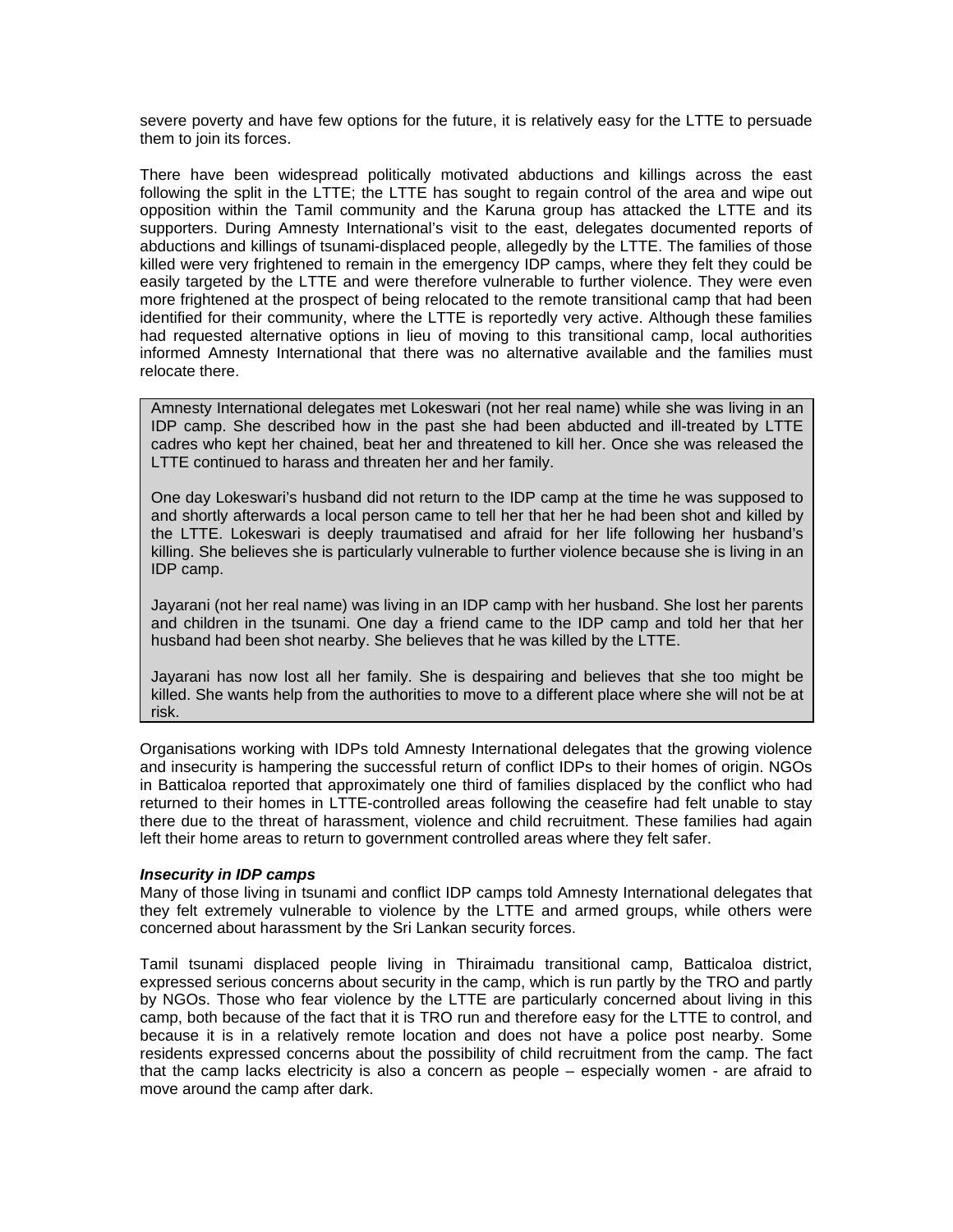When Amnesty International raised concerns about security in the camps with the Government Agent (GA)(32) Batticaloa, he acknowledged that there were 10-15 families still living in an emergency shelter that were refusing to move to Thiraimadu camp as they believed their lives would be in danger. He stressed that there is no other option and they must relocate there. However, local agencies working on shelter told Amnesty International that they were exploring other options for those who are frightened to move to Thiraimadu. The GA Batticaloa confirmed that no new police posts have been established to protect the tsunami IDP camps.

The security situation has also had an impact on the willingness of organisations engaged in building housing for IDPs in Thiraimadu to continue their work. The TRO discontinued working in the location partly in response to concerns over the security situation after a grenade attack on the TRO office in Batticaloa in June 2005, in which a TRO official was injured.

Further illustrating how IDPs can be caught up in the conflict, the Deputy Inspector General (DIG) Eastern Range claimed that camps for tsunami-displaced people have become common sites for shooting or grenade attacks on the security forces by the LTTE, as it is easy for those responsible to hide among the residents of the camp. He reported that the majority of these attacks had been in Ampara district. It is clear that any such use of IDP camps by the LTTE to launch attacks places IDPs at great risk and heightens their sense of fear. Under international humanitarian law, there are clear rules on the conduct of hostilities that are designed to protect civilian lives to the maximum extent possible. Common Article 3 to the Geneva Conventions applies "in the case of armed conflict not of an international character'" and is binding on all parties to a conflict. It provides for the protection of persons taking no active part in the hostilities, including members of the armed forces who have laid down their arms and those placed "hors de combat" by sickness, wounds, detention, or any other cause.(33) The Guiding Principles on Internal Displacement equally prohibit attacks 'in all circumstances' against IDPs who do not or no longer participate in hostilities.(34)

Both representatives of Tamil communities displaced both by the tsunami and by the conflict believe that they are particularly vulnerable to harassment by security forces because they are living in temporary camps. In Karaitivu, Ampara district, representatives from a Tamil tsunami IDP camp told Amnesty International delegates that they had faced heightened security problems following the declaration of a State of Emergency (SoE) on 13 August 2005.(35) They reported that, in one incident, all the residents had to flee the camp in the middle of the night and hide outside the village because of firing near the camp by the police Special Task Force (STF).(36) They also reported that there was an increase in the checkpoints in the area. Members of their community were more frequently being asked to show their identity cards by the security forces. Parents told Amnesty International that their children are no longer able to attend evening classes due to shooting incidents. Some children coming home in the evening had been forced to hide in fields for their safety.

Muslim people displaced by tsunami in the east told Amnesty International delegates that they felt particularly at risk of violence and harassment, primarily by the LTTE, and that the local authorities were not protecting them or their property due to fear of the LTTE. Muslim IDPs in Ampara and Batticaloa reported incidents of harassment by the LTTE and expressed concern that the poor security environment following the LTTE split had been further increased by the tsunami and resulting conflicts over land. In particular they claimed that they were being threatened and harassed to move from their land as part of an LTTE strategy to claim more land for Tamil communities in the post-tsunami relocation.

The climate of fear and the vulnerability of IDPs to intimidation and violence by armed groups and the security forces have had an impact on the ability of displaced communities to provide input into consultation processes and publicly express their views, as well as of local NGOs to consult with and effectively support IDPs. NGO representatives in Batticaloa told Amnesty International delegates that local people, and especially IDPs, are afraid to go far from their homes or to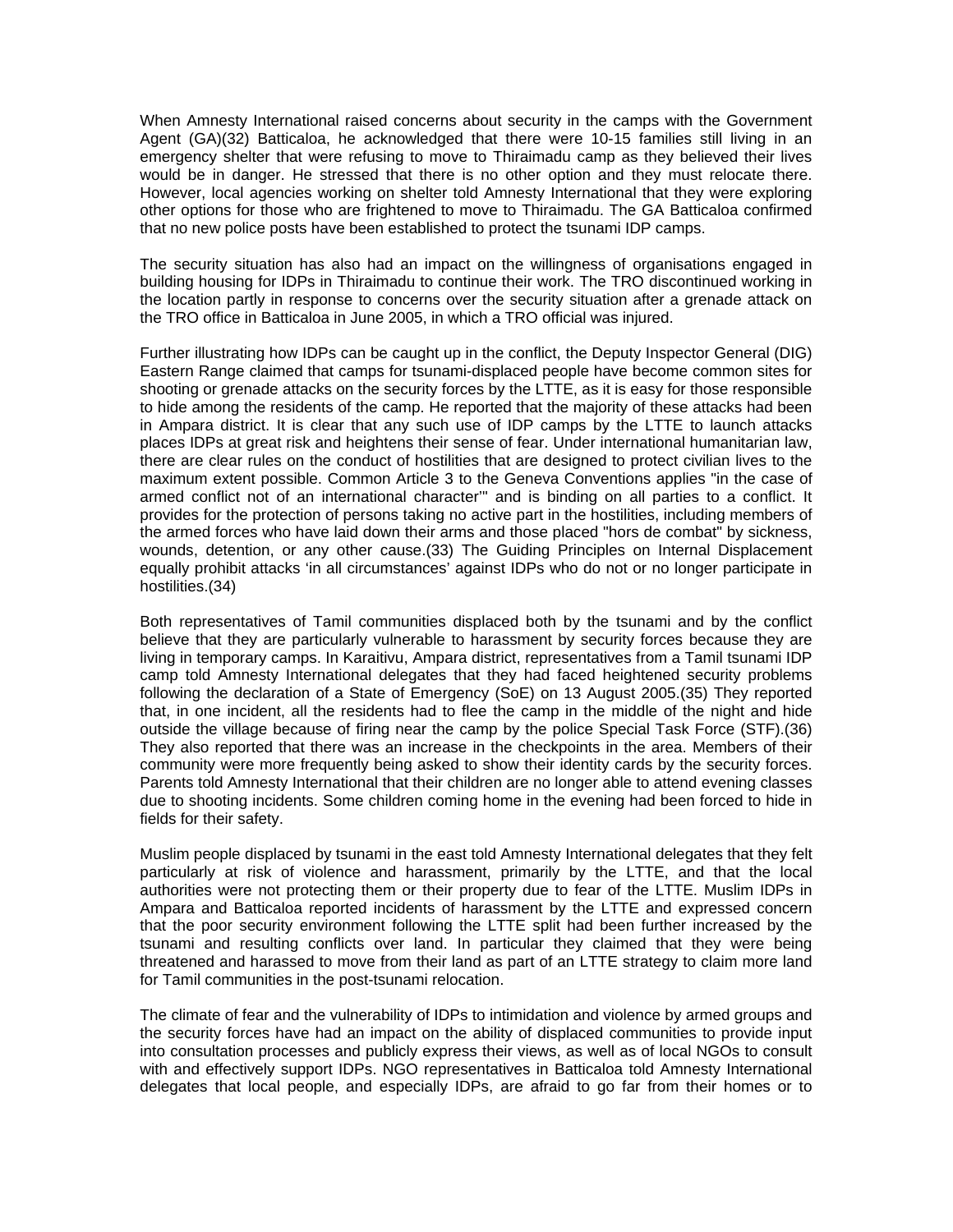participate in community programmes and that NGOs are increasingly reluctant to enter LTTE areas.

In Kattankudy, Batticaloa, a Muslim community, displaced to the coast by the conflict in 1990 and displaced again by the tsunami in 2004, has returned to its original pre-1990 land in Ollikalam, where they have established a tsunami IDP camp and hope to rebuild their original village. Representatives of this community described to Amnesty International delegates the harassment that they have been facing following their return to their original land. They reported being told by neighbouring Tamil villagers and LTTE representatives that, if they did not move from the area, their well would be poisoned and they would be killed.

#### *Caption*

Mosque in an IDP camp Ollikalam, Batticaloa ©AI

The Muslim community in Ollikalam described to Amnesty International a number of recent incidents of harassment in their new camp. In August 2005, for example, the loudspeaker from the mosque in their camp was stolen. This loudspeaker was used both for prayer and to call people to collect their rations. Immediately before it was stolen there had been an incident in which members of the neighbouring Tamil population had tried to collect rations but were refused because they were not tsunami IDPs. The community feel that this act was intended to intimidate them and drive them away from the land.

This community also described the failure of the police and local government to provide them with protection or support. They shared that complaints about encroachment of their land were ignored by the local authorities. They believe this is due to LTTE influence over and threats against local government officials.

A series of consultations were held with tsunami-displaced people around the country by the Disaster Relief Monitoring Unit (DRMU)(37) of the Sri Lanka Human Rights Commission (HRC). These consultations took the form of public meetings and focus group discussions, more than 7,000 of which were held in 13 districts. Given the tense situation and climate of fear in the north and east it is of real concern that local people may not have been able to speak freely about their concerns during such consultations, especially given the highly sensitive and politicised nature of the debate around displacement and relocation. A report of the DRMU's findings and recommendations was presented to the President in January 2006.

## *Domestic and sexual violence*

There have been reports of high levels of sexual and domestic violence in both tsunami and conflict IDP camps. Women's groups claim that, in the north and east, decades of conflict and poverty has resulted in high levels of alcoholism and domestic violence and that this is worst among displaced communities. Many men displaced by the conflict and tsunami are unemployed and traumatised, which is resulting in higher levels of alcohol abuse and violence.

While cultural stigma and lack of appropriate services makes it difficult for women and children to report sexual and domestic violence, resulting in an underestimation of the problem, many IDPs told Amnesty International that these types of violence were taking place in their camps. The insecurity faced by women in IDP camps is further aggravated by their cramped living conditions. Many IDP women reported that they feel uncomfortable sharing small huts with male members of their extended family and that they lack privacy for bathing and have to walk a distance from their homes to go to the toilet at night. Many also expressed concern that the public areas of the camps are not lit.

Representatives of the Coalition for Assisting Tsunami-Affected Women (CATAW)(38) reported that immediately following the tsunami there were a number of sexual attacks in tsunami emergency camps but the response of the authorities on the issue was that, as there had not been any reports made to the police, there had therefore been no incidences of gender-based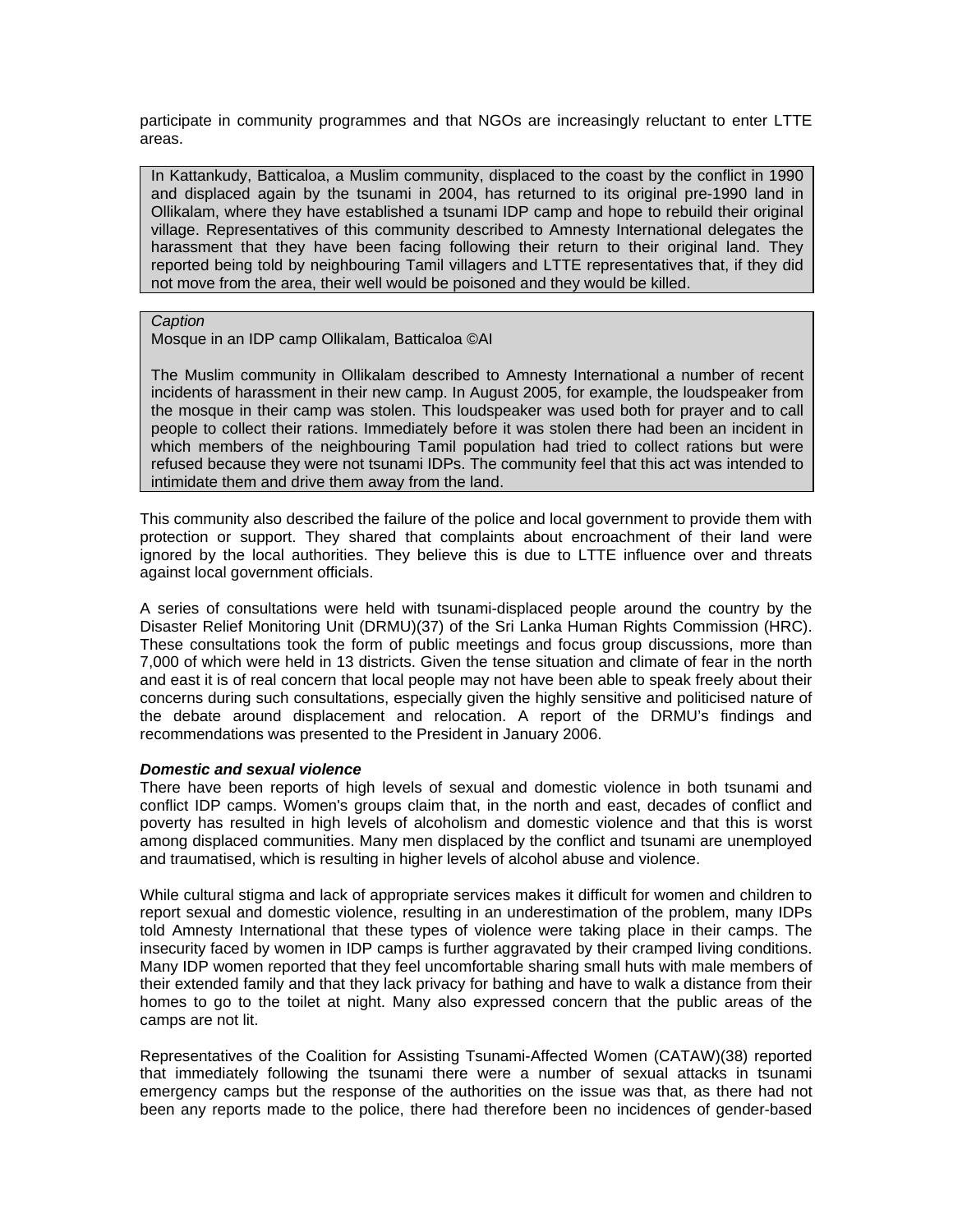violence in the emergency camps. This is despite the fact that in the confusion immediately following the tsunami it was even more difficult than usual for many women to access the police in order to make reports.

In Batticaloa a 13-year-old girl was reportedly raped by a stranger while walking in the tsunami transitional camp where she was living. The local community came to know of this rape, resulting in the girl and her family facing serious stigma. Local NGOs believe that such attacks are possible because, among other things, there is no electric light in parts of the camp.

NGOs in Akkraipattu, Ampara district reported that there is sexual abuse taking place within the tsunami IDP camps, which they believe is due to large families living together in small shelters. Other NGOs told Amnesty International that growing incidences of domestic violence among tsunami IDPs are partly due to the fact that the financial support is given to the male household heads and can easily be spent on alcohol, as well as the fact that many relief items can be easily sold and the money spent on alcohol.

In discussions about security, the GA Batticaloa told Amnesty International delegates that there had been a serious problem linked with alcohol and sexual and domestic violence among tsunami-displaced people in the emergency shelters, but that this would no longer be a problem once families were in transitional shelters, where each family has a separate house. However this claim was contradicted by a number of women living in transitional shelters who told Amnesty International delegates that there were high levels of alcohol use and sexual and domestic violence in their camps.

CATAW representatives told Amnesty International delegates that some tsunami-affected women in Akkraipattu, Ampara district, have engaged in sex work in order to buy basic necessities. It is not clear how many women, displaced either by the tsunami or the conflict, are involved in sex work in order to survive, but is likely that this pattern is repeated elsewhere.

Staff at the Sithamparapuram welfare centre for conflict-displaced people in Vavuniya told Amnesty International that there are very high levels of sexual and gender-based violence within the camp. They believe the high levels of alcohol use and violence among this conflict IDP community - some of whom have been in the welfare centre for over a decade - were fuelled by their poverty, cramped living conditions and hopelessness. UNHCR and camp authorities have initiated a number of projects to address the high levels of sexual and gender-based violence and some of the welfare centre's residents have been convicted and imprisoned on charges of rape and assault. Staff at the Sithamparapuram welfare centre also told Amnesty International that there is a serious problem of child neglect and abuse in the camp. Many female IDPs travel to the Middle East to work as domestic workers and their husbands often neglect the children in their absence. The Sithamparapuram welfare centre is very dilapidated, with cramped living conditions far inferior to those found in tsunami transitional camps and no electricity, adding to the insecurity of the residents.

## **The right to equality and non-discrimination**

## *Discriminatory treatment between tsunami IDPs and conflict IDPs*

## *Housing*

The well-funded and relatively swift response to the tsunami stands in stark contrast to the inadequate support that conflict IDPs have received for many years.(39) Across the north and east, conflict-affected communities, representatives of civil society and national and international NGOs, and government officials all expressed concern that there is a serious disparity in humanitarian assistance between the two groups of IDPs that could lead to resentment and conflict.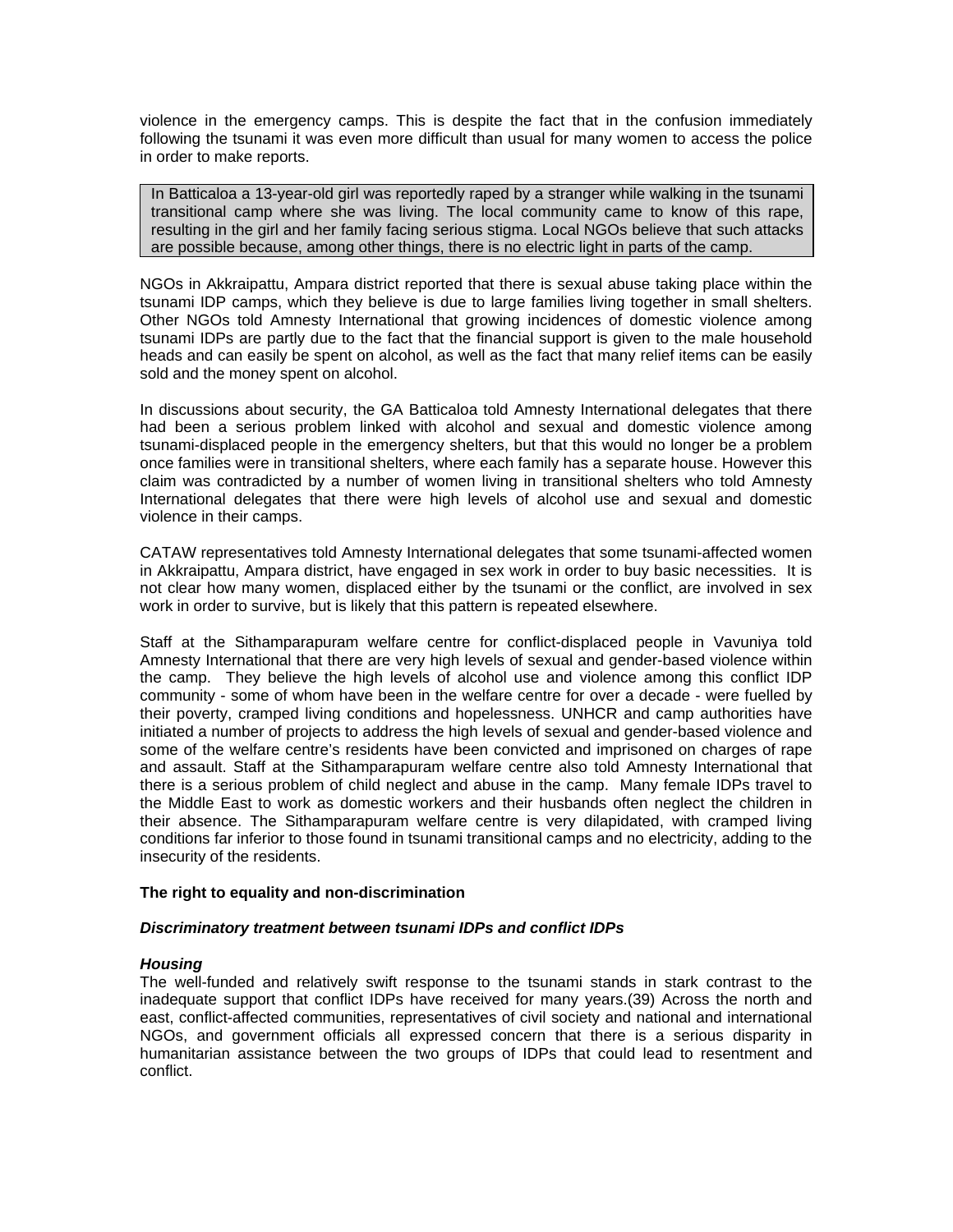Commissioners from the HRC told Amnesty International delegates that tensions were already emerging between poor or conflict-affected communities and tsunami affected communities. One possible example of such tension can be seen in an incident in Kattankudy, Batticaloa district, where transitional shelters for tsunami displaced people were smashed. It is suspected that those responsible were neighbouring conflict-affected communities who were unhappy with the difference in treatment between themselves and tsunami-affected populations. In particular, Amnesty International observed that there is a clear disparity in the accommodation provided to conflict and tsunami-displaced people, the package of relief that they receive while displaced, and the support they are given in order to return or resettle in another part of the country.

Although the emergency shelters in which tsunami-displaced people were housed, including public buildings and tents, were very basic and not fit for long-term habitation, by November 2005 all tsunami displaced people had been moved from emergency shelters to transitional housing. These transitional houses are small and generally made of wood, although sometimes also of tin or thatch, with one or two rooms and some kitchen space. In most cases each family has their own separate house. Most of the transitional camps visited by Amnesty International were of a reasonable standard, with basic sanitation, washing facilities and paths around the camp.

In contrast to the situation of those displaced by the tsunami, those displaced by conflict, where they are not living with family or friends, are accommodated in 'welfare centres', which are effectively large camps. According to the Ministry of Relief, Rehabilitation and Reconciliation there are 143 'welfare centres' in the north and east. In comparison to the transitional camps for tsunami-displaced people, the welfare centres visited by Amnesty International were very dilapidated, cramped and lacking in privacy and infrastructure. Many people have lived in these welfare centres for over a decade.

In addition, where conflict-displaced people have returned to their land or resettled to new land and are still waiting for permanent housing, they are often living in very poor conditions. For example, Amnesty International delegates visited a conflict IDP community in Hijranagar village, Ampara district, who had returned to their original land and were living in very small thatched shelters, with no electricity or other infrastructure. Likewise, in Mullaitivu district, Amnesty International delegates visited a resettlement site where conflict-displaced people were living in dilapidated temporary shelters, some since 1995. This site had no proper roads and no electricity. Moreover, there were insufficient public wells for the community, which had caused families to dig unsafe, unofficial wells near their homes. Local NGOs reported that during the previous year four children had drowned in such unofficial wells.

Although there are already clear differences in standards between the temporary shelters in which tsunami and conflict-displaced people are accommodated, the disparity in the circumstances of these two groups is likely to be even greater once the permanent housing for those tsunami-displaced people being resettled away from the coast has been built.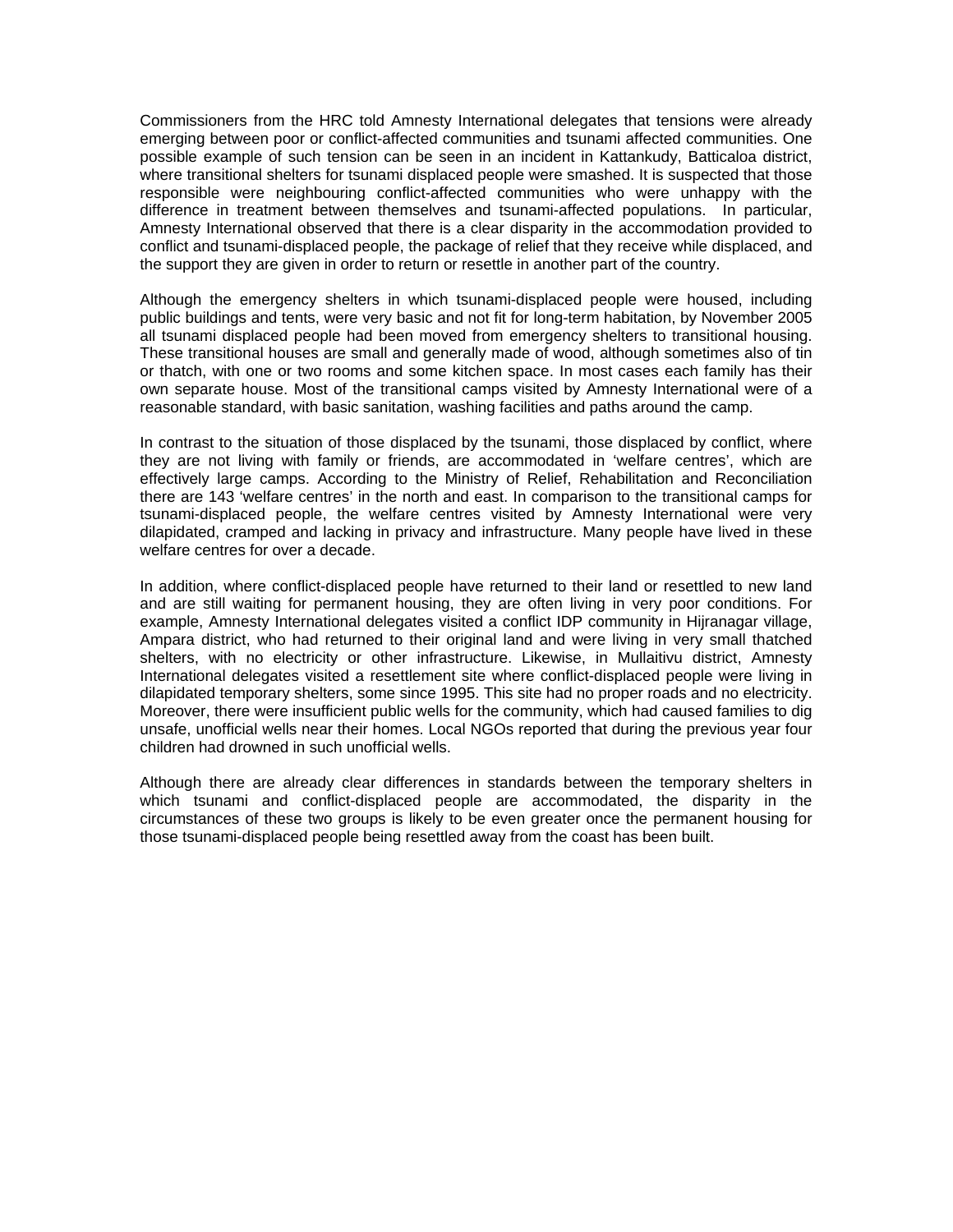K. Sathiyanantham is a 42-year-old Tamil man who was displaced by conflict from his home in Chemmalai East, Mullaitivu, and who later returned to his land but was given little support to rebuild his life. He first left his home in 1983 because of local violence and moved to a place five kilometres away, where he lived in a makeshift hut that he built with materials provided by the local government authorities. He and his family spent seven years living in this basic shelter and surviving on dry food rations because they had no way to make a living in the area.

After seven years local government officials reportedly told K. Sathiyanantham that it was safe for him to return home. He and his family returned to their home in 1990 and stayed there for three months. They were then displaced again as the Sri Lankan Navy were shelling his village from the sea. This time K. Sathiyanantham and his family walked all the way to Mannar, where they paid Rs. 5000 (about USD \$50)(40) for a boat journey to India. The family spent two years living in refugee camps in India.

In 1992 K. Sathiyanantham decided to return to Sri Lanka and the family received support from UNHCR to make the journey to Trincomalee, where they were given Rs. 500 by the Sri Lankan government on arrival. After being moved around for a number of days the family were eventually taken to the Sithamparapuram welfare centre for conflict IDPs in Vavuniya, where they stayed until 2002. After the signing of the CFA in 2002 K. Sathiyanantham felt it was safe to return to his home village. He requested help from the local authorities, which provided the family with transport to return to their home. On returning they found that their house had been destroyed, but UNHCR gave the family a tent to put up on their land. K. Sathiyanantham and his family lived in this tent for three months, during which time they built a temporary shelter out of thatch. K. Sathiyanantham claims he never received any money to help build this shelter.

K. Sathiyanantham and his family continued to live in this temporary shelter and receive the Rs.1260 rations allocated for conflict IDPs from 2002 until 2004. In December 2004 the tsunami destroyed his shelter and since then he and his family have been living with his brother. They are now receiving the rations allocated for tsunami IDPs.

The official package of housing support being provided to tsunami-displaced people who are relocated away from the buffer zone is a transitional shelter, followed by a permanent house(41) with a minimum value of Rs. 250,000(42). However, while this minimum standard has been set at Rs. 250,000 by the government, it is reported that many NGOs are building permanent housing for tsunami displaced people with a value of up to Rs. 500,000. Those living outside the buffer zone whose houses were destroyed by the tsunami receive Rs. 250,000 to rebuild their houses, or if their houses were only partially destroyed they receive Rs. 100,000.

In contrast, conflict-displaced people are housed in mostly dilapidated welfare centres or with family and friends. If they return to their home area or resettle elsewhere they receive Rs. 25,000 when they initially move in order to build a basic shelter (a number of agencies working with conflict-displaced people told Amnesty International delegates that, in practice, it can take up to two years for this payment to come through and sometimes it never does). The conflict-displaced people are then supposed to be given money to build a house. Until recently the money given for this was very little, but it has risen in the last few years. It was 75,000 until 2004, when it was raised to Rs. 150,000 and then to 250,000 (to ensure parity with tsunami displaced people) in 2005. However, the Ministry of Relief, Rehabilitation and Reconciliation informed Amnesty International that there is not enough money available to provide this Rs. 250,000 to all those who are returning or resettling and therefore only some receive it.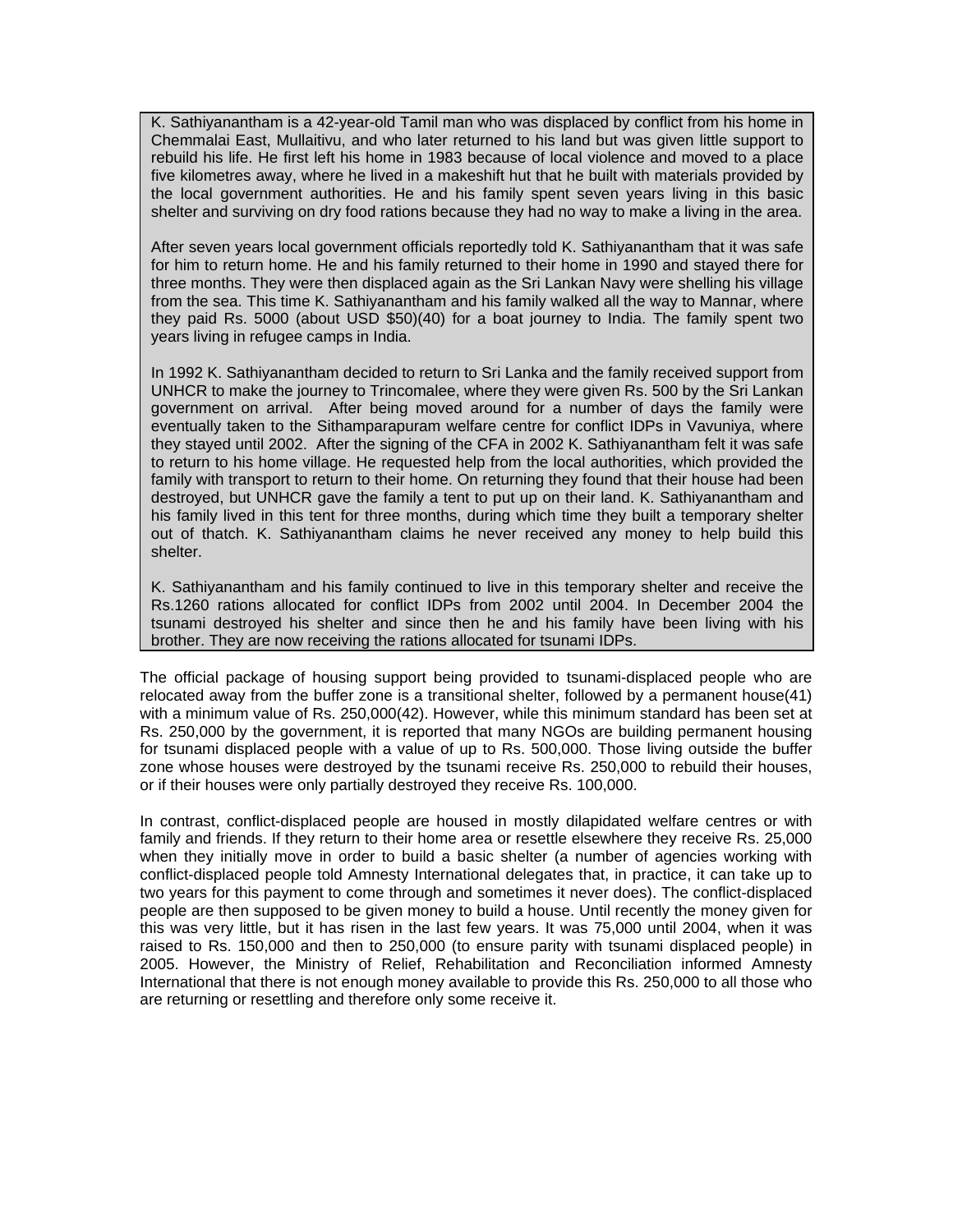Thangarasa Thirumalar is a 47-year-old Tamil woman from Illupaikulam, Trincomalee, who was displaced by the conflict and has returned to her home after many years. She was first displaced in 1986 due to fear of harassment by the SLA, and spent four years in a welfare centre in Mullaitivu. She told Amnesty International delegates that during this time she was given Rs.1200 in dry food rations per month for her whole family (herself, her husband and three children). After four years in the welfare centre Thangarasa Thirumalar and her family returned to Illupaikulam where they found their house had been destroyed. They constructed and lived in a small hut on the land, while continuing to receive the Rs. 1200 in rations.

However, in 1991 Thangarasa Thirumalar and her family were displaced again, as the conflict restarted and the SLA was distributing leaflets telling civilians to leave the area. They again went to a welfare centre in Mullaitivu where they stayed for six years, all the while continuing to receive their rations.

In 1997 the family again returned to their home in Illupaikulam, after hearing from friends that the security situation had stabilised. They built another temporary thatch shelter in which they lived for the next seven years. In 2004 the German government development agency, GTZ, built the family a small brick house in which they now live. Thangarasa Thirumalar told Amnesty International that during the time they were clearing land and building their shelter they did not receive any financial support from the state. However, they did continue to receive their rations until six months after they moved into their permanent house and when the rations stopped they finally received Rs. 25,000 as a one-off payment by the state, which they used to repay their loans.

Thangarasa Thirumalar's house is very basic, with a tube well but no electricity. She lives in fear of being displaced again.

In an example of the disparity between the accommodation provided to the two types of IDPs, UNHCR told Amnesty International that in Kuchchveli, Trincomalee district, there are 605 families originally from the area that were displaced by the conflict and have now returned but have no proper housing and are living in huts or with families. However the tsunami- displaced people in this area will receive new permanent houses.

All tsunami-displaced people had been housed in transitional shelters by November 2005. Moreover, the identification of permanent land for their relocation was well underway in most districts by the time of Amnesty International's visit in August 2005 and some construction of permanent housing had already begun. It is predicted that most of this permanent housing will be completed in three to four years, although some commentators are sceptical about this timeframe and are concerned that the transitional camps may become long terms slums.

## *Caption*

Tamil conflict IDPs in a welfare centre in Vavuniya. © AI

In comparison many conflict-displaced people have been displaced for over a decade, many with no real prospect of a durable solution. The reasons that some have not been able to go home include real physical or security barriers. For others it appears to be inadequate government support and lack of infrastructure in their home area, as well as the failure of the authorities to establish an effective and impartial mechanism to resolve disputes related to housing, land and property restitution, that has prevented them from returning. Moreover, while the government has found land to resettle those displaced by the tsunami, there has been a real lack of political will to find land to resettle those conflict IDPs who are not able to return home and would like to resettle or locally integrate.

#### *Food and humanitarian assistance*

Not only is the standard of accommodation provided to tsunami and conflict-displaced people different, but so also is the package of rations that they receive. Those displaced by the tsunami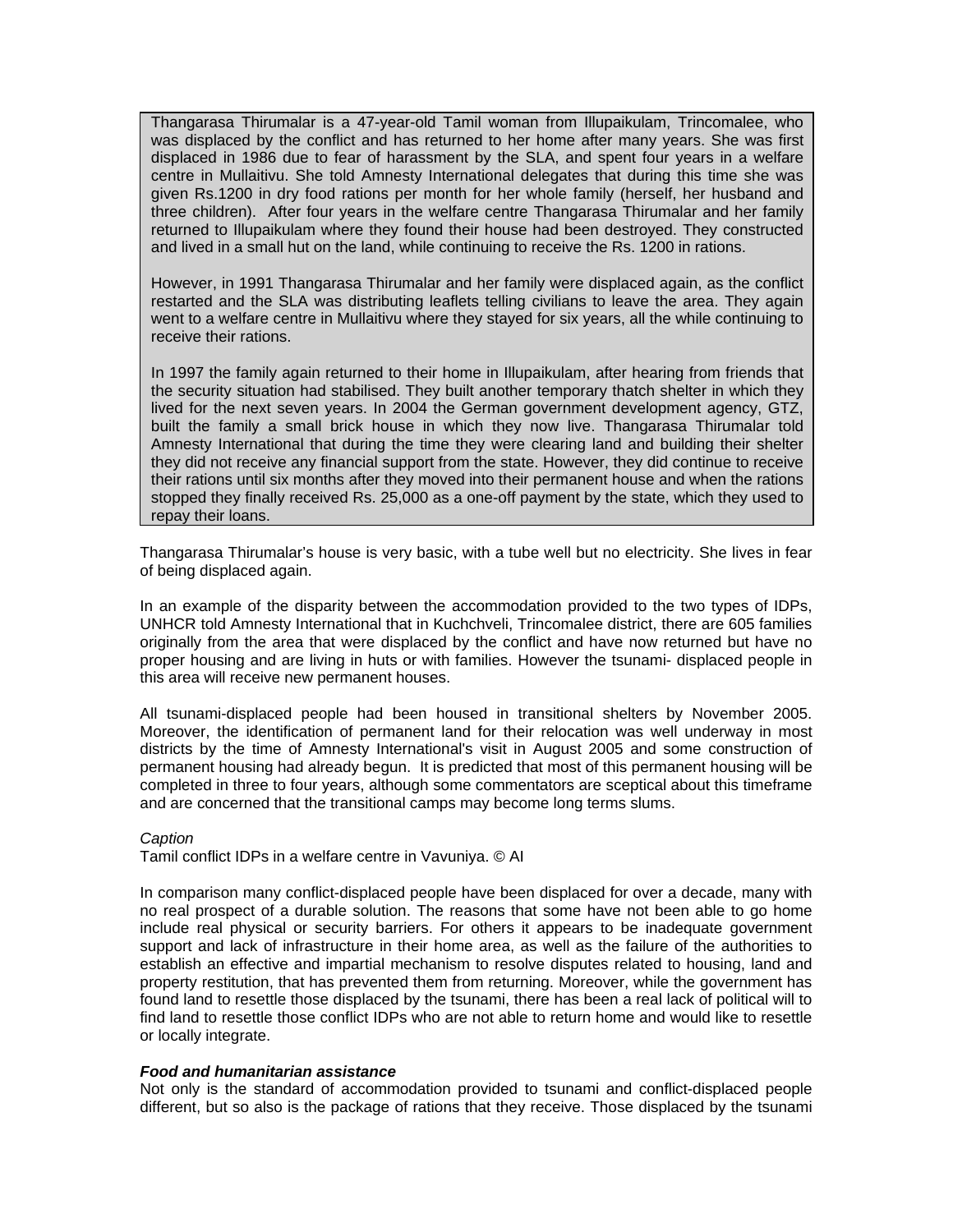receive Rs. 175 of dried food rations and Rs. 200 in cash per week. The Ministry of Relief, Rehabilitation and Reconciliation informed Amnesty International that these payments will continue until livelihoods are established. Tsunami-displaced people have also received two instalments of Rs. 5,000 payouts, while those who have lost a breadwinner or their livelihood have also received a third instalment of Rs. 5,000. In addition they have received financial assistance for burials of relatives killed by the tsunami and for buying kitchen equipment. However, while this is a general government standard, many tsunami-displaced people that Amnesty International delegates spoke to have not received all these benefits and others had received more than this. Some have received support to re-establish livelihoods.

Those displaced by the conflict and living with friends or in welfare centres are supposed to receive Rs. 1,260 of dry rations per month for a family of five people. In theory these rations should continue for up to 15 months after the family have returned or relocated; however many conflict-displaced people told Amnesty International delegates that this was not the case.

#### *Political will*

The levels of political will to address the situation of the tsunami and conflict-displaced people are very different. This is partly inevitable, given the scale and uniqueness of the tsunami and the international attention it received, as well as the political sensitivities surrounding return and resettlement of the remaining conflict-displaced people. However, it has resulted in real inequality in the effort given to identifying solutions for the different IDP communities and the speed with which solutions are sought and implemented.

One of the central reasons for this disparity in treatment between different types of IDPs is the large amounts of international aid provided for tsunami relief and the resulting priority given by donors and international agencies to tsunami work. Local NGOs in Batticaloa described how many international organisations are spending vast amounts of money on tsunami-affected families while ignoring the needs of their poor and conflict-affected neighbours. A representative of one NGO stated that "enough money is coming in to lift the east out of 20 years of underdevelopment, but we need to be allowed to use this money for tsunami *and* conflict-affected people. This is not happening". Many local and international NGOs that have worked for a long time in the north and east reported that some of the relief organisations that arrived following the tsunami were not fully aware of the existing conflict situation or the political sensitivity around issues of ethnicity, land and relocation.

However, by the middle of 2005 the need for an inclusive and conflict-sensitive approach to tsunami reconstruction was increasingly being recognised by the major actors. The Sri Lankan government, UN agencies and many of the donor governments are now stressing the need for a tsunami response that is district focused and provides development benefits for all populations within tsunami-affected districts, including those affected by conflict and poverty of which there are plenty. Despite this shift among some donors, in Trincomalee and Batticaloa representatives of some donor agencies told Amnesty International delegates that many of the international NGOs are continuing to channel their support solely to tsunami-affected populations.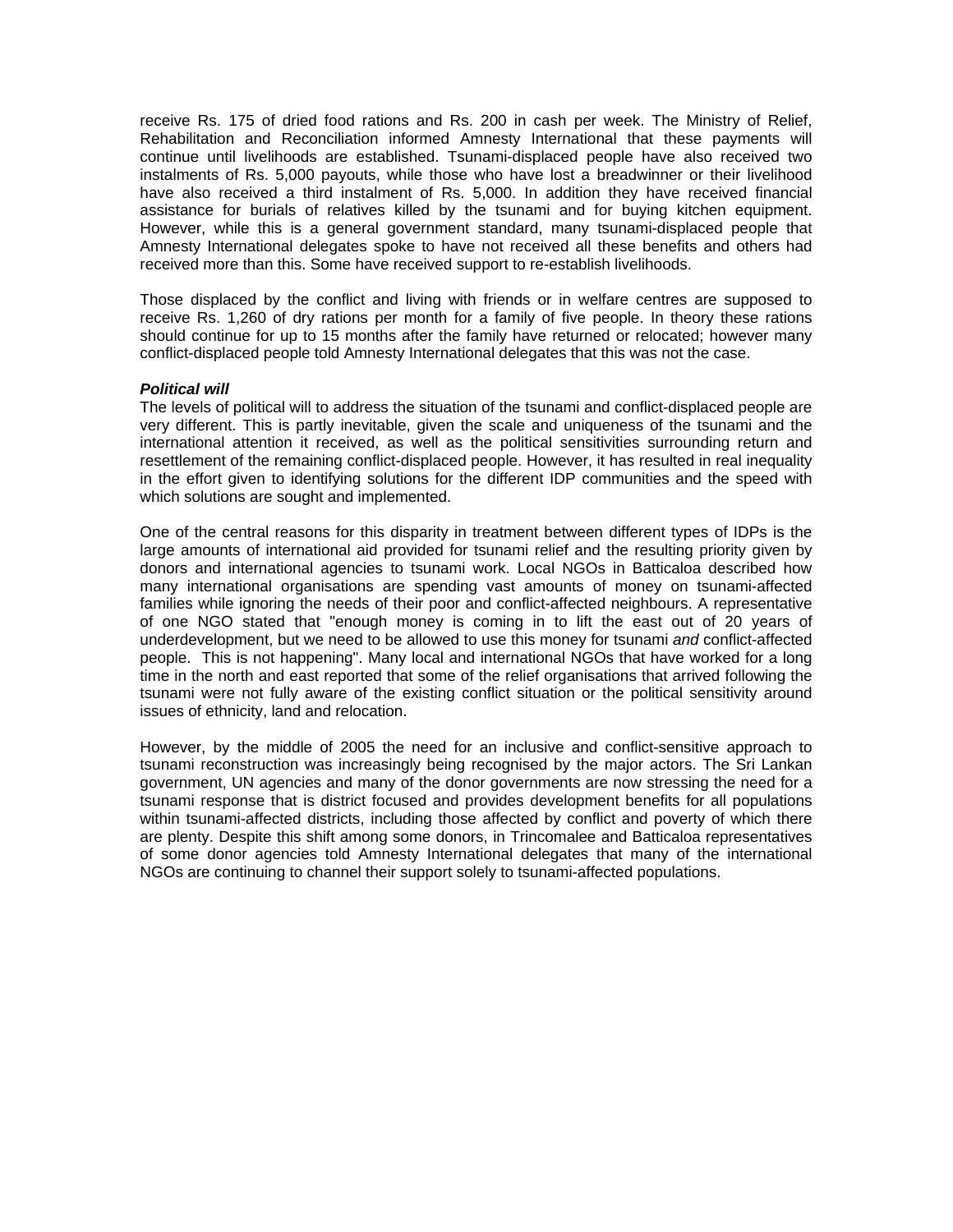Salma Abubakar is a 44 year old Muslim woman who has been displaced by the conflict and, following her return to her original home in Hijranagar, Ampara, lost her job as a result of the tsunami.

Salma Abubakar initially left her home in 1990 because of fighting between the LTTE and IPKF, during which the LTTE told the population of her village they should flee the area in order to save their lives. The entire village left in one night, leaving behind all their possessions. They walked to nearby Pottuvil, where they stayed in a local mosque. After three months in the mosque Salma Abubakar and her family moved to a welfare centre for IDPs, where she lived in a thatch shelter for six months before going to stay with relations. Salma Abubakar and her family stayed with her relations until 2002, when local government authorities told her community that it was safe for them to return to their village.

## *Caption*

Salma Abubakar, a Muslim conflict IDP, received a tin shelter in Hijranagar village, Ampara, because her livelihood was affected by the tsunami. © AI

In 2002 Salma Abubakar and some others from her village returned to their land, where they constructed very small and basic thatch huts in which they currently live. Salma Abubakar told Amnesty International that she did receive Rs 25,000 allowance to finance the construction of a shelter, but only one year after she had returned. She now works doing odd jobs, including agricultural work, and receives a small allowance the state provides to very poor families. The site in which Salma Abubakar and her neighbours live lacks basic infrastructure. The only well is 1½ miles away and there is reportedly not enough water for the whole community. There are no latrines and the lack of electricity means the community are afraid of elephant attacks during the night.

Salma Abubakar's employment as an agricultural labourer was affected by the tsunami. Because of this she has received tsunami relief in the form of a large tin hut, which is attached to her thatched shelter. This hut provides her with a living space that is much larger, more durable and more rainproof than her thatched shelter.

The difference between Salma Abubakar's new home and the basic shelters of her neighbours - who were not affected by the tsunami and continue to wait for government support to rebuild their homes - dramatically demonstrates the inequity in the support available to those affected by the conflict and the tsunami.

## *Caption*

Shelter of Tamil conflict returnees in Hijranagar village, Ampara. © AI

Despite the serious concerns over the disparities in treatment between conflict and tsunamidisplaced people, some commentators have suggested that the massive displacement caused by the tsunami has resulted in increased international and national concern about the situation of all IDPs in Sri Lanka and greater will on the part of the government, donors and civil society to address the situation of conflict-displaced people. One UN official told Amnesty International delegates that the tsunami has forced the government to find solutions to the long running land problems in Sri Lanka and that, once the government began to address these issues, this opened up the possibility of finding durable solutions for conflict-displaced people who cannot return home. LTTE representatives also told Amnesty International that the experience of mass displacement in the south, caused by the tsunami, had demonstrated to the government that the money allocated for conflict-displaced people was inadequate and resulted in the increases in financial support for returning and resettling conflict-displaced people detailed above.

One conflict-affected community whose prospects for a durable solution have improved following the tsunami are the Tamil conflict IDPs living in the Alles Garden welfare centre,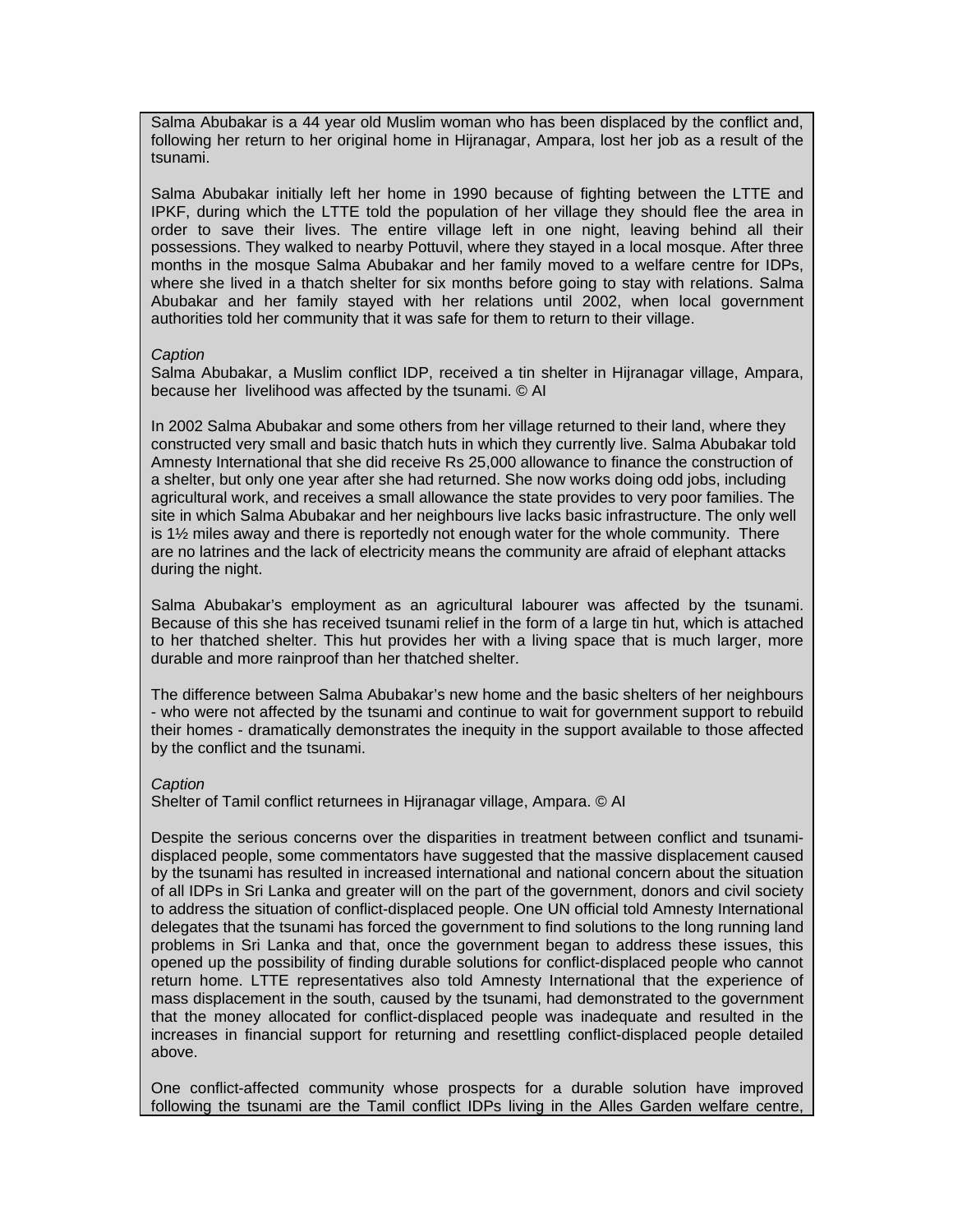Trincomalee town.

UNHCR told Amnesty International that before the tsunami there had been no political will to find a solution for this community, many of whom had spent many years in the welfare centre. When the tsunami struck, one third of the homes in Alles Garden were destroyed and the population of the camp initially fled out of fear, although they later returned.

UNHCR reported that the government's shift in attitude towards IDPs following the tsunami resulted in an agreement that the majority of the conflict-affected families in Alles Garden will be included in the permanent resettlement being planned for tsunami IDPs.

Soosaipillai Mohanadas is a 27-year-old Tamil man from Linganagar, Trincomalee. He has been displaced both by the conflict and the tsunami and is currently living in Alles Garden welfare centre.

Soosaipillai Mohanadas and his family fled their home in 1990 because of fighting, in which many of the neighbours were being killed. They initially went to Kuchchveli, Trincomalee, where they built themselves a makeshift shelter. However, after six days the SLA reportedly collected all the IDPs from this area and took them to Trincomalee town where Muslim and Tamil IDPs were separated. Soosaipillai Mohanadas and his family were sent to a welfare centre in China Bay. After one month at this welfare centre the family were told by the SLA that they could return home. However, when they went back to Linganagar they found that a Sinhalese family had occupied their house, so the family returned to Trincomalee town where they rented a home.

When Soosaipillai Mohanadas married a returnee from India who was living in Alles Garden welfare centre he moved to the welfare centre to live with his wife. However, in 2004 the welfare centre was affected by the tsunami and Soosaipillai Mohanadas' home was destroyed. He was therefore moved to a different welfare centre for a few months, before returning to Alles Garden. Soosaipillai Mohanadas told Amnesty International that before the tsunami he had no hope of leaving Alles Garden, but because of the tsunami he has now been promised a new permanent home.

#### *Regional disparity in tsunami response*

Immediately following the tsunami there were allegations that the government was discriminating against the north and east in the allocation of relief supplies and similar allegations have continued in relation to longer-term rehabilitation activities. While some of these allegations were made by the LTTE and may have been politically motivated, many community representatives in the north and east told Amnesty International delegates that they also believe there is discrimination in favour of the south. For example, one Muslim community leader in Maruthamarai, Ampara district, told Amnesty International delegates: "the government is rebuilding the south and ignoring the east. This is why the Muslims in the east are not receiving their fair share of the international aid".

UN representatives told Amnesty International delegates that there is no evidence of deliberate discrimination against the north and east and that TAFREN had been quite equitable in allocating resources to the different districts, but that the fact remains that some districts are under-pledged by donors. In particular, Ampara, which is difficult to reach by road from Colombo, lacks local capacity and was greatly impacted by the buffer zone, has received less pledges of international aid than other districts. This has resulted in Muslims, who have a large presence in Ampara, feeling they have been particularly singled out for discrimination. There have also been allegations that the constituencies of influential politicians have received more support. For example, in Hambantota, which was then Prime Minister (now President) Mahinda Rajapakse's constituency, reconstruction was very advanced. Hambantota district has more MoUs signed for permanent housing construction than the actual houses destroyed by the tsunami in that area.(43)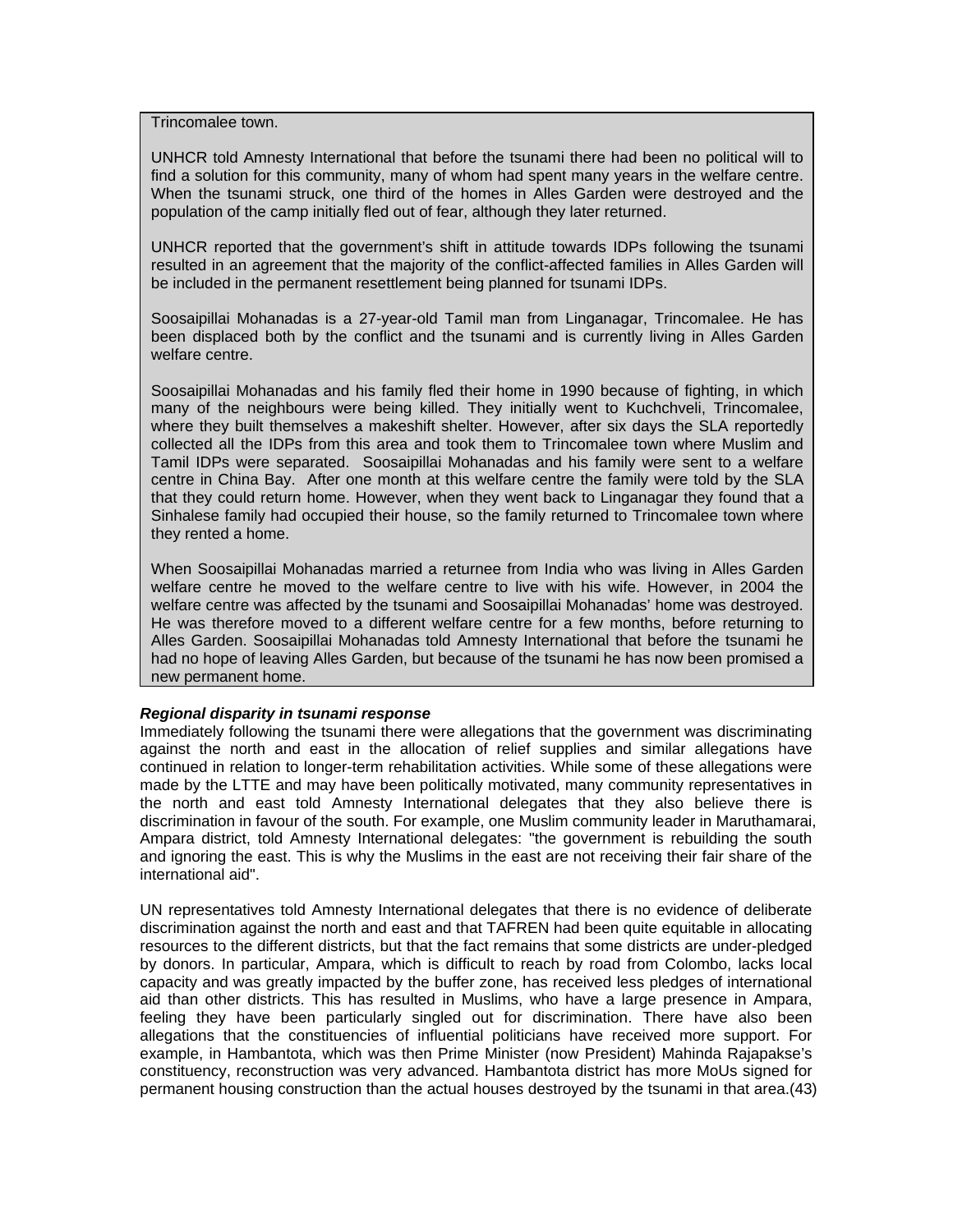There is little doubt that the tsunami response in the north and east has been weaker and slower than that in the south. This is not surprising given that, as a result of decades of conflict, the north and east was already suffering from increased levels of poverty, existing problems of displacement, poor infrastructure and weak administration. The LTTE claims that the government's insistence on centralising the tsunami response has been highly detrimental to the north and east where a different type of response is needed because of the different conditions that prevail.

Partly to address LTTE concerns about discrimination against the north and east, the P-TOMS was agreed in order to ensure equal distribution of relief to the north and east. This was to be jointly managed by the government and the LTTE, with participation of Muslim representatives, and would administer some of the international funds for tsunami rehabilitation. This was seen not just as an opportunity to ensure equitable distribution of tsunami aid, but also as a step towards confidence building between the government and the LTTE. However, this was never implemented because in June 2005 the JVP withdrew from the government coalition in protest at the agreement. Following a petition lodged by the JVP in July, the Supreme Court put a stay order on some elements of the P-TOMS, effectively blocking its implementation and contributing to a further deterioration in the relationship between the LTTE and government. The matter is still before the Supreme Court.

## *Allegations of discrimination and "land grabbing" in the context of return, reintegration and resettlement*

Land has been a key cause of tension between ethnic groups in Sri Lanka for many decades and is one of the factors fuelling the conflict. Each ethnic community has lost land through forced displacement and encroachment by other communities. For this reason displacement and the identification of land for the return and resettlement of IDPs are highly sensitive and ethnically charged issues.

Concerns within government authorities and among other parties to ensure particular ethnic population balances in particular areas have been one of the main barriers to the effective resettlement or local integration of many conflict displaced people. This is particularly true in areas such as Trincomalee, where all three ethnic groups are present and there is significant tension between them. UNHCR representatives in Trincomalee told Amnesty International that negotiating terms of resettlement for IDPs is very difficult because of concerns within each community that others should not live in areas that they have traditionally inhabited. They also reported that government authorities have made more effort to resettle Sinhalese IDPs than those from other communities - a pattern which appears to be repeated across the north and east. Likewise, in Vavuniya some local NGOs told Amnesty International delegates that the government does not want to settle any more Tamils in Vavuniya and is encouraging Sinhalese families to move into the area, while others alleged that Tamil ex-armed groups(44) are trying to move Tamils into Vavuniya. Such claims and counterclaims are found across the north and east.

Mass relocation following the tsunami and the implementation of the buffer zone appears to have fuelled existing ethnic tensions over land, with each community concerned that others are using the tsunami relocation to appropriate new land. For example, LTTE representatives raised concerns about land encroachment in Trincomalee, saying that if Tamils are moved away from the coast another community will occupy that land. They stressed that post- tsunami resettlement must not change the ethnic balance in the east or move one community to the area traditionally held by another. They pointed to earlier initiatives by the government to increase the Sinhalese population in Trincomalee as evidence for their concerns.

It is clear that some land-grabbing is taking place. For example, Amnesty International delegates visited a community of Tamil conflict-displaced people in Kinniya, Trincomalee district, which had built homes on land earmarked for the relocation of Muslim tsunami-displaced people. Local agencies believe that the Tamil community was encouraged to take this land by the LTTE and that the LTTE may have paid for the construction of their houses and wells, although the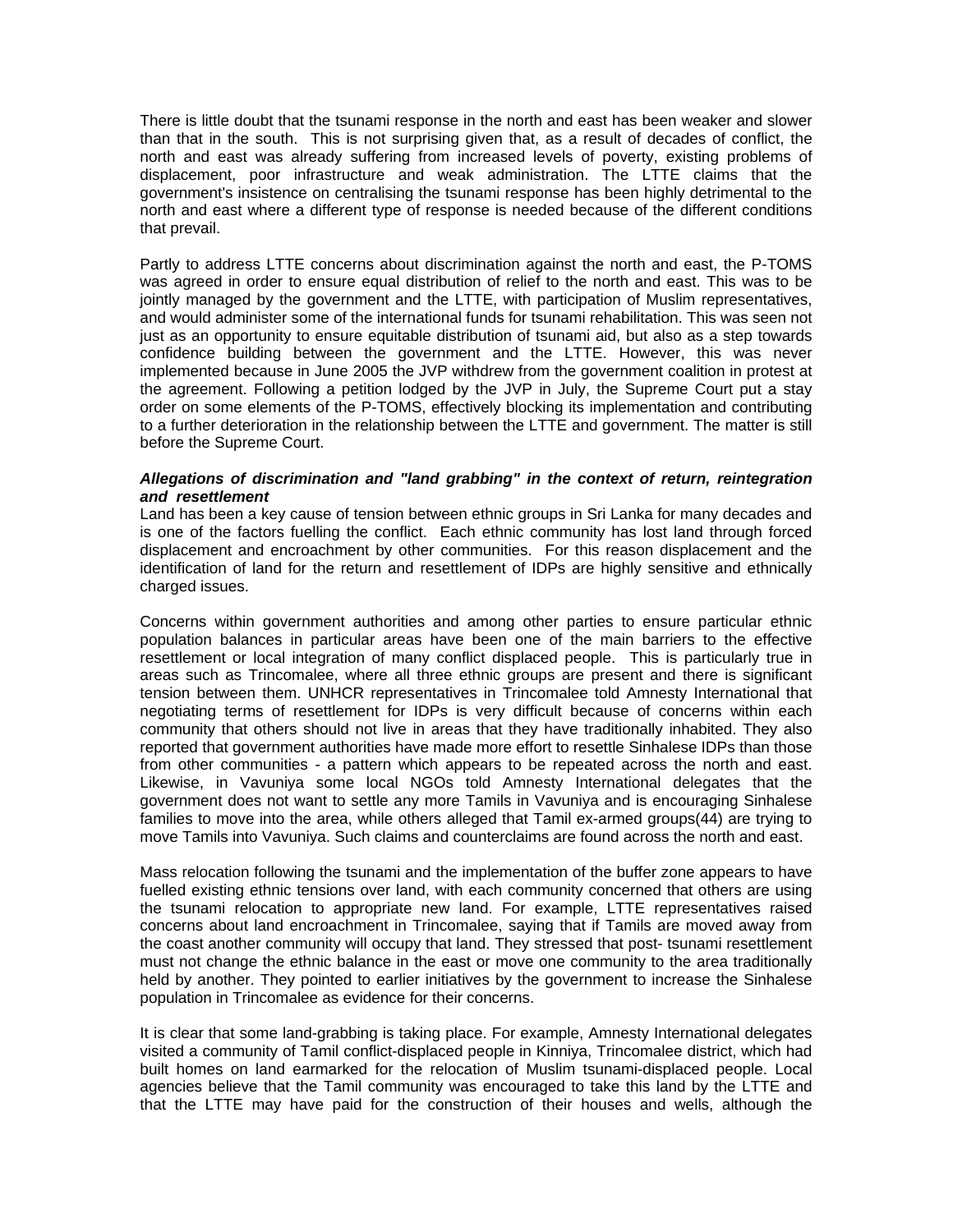community denied this. While the local government had sought to resolve the situation by asking the Tamil IDPs to accept smaller plots of land in return for being allowed to stay in the houses they had built, at the time of Amnesty International's visit the Tamil IDPs were refusing and the stalemate continued. Members of this Tamil IDP community told Amnesty International delegates that the government has allowed Muslims to encroach Tamil land in the past and that a long history of injustice against Tamils justifies their encroachment of this land.

Such situations are permitted and exacerbated by governmental failure to develop and implement equitable, timely, independent, transparent and non-discriminatory procedures, institutions and mechanisms to assess and enforce housing, land and property restitution claims. This gap has yet to be adequately addressed by the international community.

Sithravel Lingeswaran is a 28-year-old Tamil man who was displaced both by the conflict and tsunami and is now living in a basic house built on public land at Sinnathoddam, Kinniya division, Trincomalee. He was originally displaced from his home village of Uppar, also in Kinniya division, in 1990 because of fighting between the LTTE and the SLA and shelling by the SLA, in which local people were being killed. The entire village left together and walked through the jungle to a nearby area where they were housed in a school. After three months in the school the community was transported to a welfare centre that was located in disused aircraft hangars. Sithravel Lingeswaran told Amnesty International delegates that approximately 650 families were living in each aircraft hangar.

Sithravel Lingeswaran and his family spent five years in this welfare centre before local government authorities told his community that they could go home. However when they returned home they found that their houses were destroyed and their land had become jungle. Each family in Sithravel Lingeswaran's village was provided with a temporary shelter by local government authorities and they lived in these shelters on their own land for two years. Sithravel Lingeswaran told Amnesty International that during this time no one in his community received any support from the state to rebuild their homes.

On 12 March 1997 local authorities reportedly informed Sithravel Lingeswaran's community that they should leave their homes within 24 hours for their own safety. So they again went to stay in a nearby school where they remained for a few months. According to Sithravel Lingeswaran, local government officials then told his community that the government was unable to find available state land for them to resettle on, so they were moved into temporary shelters (reportedly provided by UNHCR) built on privately owned land. The community remained in these shelters for six years.

However, these temporary shelters were destroyed by the 2004 tsunami, following which the owners of the private land told the community it must move as they wanted their land back. Therefore, in January 2005 Sithravel Lingeswaran and the 86 other families who had been living on this land without legal title moved onto public land at Sinnathoddam. They cleared this new land and a local NGO built shelters for them.

Sithravel Lingeswaran told Amnesty International that he did not care that the land he had occupied was earmarked for Muslim tsunami IDPs, as he believes that Muslims are encroaching on a lot of Tamil land. Moreover, he told Amnesty International that nobody is helping his community and that no matter what the local government authorities say he will not allow anyone to break down his house or resurvey his land. Sithravel Lingeswaran says he will fight anyone that comes to take the land.

Muslim communities expressed great bitterness about the way in which they had been pushed from their inland agricultural land to the coast, in order to escape fighting, by LTTE land-grabbing and by government-sponsored colonisation by Sinhalese communities, resulting in heavy casualties among the Muslim community in the tsunami. Muslim tsunami-displaced people in Ampara and Batticaloa told Amnesty International delegates that they are being severely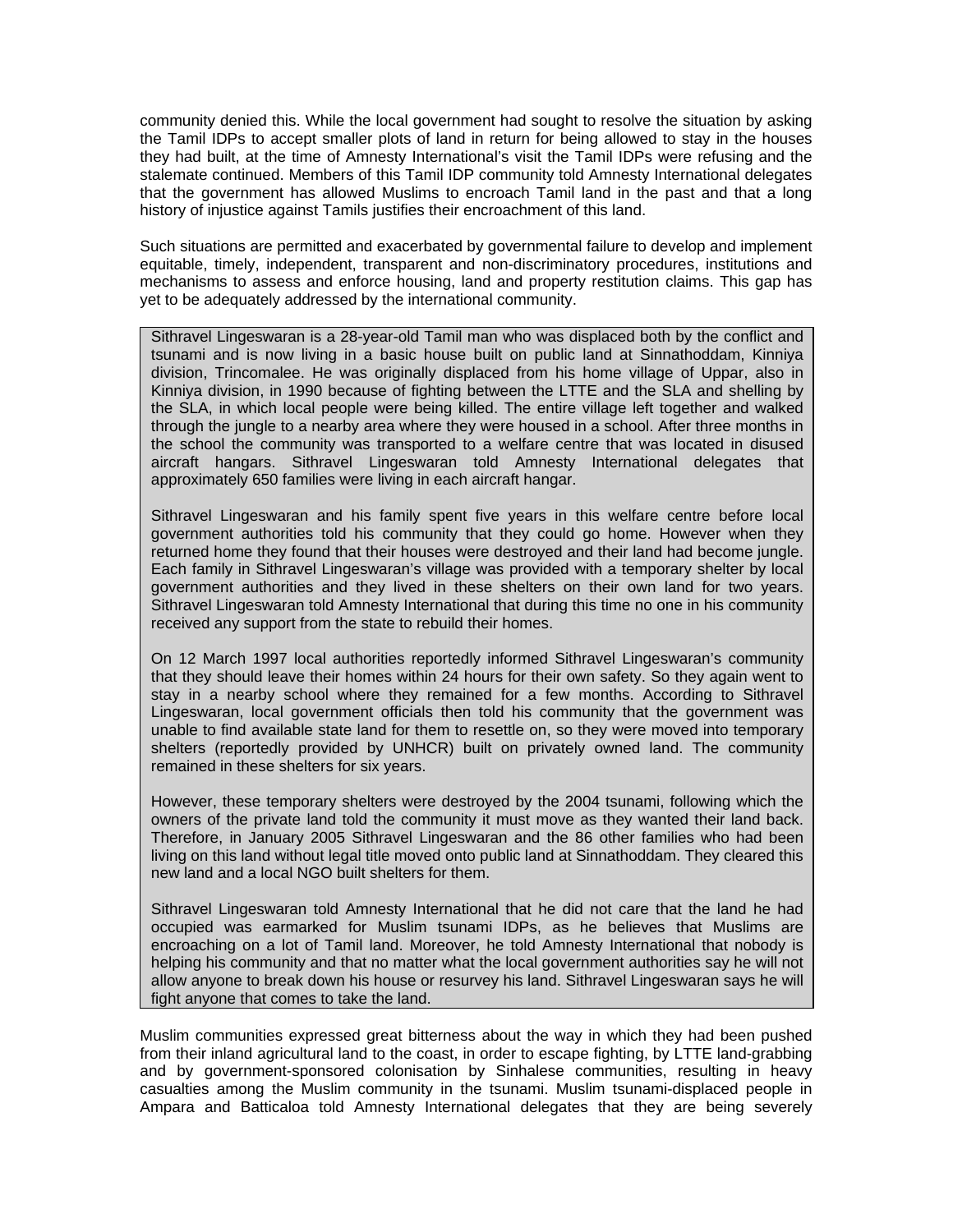discriminated against in the allocation of land, that the LTTE is using the tsunami displacement to appropriate land which belongs to them, and that the government is failing to protect them from this.

Members of a Muslim tsunami IDP community in Kattankudy, Batticaloa told Amnesty International delegates that in summer 2005 some Tamils illegally erected huts on land that the local Mosque Federation had earmarked for the resettlement of Muslim IDPs, they believe with the encouragement of the LTTE. Although this community have complained to the local government and to the LTTE, they report that no action has been taken and that Tamils, supported by the LTTE, have continued to occupy Muslim land.

This community also claimed that local government officials are telling some local Muslims not to rebuild their tsunami-damaged houses and that the government will find them new land instead, despite the fact that these houses were outside the buffer zone. They believe that this is being done at the demand of the LTTE. They reported that the LTTE is encouraging local Tamil people to threaten those Muslim tsunami-displaced people who have resettled in transitional camps in order to try to force them to leave the land they are currently living on. Local Muslim leaders also told Amnesty International that when they tried to get some land surveyed that they wanted to use to resettle Muslim tsunami-displaced people, all local private surveyors in Batticaloa said that the LTTE had warned them not to survey any land in Kattankudy, so as a result, the community ultimately had to bring in a surveyor from Ampara. Representatives of this Muslim community have complained a number of times to the local government about this alleged harassment and claim that local government officials have admitted that they cannot take action because of threats from the LTTE. When Amnesty International delegates put these allegations to the GA in Batticaloa, he responded that any encroachment of land by private actors (including where sponsored by the LTTE) was not the responsibility of the local government but of the police and courts.

Although the main tension between the ethnic communities following the tsunami is regarding land, there are also allegations of discrimination in the distribution of relief. In particular, while the major relief operation immediately following the tsunami was under way, there were numerous claims of aid being diverted to particular communities. The LTTE claim that in a number of places, including Trincomalee, government officials, the security forces, Buddhist monks and the JVP acted to divert aid to Sinhalese communities. However, some local NGOs in the north and east claim that the TRO commandeered relief supplies being delivered by other agencies and diverted them to Tamil communities. Representatives of Muslim communities told Amnesty International delegates that they have been the most excluded in relief and rehabilitation efforts as, while the government focuses on the Sinhalese community and the Tamils have the LTTE to speak for them, the Muslims do not wield sufficient power to ensure that they receive their share of tsunami aid.

## *Disparate treatment of tenants, traders and other groups*

While those who owned property inside the buffer zone are being provided with a new property away from the coast and those whose property outside the buffer zone was destroyed are getting support in rebuilding, the situation for people who were renting or squatting in property that was destroyed by the tsunami is much less clear.

During its August 2005 mission, Amnesty international encountered much confusion about what support is available to tenants affected by the tsunami. While TAFREN told Amnesty International delegates that tenants living in the buffer zone should get the same resettlement package as homeowners, Amnesty International found that in many places this was not happening. For example, in Batticaloa, Amnesty International found that tenants who had been provided with emergency shelter and rations were not being offered any transitional housing or permanent relocation, but were also unable to find new premises to rent as all their possessions had been lost in the tsunami and they did not have the money for a deposit. Revealing the gap between central and local government, the GA in Batticaloa told Amnesty International that it was his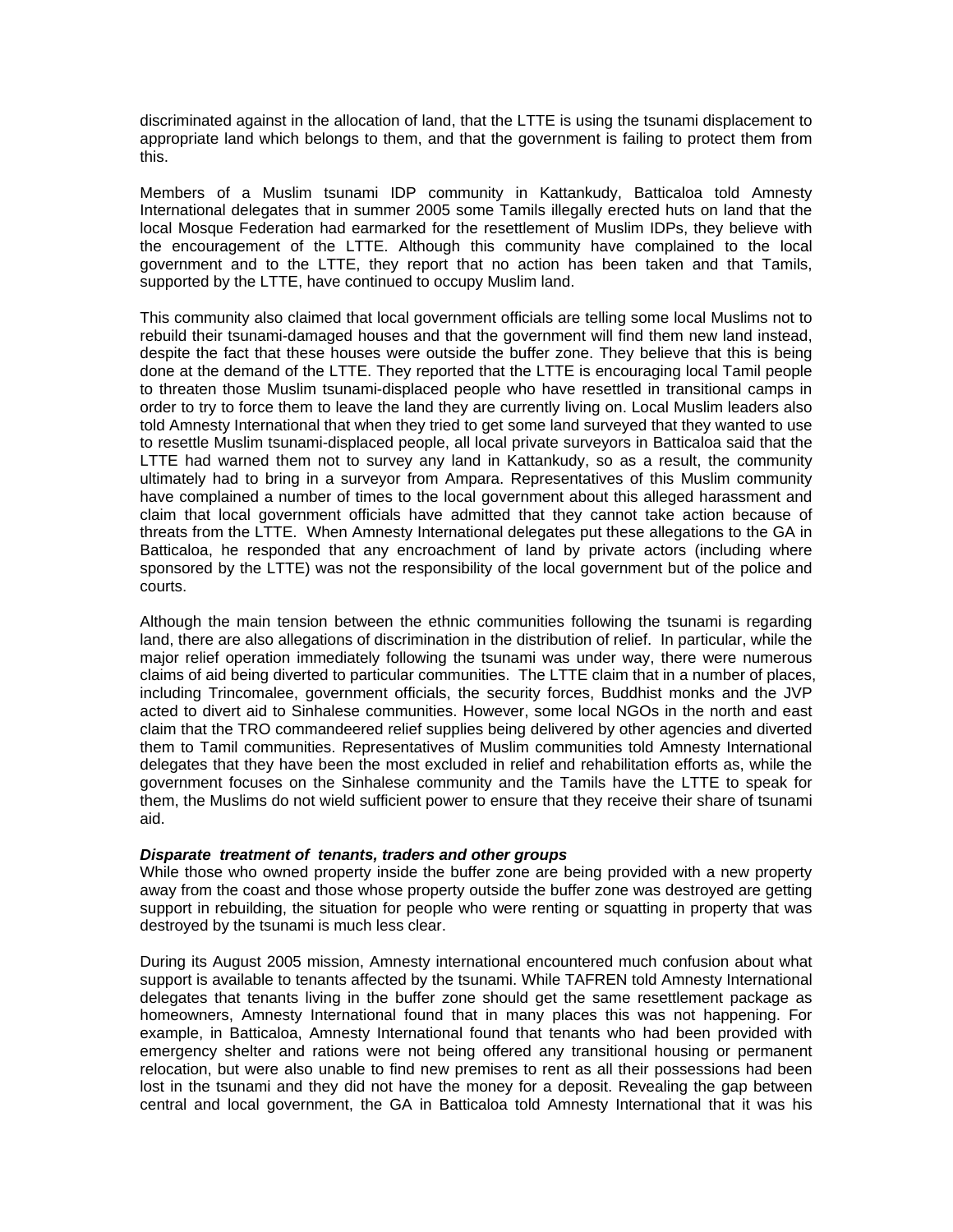understanding that tenants displaced by the tsunami would receive rations and the Rs. 5000 stipends, but were not entitled to being relocated.

The "Principles on housing and property restitution for refugees and displaced persons" outlined by the UN Special Rapporteur Paulo Sérgio Pinheiro (Pinheiro Principles), states that "States should ensure that the rights of tenants, social-occupancy rights holders and other legitimate occupants or users of housing, land and property are recognized within restitution programmes. To the maximum extent possible, States should ensure that such persons are able to return to and repossess and use their housing, land and property in a similar manner to those possessing formal ownership rights."

The government's December 2005 Joint Report stated that a policy decision needed to be made with regard to tenants residing in transitional shelters.(45) According to the UN Office for the Coordination of Humanitarian Affairs (OHCA), tenants are not covered by the housing policy regardless of which zone they were living in. Under the government housing plan, a new house will be built or the damaged house repaired but the ownership will still be with the landlord.

The situation of those who were squatting and therefore lack legal title to houses destroyed by the tsunami which they previously occupied also appears to be confused. In August TAFREN told Amnesty International delegates that those without legal title would be assured transitional shelter but not necessarily any permanent solution, while in the districts local agencies reported that many people in such positions were not even being given transitional housing. However, latest reports suggest that this had now changed and they will now get a permanent house under a rehousing grant supported by NGOs.

Those tsunami-displaced people who are living with friends and family have reportedly been overlooked in the relief and rehabilitation efforts. In its December Joint Report the government admitted that there are no proper statistics on this population and many may not be accessing the support to which they are entitled.

Another population that has reportedly missed out on tsunami relief are small traders who lost all their wares when the tsunami destroyed markets at which they were trading. Although in theory those whose livelihood was destroyed by the tsunami are entitled to some support, including rations, in many places it appeared that this was not happening.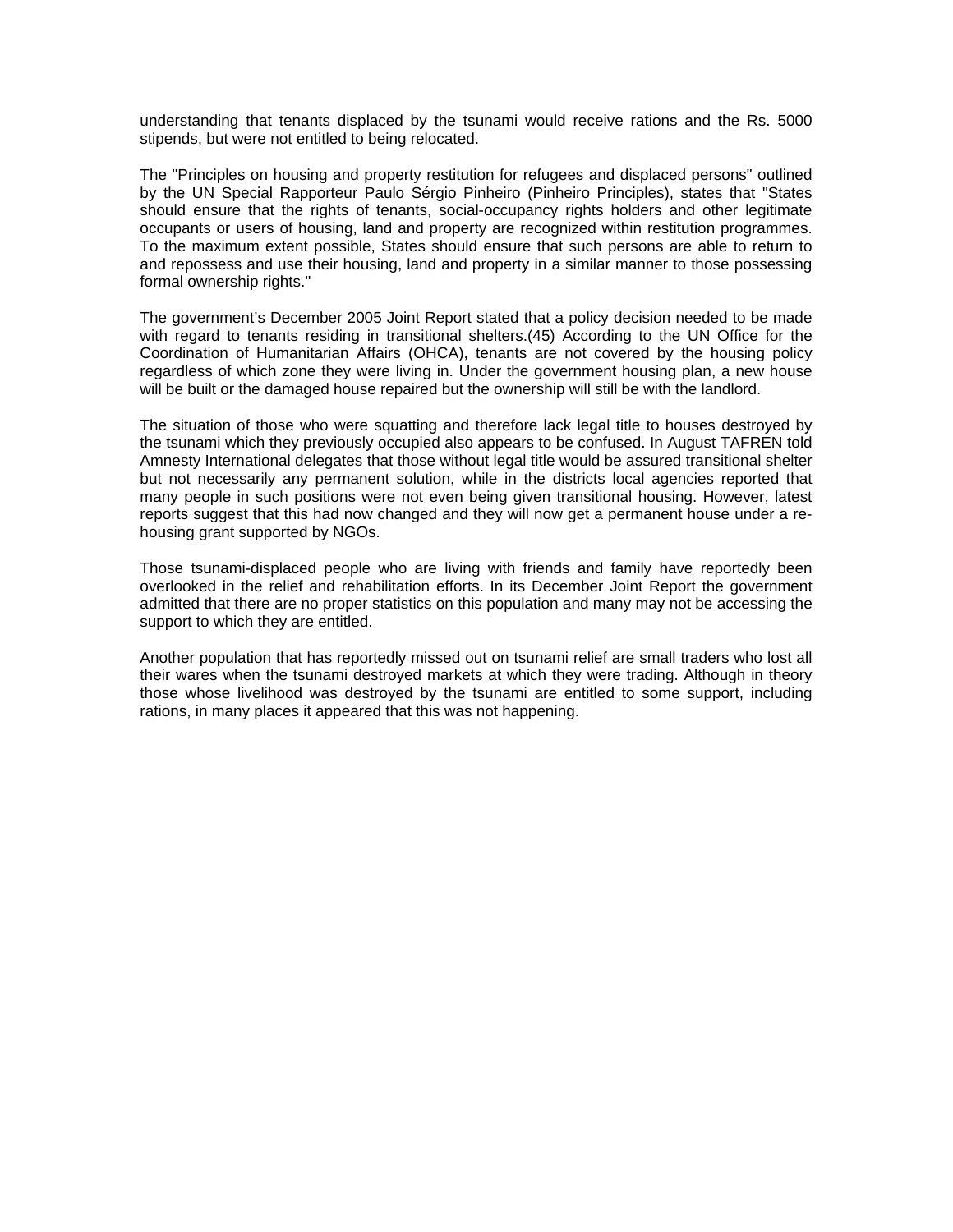Amnesty International delegates met with Anandhi and her family (not her real name) who were displaced both by the conflict and the tsunami and living in emergency shelter in a school in Batticaloa. Anandhi reported that she was facing eviction from her emergency shelter but was not being offered any transitional shelter because she was a tenant at the time of the Tsunami.

Anandhi was first displaced in 1978 by communal riots and then fled her home again in 1990 because of fighting between the LTTE and the SLA. She was renting a home in Batticaloa town when the tsunami struck, destroying the house where she lived. Anandhi was originally given emergency shelter in the school together with 18 other families. However 12 of those families, who had owned their homes that were destroyed by the tsunami, were later moved to transitional shelters. Anandhi reported that local government officials told the four remaining families they were not entitled to transitional shelter because they were tenants.

Anandhi told Amnesty International that the principal of the school was becoming increasingly threatening in his efforts to get the remaining four families to leave the school and that on a number of occasions he has told them he will force them to leave that very day. On each of these occasions the families have persuaded UNHCR or local government officials to mediate with the Principal to allow them to stay little longer.

Anandhi and the four other families cannot leave the school as they have nowhere to go. She reported that a local government official told her that she should buy land and that the state would then build her a house on it. However not only does Anandhi not have sufficient money to buy land, she also does not have enough money for a deposit to rent a new home. Her family is very poor and before the tsunami they were living on property belonging to a religious charity, for which they had not paid rent for a long time. Anandhi is frightened about the future and desperately wants a permanent home for her family.

## *Gender-related discrimination*

Women's organisations claim that women are being discriminated against in the tsunami response, particularly in relation to equal consideration in the allocation of land, reparations for lost livelihood and consultation on the determination of adequate solutions. Representatives of the CATAW told Amnesty International that, while in some communities in the east women have traditionally owned the family property, in many cases where families are resettled the new property is registered in the man's name, as he is considered by the authorities to be the head of the household. CATAW is concerned that such practices effectively strip women of their property rights, making them dependent on male family members. In December 2005 Joint Report the government acknowledged that benefits (including cash and housing grants) had been given to male household heads, as had some title deeds, and that it must ensure that in future title deeds for the properties of relocatees are given to both husband and wife.(46)

In the area of rebuilding livelihoods, women's organisations report that most of the emphasis is on rebuilding what have traditionally been men's trades, such as fishing, and that women's employment needs are being overlooked.

Women's organisations also report that local government officials are not consulting effectively with women in regard to the tsunami response, but tend to consult mostly with powerful local men. In addition, they report that during the relief phase most consultation took place at the site where provisions were distributed and, as it was usually men who went to collect provisions while women remained in the shelters, this approach effectively excluded women.

## **Right to adequate standard of living**

## *The coastal buffer zone and resulting relocation*

The coastal buffer zone resulted in the relocation of hundreds of thousands of people who lived along Sri Lanka's coastline. While the buffer zone was originally set at 100 metres from mean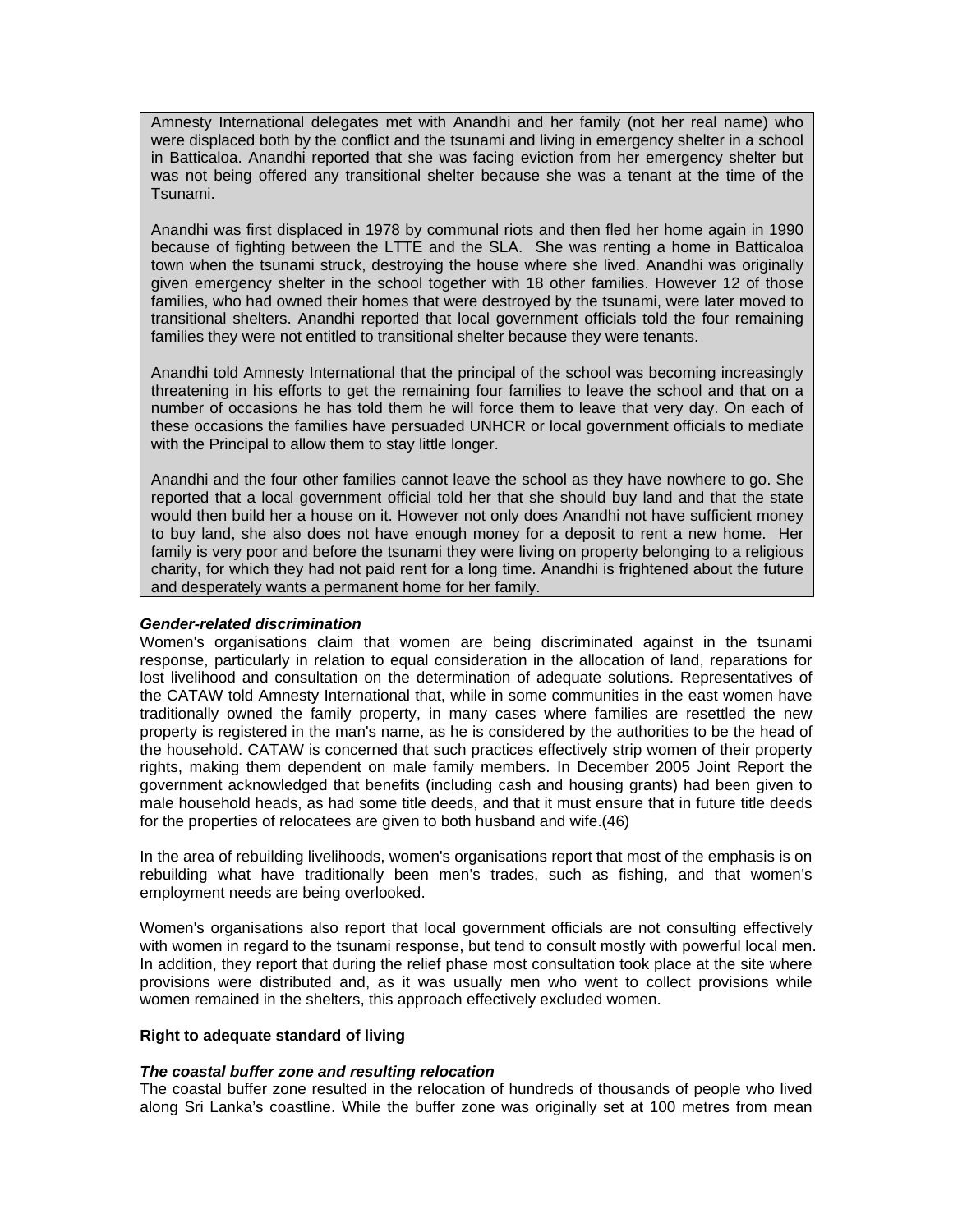high tide in the south and west and 200 metres in the north and east, the size of the buffer zone in each area is now being decided at local *Grama Sevaka* Division level (the lowest level of local government ). The new setback zones, as they are now called, are not uniform along the coast, and have to be decided between the Coast Conservation Department and the Divisional Secretariat at district level.

One exception to the general prohibition on rebuilding within the buffer zone which has caused huge controversy is the exemption provided to the tourist industry. When Amnesty International asked TAFREN representatives about the justification for this exemption they replied that, in order to attract tourists, hotels must be located on the beach. However many civil society commentators and communities affected by the tsunami have expressed anger at this exemption, which they see as discrimination against coastal communities in favour of the powerful tourist industry. Affected communities expressed serious concerns that, once they are moved away from the shore, beaches will be privatized and their access to the sea, in order to fish, will be severely restricted, having a long-term impact on their livelihoods.

#### *"My village people's whole life is here. Not just one day or two days – their life." (Local businessman Rupa Chandra, Arugam Bay)*

Rupa Chandra lived within the buffer zone at Arugam Bay, Ampara, where his house and his small shop were destroyed by the tsunami. He told Amnesty International that, while he is happy to resettle inland with his family, he must keep his shop on the beach in order to get trade. He has reopened his shop in a small makeshift shelter but is concerned that he may be forced to close it down because of the buffer zone restrictions. Rupa Chandra told Amnesty International that he fears the Tourist Board will privatize the beach and build a big tourist complex, preventing local people from fishing or running small businesses from the beach.

Arjit Niroshan is the Chairperson of the Fisheries Society in Arugam Bay. He told Amnesty International that local fishermen do not want to move to the transitional site 600 metres away from the sea because they fear that if they move they will lose their access to the sea, and hence their means of earning a living. The fishermen often go to sea in the middle of the night and it will be difficult for them to do this if they are based so far away from the coast.

One place where there is deep concern about the relocation of local people to make way for the development of tourist facilities is Arugam Bay, Ampara. In this area, which has an existing small scale tourist industry and has reportedly been earmarked for some time for further tourist development, local residents are very unhappy at being offered a relocation site 600 metres from the sea. Most local people are dependent on fishing and small, often unregistered, tourism related businesses for their livelihood. They see the relocation as an attempt to remove them from the beach in order to privatize it for tourist development.

In summer 2005, when the Urban Development Authority (UDA) came to Arugam Bay to mark the 200 metres boundary line within which only registered tourist facilities would be able to build, local residents blocked them from reaching the area. In response to these protests the chairperson of the national Tourist Board reportedly promised local communities that there would be consultation with them on any future tourist development. Following this, local small-scale tourist businesses in Arugam Bay drew up an alternative development plan and invited the tourist board to discuss it. However, the Tourist Board reportedly refused to meet with them, citing the previous protests. At the time of Amnesty International's visit in August 2005 some local people had restarted their small-scale, unregistered businesses in the buffer zone. However, they felt that their future was very uncertain.

Most communities that were living in the buffer zone are highly dependent on fishing and related activities for their livelihood. Many among the communities Amnesty International met with expressed deep concern that they will not be able to continue these livelihood activities once they have been relocated. In particular they are worried that once they are relocated inland there will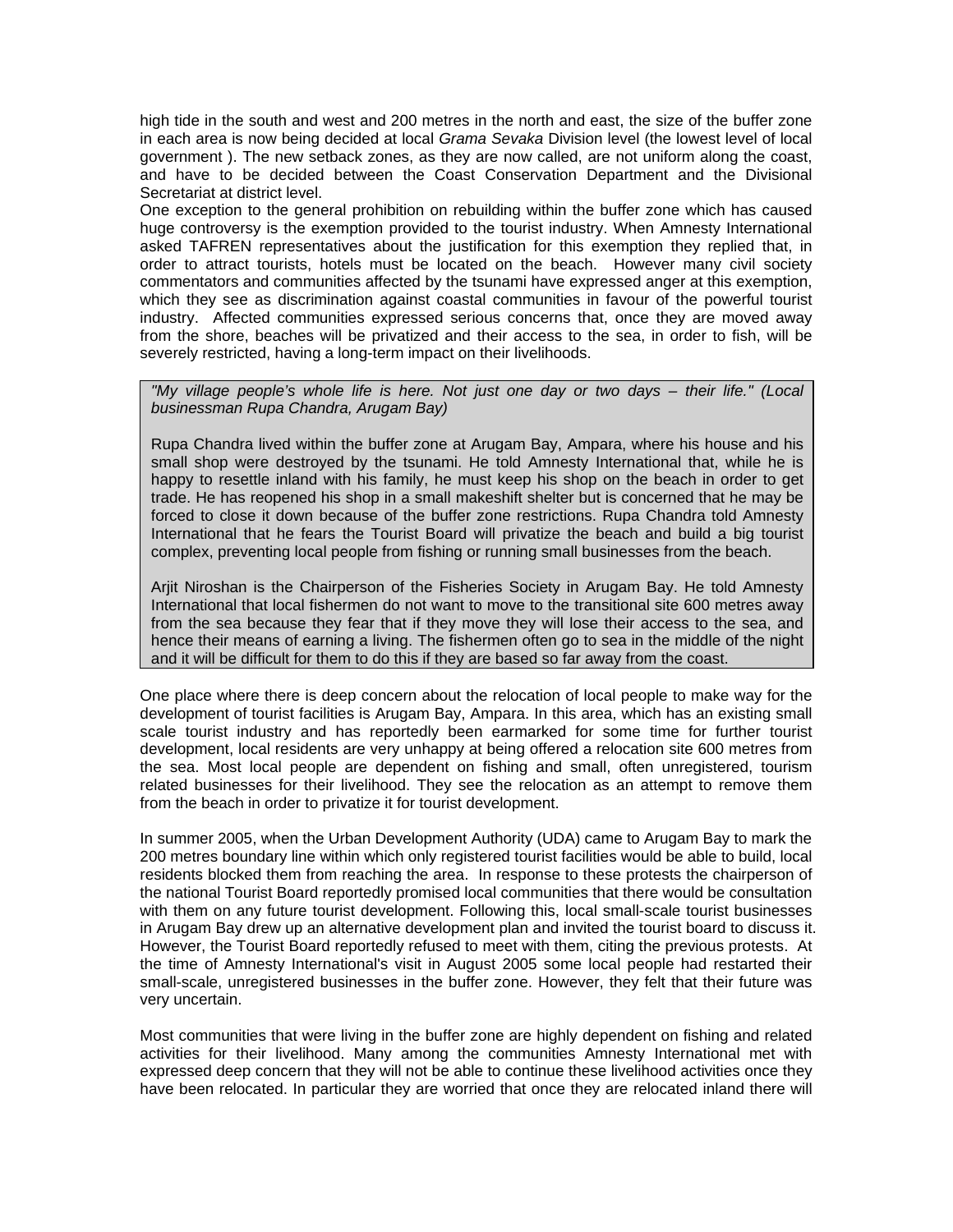be no place to store their boats, which they are accustomed to keeping near their houses on the beach.

Representatives of a Tamil coastal community that has been relocated to Thiraimadu transitional camp, six kilometres away from the sea, told Amnesty International delegates that it is now very difficult for them to fish at night, as they used to do, because there is no transport to the coast. Likewise, representatives from a Sinhalese community living in emergency accommodation in Sangamitha welfare centre in Trincomalee town told Amnesty International delegates that, although 70% of their community are fishing people, they are being moved to a transitional site six miles from the coast. They reported that when they were initially offered the site they agreed to move because they were very scared of another tsunami, but that in recent months their levels of fear have reduced and they would prefer to stay on the coast.

In addition to concerns about access to the sea, representatives of communities along the coast said that they are being relocated to areas that lack basic infrastructure, including transport and medical facilities; that they being moved into an area largely populated by a different ethnic group; or that they are being moved onto agricultural land, depriving those who had farmed that land of their livelihood. The majority of communities Amnesty International delegates met with reported that they had not been properly consulted about their relocation. Some NGOs suggested that the large amount of international aid allocated to be spent on tsunami housing programmes by the end of 2005 had resulted in international NGOs rushing to build new housing for relocated communities without proper consultation. In its December 2005 Joint Report the government acknowledged that communication and consultation with affected communities have not been adequate and accepted that more direct communication with communities is needed to ensure sustainable solutions for those who are displaced.(47)

However not all communities were unhappy at being moved away from the sea. Representatives of the Muslim community in Kalmunai, Ampara, told Amnesty International that they were very keen to relocate away from the coast and were concerned at reports that the buffer zone in Kalmunai may be reduced to less than 200 metres. In this area the tsunami had come very far inland, resulting in huge casualties. It appears that both the scale of casualties in the tsunami and the dependence of the community on the sea for their livelihood are key factors that determine whether communities wish to relocate away from the coast.

All the communities from within the buffer zone that Amnesty International delegates spoke to expressed resentment at the different pace at which rehabilitation of those inside and outside the buffer zone had been taking place. Many pointed out that while those who lived outside the buffer zone were quickly able to receive their Rs. 250,000 grant and rebuild their houses, those from within the buffer zone remained in limbo and are likely to be waiting a long time in transitional shelter before they are provided with permanent shelters.

Amnesty International met some communities who had chosen not to leave the buffer zone and instead remained living there in damaged homes or emergency shelters despite government efforts to relocate them. This was the case with a number of Muslim families in Galle town who were living in tents and makeshift huts along the seafront. These families reported that they have been offered transitional homes at a site seven kilometres away but do not want to move there as it is a majority Sinhalese area and transportation links to the town are infrequent, making it difficult for them to access the mosque and Muslim school. They were also concerned at being so far from their fishing activities. They stated that they would consider moving such a distance from the coast for permanent homes, but not for transitional shelters from which they will be moved again. When Amnesty International delegates asked the GA about this community, he replied that, although at that time the authorities were not actively removing those people who remained in the buffer zone, in the future all these people will be forced to move to new locations. He also stated that in order to coerce people into leaving the buffer zone the authorities were telling NGOs that they must remove the emergency tents in which the people were staying.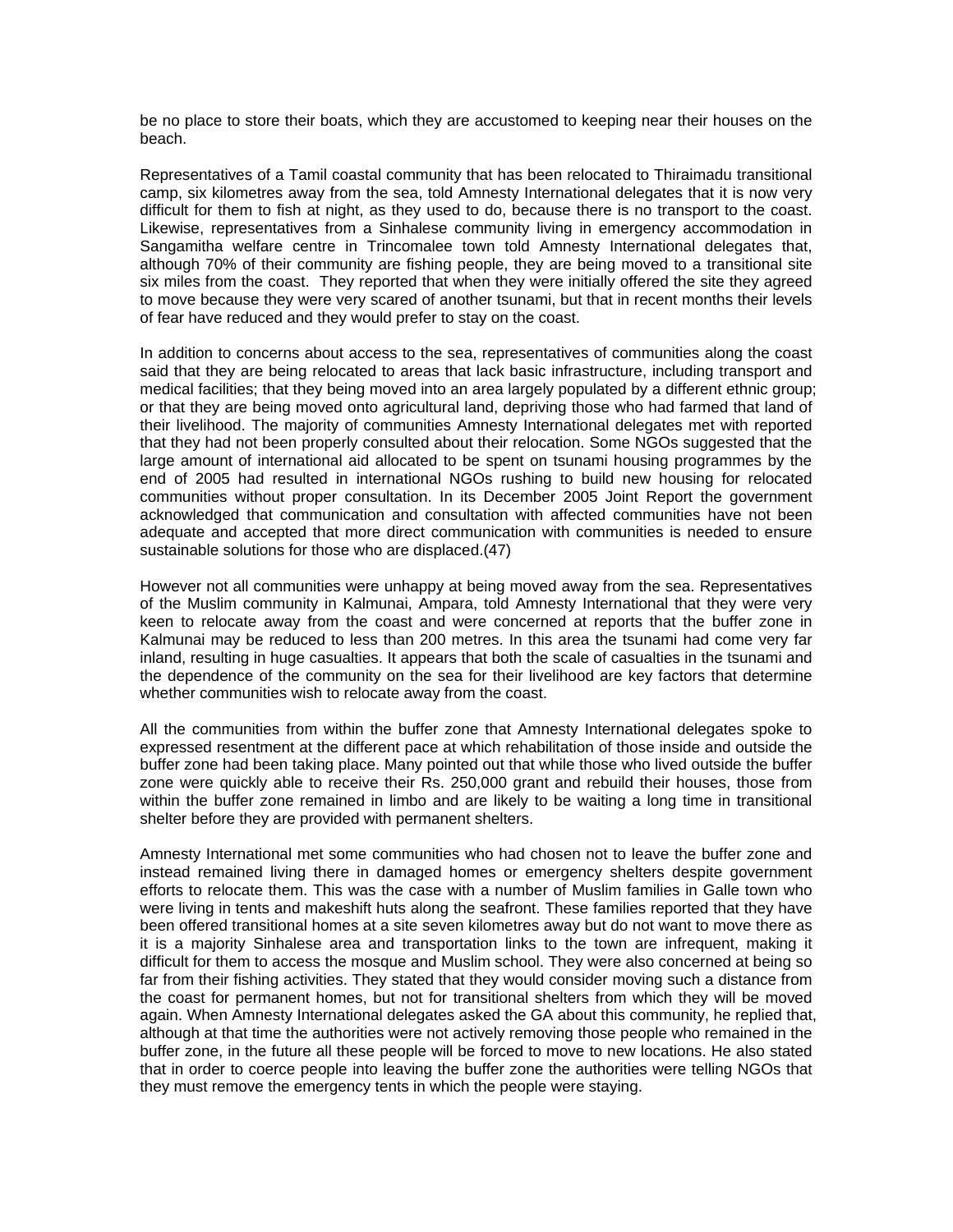Strong lobbying against the buffer zone resulted in the Government reverting to the Coastal Zone Management Plan of 1997 which reduced the buffer zone very significantly in most areas. The Coast Conservation Department is the prime authority for issuing permits for any activity that comes within their purview, in this case construction in the setback zones. It has posted planning officers at Divisional Secretariats who visit potential sites with the Divisional Technical Officers and give approval for construction at the site itself. Those wanting to build in the setback zones can apply for a housing permit, which may be permitted under certain circumstances, if the land is not needed for any infrastructure projects and is at a sufficiently high elevation not to be at risk of inundation by the sea. Problems which cannot be solved locally are directed to the head office in Colombo for settlement.

The setback zone standards according to the CZMP of 1997 have been published in leading national newspapers and on electronic media. Furthermore, District and Divisional Secretaries have been informed of the revised buffer or setback zones in their development programmes. It has been reported that implementation of the setback zones will take some time before it is running smoothly in each district.

#### *Housing and camp conditions*

Although, according to TAFREN, there are clear minimum standards for the permanent houses being built for relocated tsunami-displaced people, the accommodation found in transitional camps and emergency shelter is variable. In particular the standard of accommodation in the emergency shelters that Amnesty International delegates visited was very basic. For example, in Galle some of the families who had remained within the buffer zone in emergency accommodation were living two families to a tent, while the tents were perishing, were infested with rats and were regularly flooding. Likewise, those living in emergency accommodation in a building belonging to the Batticaloa Paddy Marketing Board had been living for eight months in small tents or cramped together in large halls.

While most of the transitional shelters that Amnesty International saw were of reasonable quality, local NGOs expressed concern that the shelters would leak during the rainy season and are not likely to last more than two years. While in both Galle and Trincomalee the GAs assured Amnesty International that permanent houses would be constructed within two years, local NGOs, such as the NGO consortium in Akkraipattu, Ampara, estimated that it would take five to eight years to build all the permanent housing required for relocation.

According to the Ministry of Relief, Rehabilitation and Reconciliation, conflict-displaced people will continue to wait a long time for assistance with permanent houses following return or resettlement, as there is not enough funding to build all the homes required. They also stated that there is no money available to upgrade the temporary shelters in which some conflict-displaced people have been living for many years.

Among many of the tsunami IDP communities and the NGOs working with them there were serious concerns that, while adequate shelters are being constructed in transitional camps, communal infrastructure, including lighting, health and transportation facilities, is being overlooked. Representatives of the United Nations Children's Fund (UNICEF) particularly raised concerns that in many cases there are inadequate site selection processes, resulting in houses being built before environmental assessments are undertaken. This means that if the land is later found unsuitable - for example prone to flooding - there is little that can be done.

One major concern expressed by many communities was the distance of relocation sites from schools and the problems this poses for children's attendance. Although, according to UNICEF, within two months of the tsunami, education levels were back to normal levels, some UNICEF representatives claim that there is not enough coordination taking place to ensure that transitional camps are located near to permanent or temporary schools. Residents from a community of people displaced by the tsunami in Matara told Amnesty International delegates that the school which had been destroyed by the tsunami and was now being relocated to a more distant venue,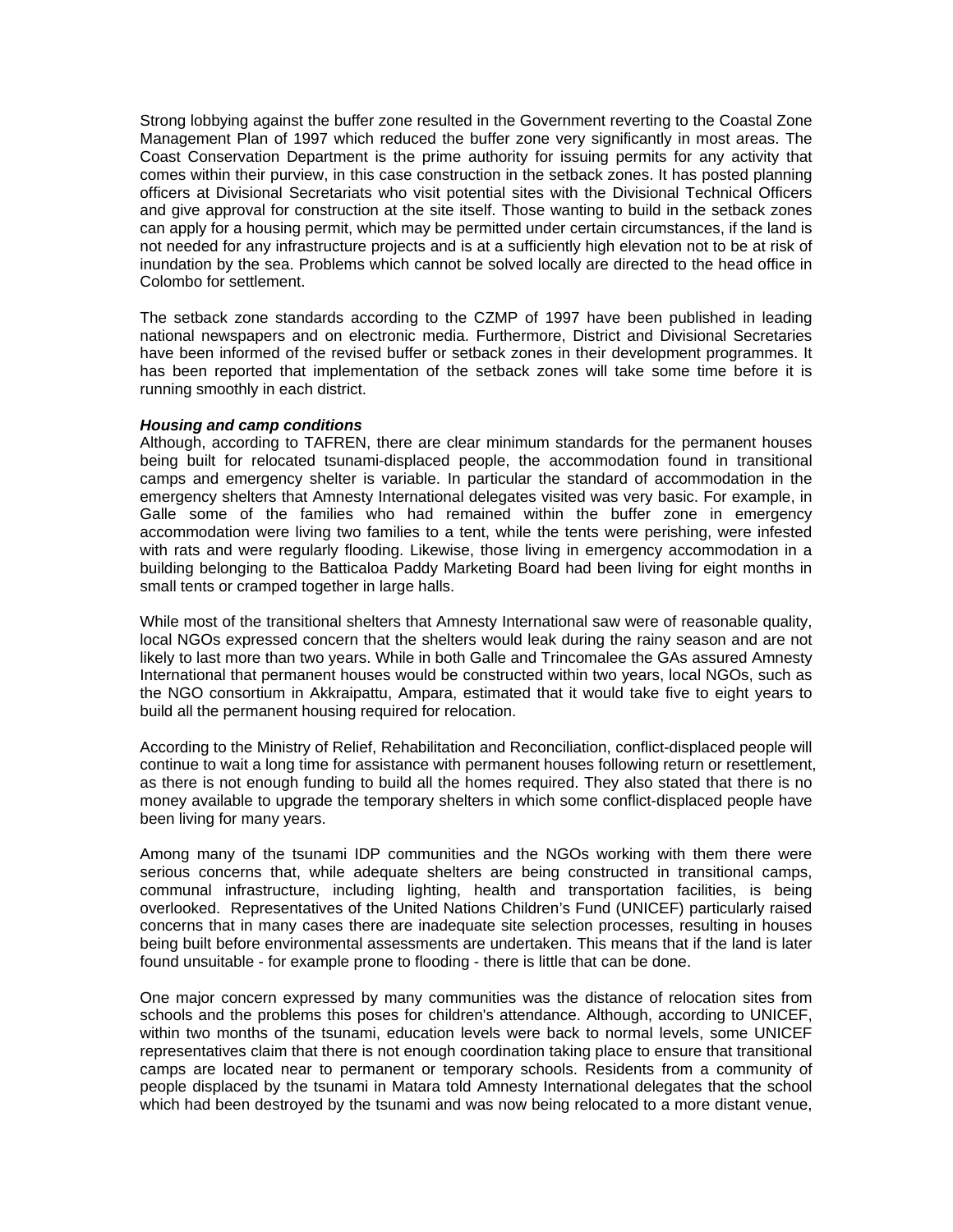makes it difficult for some children to attend. Moreover in its December 2005 report, the government acknowledges that some children in tsunami affected schools have been dropping out of school in order to work.(48)

However, despite the problems in the camps for those displaced by the tsunami, the camps for conflict-displaced people have even worse conditions. In one resettlement site in Mullaitivu, where conflict-displaced people have been living for many years in temporary shelters awaiting permanent housing solutions, there is no electricity or transportation and there is regular flooding due to lack of proper drainage. In addition, residents keep falling sick due to the unclean water from local wells and have to travel 15 kilometres to the nearest hospital. The local secondary school is also 15 kilometres away resulting in many children dropping out because of the distance.

Most of the IDPs that Amnesty International delegates spoke to were receiving rations, although many were unhappy at the quality of the rations and the delays in receiving them. In both Galle and Ampara a number of community representatives complained about quality and cultural appropriateness of relief, that the flour and rice they received was rotten, or that they were being given foreign rice and wheat which they did not know how to cook. It was also reported that delays in the distribution of ration cards resulted in some people being unable to collect their rations.

#### *Impact on ongoing development work*

In the tsunami-affected areas, particularly in the north and east, several local NGOs told Amnesty International delegates that pressure from donors to rapidly disburse large amounts of money earmarked for tsunami relief was pushing NGOs to focus solely on tsunami work and resulting in other development activities being sidelined. Moreover, the presence of so many international organisations has inflated the prices of property and services, making it hard for smaller local NGOs to continue to operate. Local NGOs also reported that staff members were leaving to join international NGOs which offer higher salaries, thereby reducing their capacity to operate. One local NGO also told Amnesty International that pressure on international NGOs to spend money quickly was resulting in local people being paid to do work that they would have done anyway, thereby destroying the spirit of voluntarism and increasing dependency of local communities on outsiders.

## **Durable solutions to the plight of the IDPs**

Land is a central issue to Sri Lanka's ethnic conflict and one that can only be resolved in the context of a long-term peace settlement. This means that solutions for all IDPs are highly politicised and, for many, durable solutions are blocked by political interests.

A nationwide strategy has been developed to provide durable solutions to all tsunami- displaced people, whose displacement is less bound up with the ethnic conflict than is that of conflict displaced people. However, serious concerns remain regarding the imposed nature of the solutions offered to those from within the buffer zone, the question of deprivation of housing, land and property arbitrarily and without compensation, the possibility that temporary shelters will end up being permanent homes and the fact that some categories of tsunami-displaced people do appear to be falling through the gaps. These factors threaten the realisation of sustainable, voluntary and dignified solutions for those displaced by the tsunami.

However, for those displaced as a result of the conflict, the realisation of durable solutions is far more politically charged and difficult to achieve. It appears that all parties are manipulating issues of return or resettlement for military or political gain and this, combined with the constantly changing security environment, has resulted in many conflict-displaced people spending years in welfare centres. There are serious policy issues, including security, economic and social barriers to durable solutions for many conflict-displaced people that can only be overcome as part of a wider peace process. Nevertheless, the creation of equitable, timely, independent, transparent and non-discriminatory procedures, institutions and mechanisms to assess and enforce housing,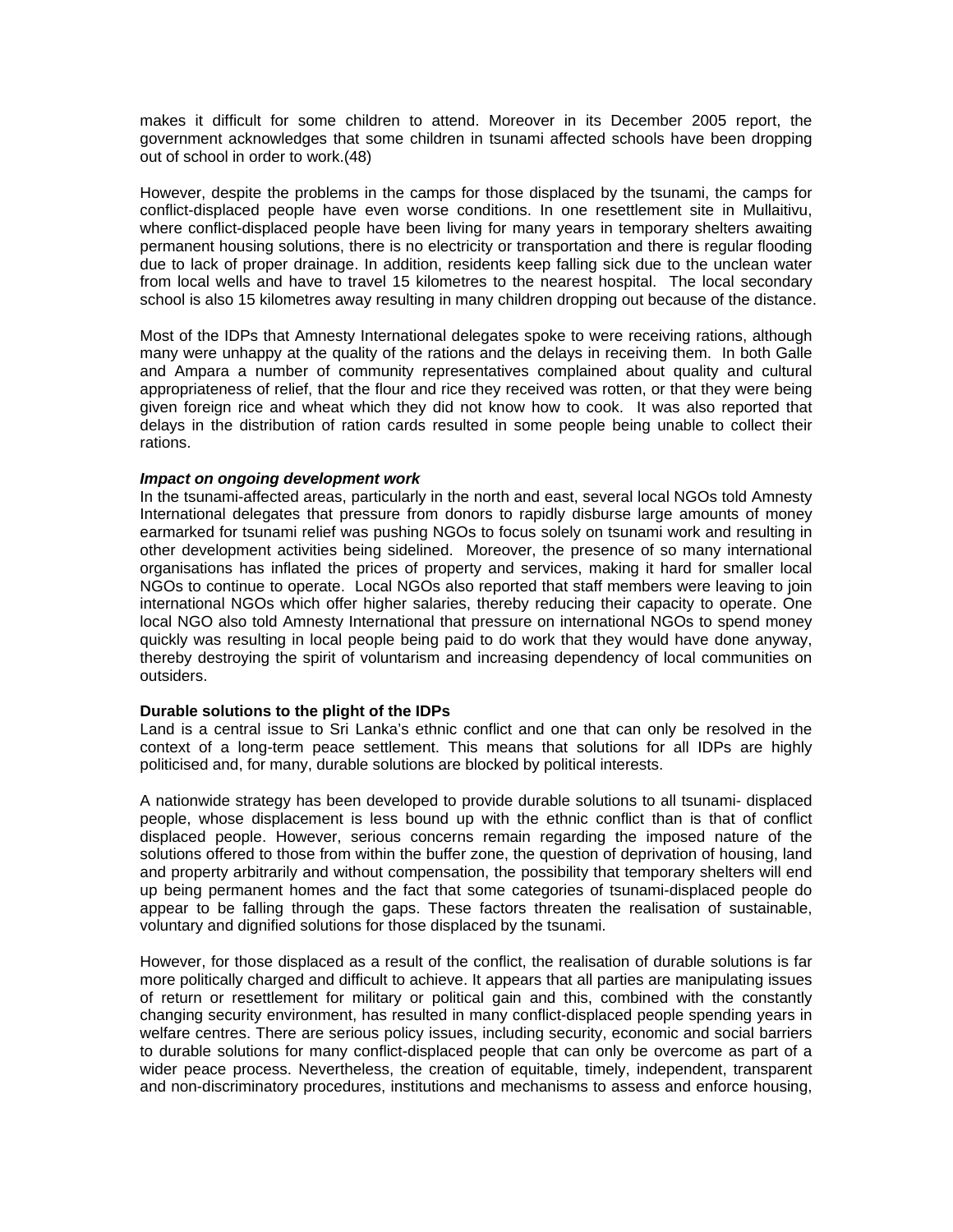land and property restitution claims would provide assistance to those returning and may help to depoliticise the issue of land on return.

Moreover, donor funding for the reconstruction of the north and east is in part dependent on the progress of the peace process, which is currently uncertain. While some agencies working with IDPs are hopeful that the tsunami may have opened up new possibilities for conflict- displaced people, how this will translate into durable solutions remains to be seen. In the light of this, the international community should place greater emphasis on its responsibilities to promote and protect the right to housing, land and property restitution, particularly given its clear connection in this case with the right to voluntary and sustainable return in safety and dignity.

In 2006 UNHCR again proposed to conduct a survey of IDPs living in welfare centres in the northeast. In collaboration with the Ministry of Resettlement and the Ministry of National Building and Development, UNHCR began by revalidating the information obtained in the 2004 survey of IDPs living in welfare centres in Puttalam District. Having completed this, UNHCR is now intending to embark on surveys in most of the welfare centres in the northeast. The survey aims to obtain information about the IDPs living in the welfare centres and to consult the IDPs themselves on their preferred durable solutions and the obstacles they face in achieving them.

## *Policy and legal barriers to durable solutions*

UNHCR and other agencies working with IDPs told Amnesty International that the central barrier to effective return or resettlement of conflict-displaced people is a lack of political will. They pointed out that donors are generally keen to fund development projects in Sri Lanka and would be likely to fund any conflict IDP resettlement programmes if the government made this a priority. However, the Ministry of Relief, Rehabilitation and Reconciliation denied this, stressing that the main barriers to permanent solutions for conflict-displaced people are lack of funding and lack of land.

The Ministry told Amnesty International that 60% of those who were in welfare centres when the CFA was signed have since returned to their homes. However, this still leaves hundreds of thousands displaced. They also stressed that all conflict-displaced people must return to their original homes unless they were originally landless or there are clear physical impediments such as HSZs that prevent their return. Only in such cases will resettlement be considered.

UNHCR told Amnesty International that, while in general the most favoured option for IDPs in any setting is return to their homes of origin, the Sri Lankan government stresses return even when other options may be more appropriate, because it is the least politically sensitive option. Resettlement to other areas within Sri Lanka is only undertaken in limited cases, while local integration is usually not permitted. According to UNHCR the reason for this is that the government and other parties do not wish to change the ethnic status quo in any area by settling people from another ethnic group there. This is not only because of ethnic tensions over land, but also because allowing IDPs to resettle or locally integrate in an area would change the make-up of the electorate, as currently IDPs are transported back to their place of origin to vote. In this way possible durable solutions for some IDP families are being blocked for political reasons.

An example of the government's reluctance to resettle IDPs can be seen in Trincomalee where UNHCR has tried for some time to get local government authorities to allocate land for the resettlement of conflict-displaced people, but they have consistently refused as they did not want to change the ethnic make up of the local community. Likewise, according to UNHCR, many conflict-displaced people in Puttalam have built new lives in the area where they are now living and would prefer to integrate locally, but are not being allowed to do this for the same reason. Such reluctance to consider alternatives for those who cannot or do not wish to return home, including for those with compelling protection reasons, is forcing many people to continue living with an IDP status and is denying them the right to choose their place of residence and the opportunity to fully rebuild their lives.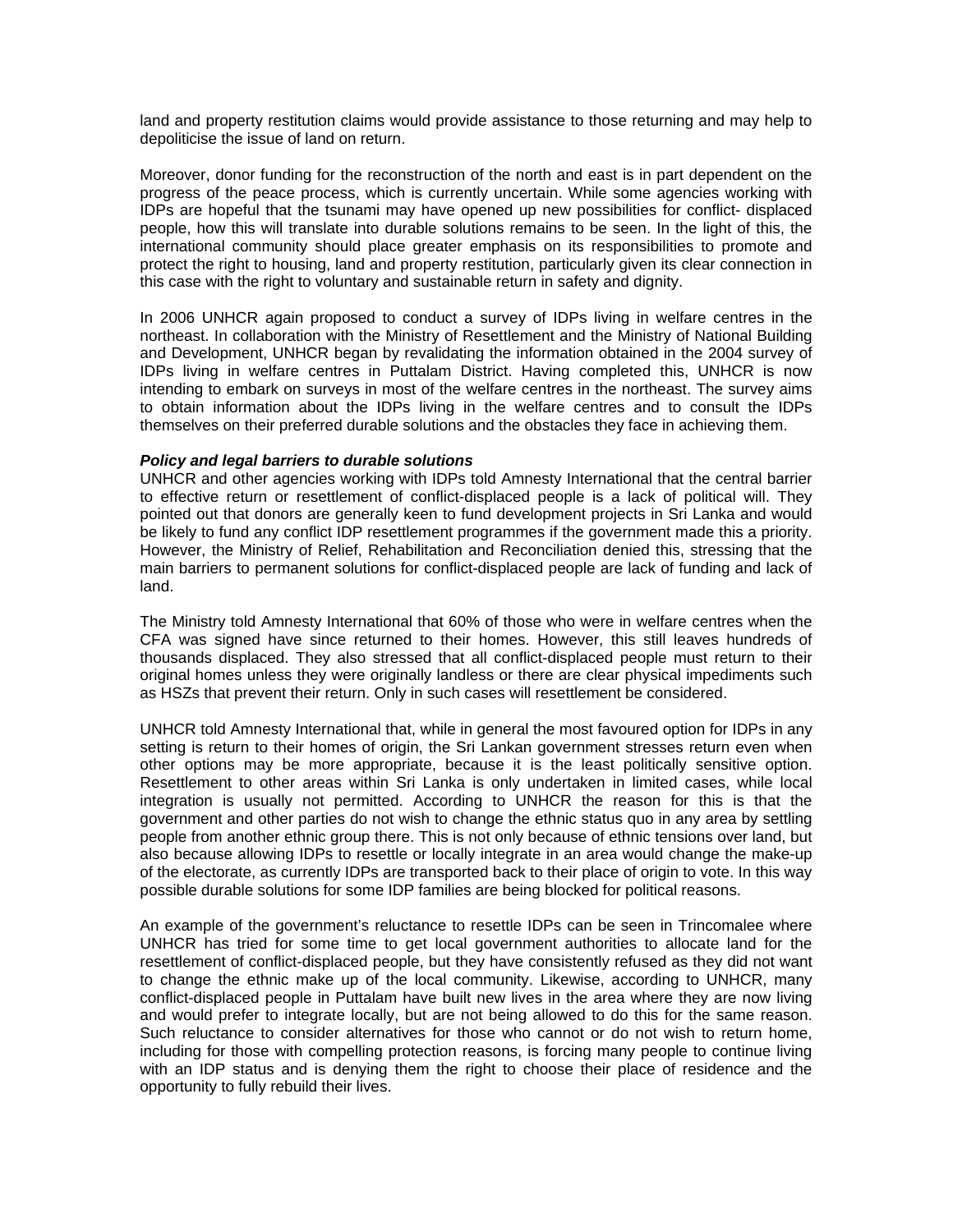It also appears that some communities are more likely to get help with returns or resettlement than others. Agencies working with IDPs in Trincomalee told Amnesty International that there has been far more organised resettlement of Sinhalese and Muslim communities than of Tamils displaced by the conflict. This is despite the fact that Tamils make up the majority of conflictdisplaced people in the district.

UNICEF believes that one of the reasons that the option of return or resettlement does not work for some IDPs and they ultimately leave their homes again, is that the government does not approach returns holistically. Instead the different elements of return (infrastructure, shelter, security and other such considerations) are dealt with by different parts of government without adequate coordination. While this is most true for the return of conflict-displaced people, there is also lack of coordination in resettling tsunami-displaced people in transitional sites. UNICEF pointed out that it is only usually asked for its input after returns have already taken place.

Muttiah Canagaratnam is a 53-year-old Tamil refugee who returned from India and now lives in Sithamparapuram welfare centre in Vavuniya.

Muttiah Canagaratnam and his family were reportedly first displaced from their home in Kilinochchi in 1985, due to aggression by the SLA. The family walked to Mannar from where they took a boat to India. They spent three years living in an Indian government refugee camp, but returned to Sri Lanka in 1988 after UNHCR had reportedly advised them that it was safe to return. They were brought by boat to Jaffna, where the family were given Rs. 2,000 by UNHCR to help with resettlement. Muttiah Canagaratnam reported that he never received Rs. 25,000 for shelter as promised by the local government authorities.

Muttiah Canagaratnam and his family were displaced again in 1990, as violence escalated and many of their neighbours in Jaffna were killed in fighting and air raids. The family again walked to Mannar and took a boat to India, where they stayed in a refugee camp for another two years.

In 1992 Muttiah Canagaratnam and his family decided to return to Sri Lanka and were supported by UNHCR to travel to Trincomalee by boat. From there the family were brought to Sithamparapuram welfare centre in Vavuniya, where they remained for the next 13 years. Muttiah Canagaratnam reported that he had left India because UNHCR had told him the family would be better off in a welfare centre in Sri Lanka than in a refugee camp in India and that, as soon as the situation improved, they would be helped to return home or resettle in a new place.

Muttiah Canagaratnam and his family still live in Sithamparapuram welfare centre. They have spent most of the last two decades as IDPs or refugees and have been denied the opportunity to build any permanent life. He told Amnesty International that he has been promised many times that he will be given land, which never happened. He says that he has lost hope.

The way in which land is identified for resettlement in LTTE areas may be contributing to further displacement and land conflicts. UNHCR is concerned that some of the land identified by the LTTE for the resettlement of those displaced by both the conflict and the tsunami is private land that has been expropriated.

The policy regarding returnees from India is of concern, as some have returned through the facilitation of UNHCR only to become IDPs within Sri Lanka. Although the Ministry of Relief, Rehabilitation and Reconciliation told Amnesty International that returnees from India go directly to their homes and there should be no returnees from India living in welfare centres apart from a few in Vavuniya, Amnesty International delegates encountered returnees from India in other welfare centres, including Alles Garden in Trincomalee. While UNHCR does continue to advise that the situation in Sri Lanka is not conducive to mass returns of refugees from India, the fact that some refugees are returning with the support of UNHCR, apparently having been advised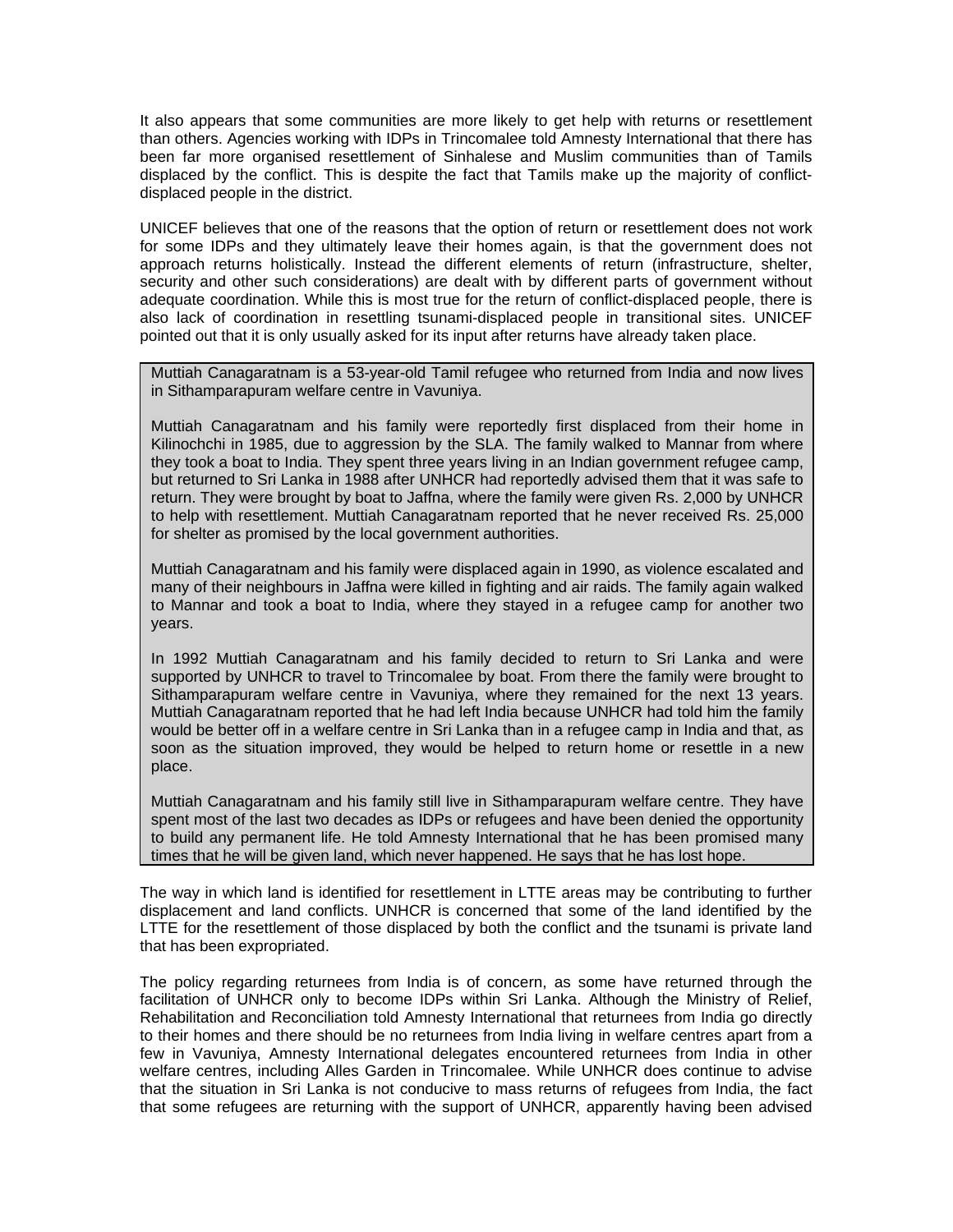that they will be able to return to their original homes, and are then internally displaced within Sri Lanka, is a cause for concern.

There are a number of legal barriers preventing IDPs from returning to their homes. Many IDPs have lost the title deeds to their land and the process for establishing ownership in such situations is both slow and complicated. Another major barrier is the fact that if a person occupies a property for 10 years they are given prescriptive title to that property. This means that the property of some conflict-displaced people (many of whom have been displaced for more than a decade) has been legally taken over by other people who have been resident in it for more than 10 years and have therefore gained prescriptive title. However, lawyers working on this issue point to the fact that in cases where the original property owner is overseas, according to Sri Lankan law, the 10-year prescription period should not begin until they return to the country. They suggest that the legislation should be amended to provide the same safeguard to IDPs, so that in the case of a displaced person's property the 10-year period only begins once they have returned to their home area. The issue of restitution of property to original occupants while ensuring the rights of secondary occupants is dealt with in the Pinheiro Principles.(49)

Manikkam Maniyam is a 62-year-old Tamil refugee who returned from India and now lives in Alles Garden welfare centre, Trincomalee. He told Amnesty International delegates that he first left his home in Pankulam, Trincomalee in 1990 because of fighting between the SLA and the LTTE and because the thatched house that his family had lived in was burned down by local Sinhalese people. He and his family walked to Jaffna where they spent a week in a welfare centre. As Manikkam Maniyam believed it was not safe to remain in Sri Lanka, the family paid a local fisherman Rs. 500 per person to take them to India. The family lived in a number of refugee camps in India until July 1992.

Manikkam Maniyam decided to return to Sri Lanka in 1992 after UNHCR advised him that the security situation in the country was somewhat improved and that return would be possible. With the support of UNHCR the family were brought by ship to Trincomalee and, after spending three months living in a local college, Manikkam Maniyam and his family were moved to the Alles Garden welfare centre, where they have remained ever since.

Manikkam Maniyam told Amnesty International that local government authorities have yet to fulfil their promise of building a permanent house for him on his original land. He has visited his original land which has now turned into a jungle. Manikkam Maniyam's shelter at the welfare centre was destroyed in the tsunami. He is hopeful that following the tsunami there may be a possibility of his family being provided with a permanent house.

In terms of policy barriers to durable solutions for tsunami-displaced people, the main factor is the implementation of the coastal buffer zone. While plans are being made to find people permanent homes away from the buffer zone, it is not clear when this will happen or how durable it will be, as those who want to remain close to the sea may leave these homes and try to return to the coast. Moreover, policy gaps leave some groups, such as tenants and small traders, without a durable solution.

## *Security barriers to durable solutions*

The insecurity, military activity and human rights abuses that have continued after the signing of the CFA are a major barrier preventing IDPs from returning to their homes or successfully resettling.

## *Caption*

Muslim tsunami IDPs living in temporary housing in a transitional camp in Kinniya, Trincomalee. © AI

One of the most common reasons why conflict-displaced people remain displaced is because their homes are in HSZs or are in other ways being used by the military. For example, UNHCR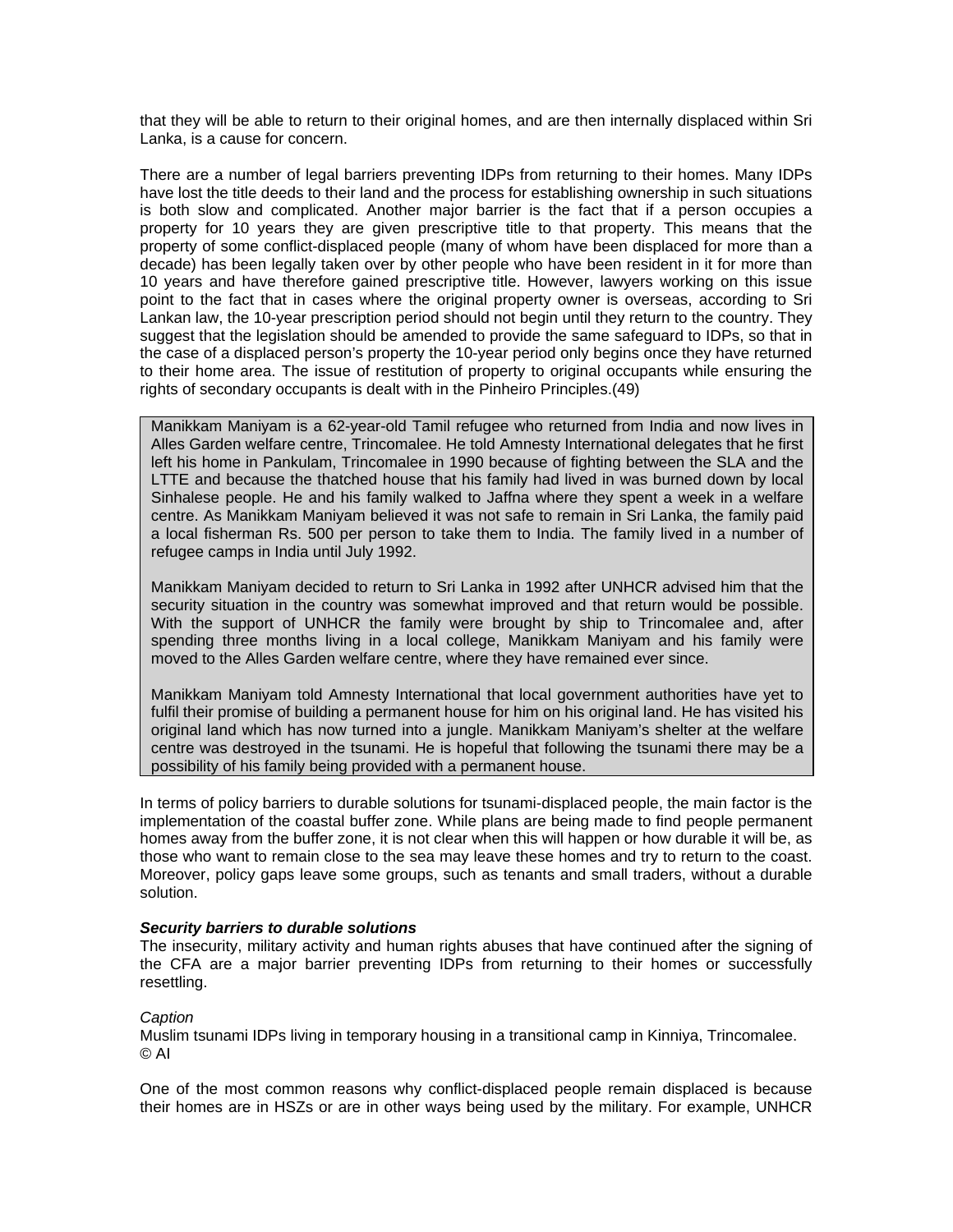reported that in Trincomalee a community of Muslim conflict-displaced people are being prevented from returning to their land as the SLA claim that it needs the water supply there. Such military occupation of private land has caused great controversy and is a major issue of contention between the LTTE and government. However, it is also the case that some IDPs are unable to return home because the LTTE is using their land for military activities, for example in Trincomalee where Muslim and Tamil IDPs currently living in the Kinniya area are reportedly being prevented from returning because their homes are near an LTTE training camp. Until there is a permanent peace settlement it is unlikely that either party will relinquish occupied private land and therefore in the current climate of increasing tension the prospects of return for these IDPs are dim. For other IDPs returning home is impossible because there are landmines or unexploded ordinance on their land.

These IDPs whose land is used for military purposes or is mined are among those for whom the government sees resettlement as an option, although in practice it is not always available. However, many of these IDPs are reluctant to resettle as they fear that by doing this they may lose the right to return to their original land. The LTTE also opposes the resettlement of conflictdisplaced people whose land is in HSZs, insisting that the HSZ should be removed and the IDPs' land returned to them. It appears that, in order to allow these people to leave the welfare centres and build some kind of permanent life in the absence of any withdrawal of the HSZs, provisions are needed that allow resettlement while guaranteeing IDPs the right and support to return to their homes of origin or places of habitual residence if this becomes possible.

On 8 May 2006 the Supreme Court of Sri Lanka ordered the District Secretary of Jaffna to seek the possibility of resettling 7,000 families who have been displaced from the Palali High Security Zone.(50) Under the decision, the Attorney General's Department is to consult the Defence Ministry to obtain information about the number of persons who had been forced to vacate the area due to military activity. In Jaffna District as a whole, according to UNHCR, over 8,242 persons (2,197 families) are currently living in 69 welfare centres in the district.

As the security situation continues to deteriorate, agencies working with IDPs report that a significant number of those who do return, locally integrate in their place of displacement or resettle in another part of the country are being re-displaced by fear of conflict or human rights abuses. For example, local NGOs in Batticaloa told Amnesty International that one third of those resettled in LTTE controlled areas were moving back to government-controlled areas because they feared harassment and killings. People have also been re-displaced in the opposite direction as many Tamils from Jaffna and Trincomalee - including IDPs who had returned or resettled have reportedly moved into LTTE areas in fear of arrests and "disappearances" by the security forces and the renewed hostilities between the security forces and LTTE.

Another reason why IDPs have been reluctant to return home is because they are from an ethnic community that is a numerical minority within their own area and feel they may suffer harassment or violence from the majority ethnic community that surrounds them. This is true for some of the Tamil IDPs currently living in Mullaitivu and Kilinochchi who are afraid to return to their home areas in the east where they would be a minority. It is also particularly true for Muslims whose homes are in LTTE controlled territory and whose return would raise serious protection concerns. For these people the possibility of a durable return or resettlement is inextricably tied to a deescalation of violence and a return to peace negotiations, with issues of safe return being made a priority in these talks.

For tsunami displaced people many of the same security concerns apply as with conflict displaced people, although generally to a lesser extent. As outlined earlier, some tsunami displaced people do not wish to move to the sites allocated for transitional or permanent housing as they feel insecure and fear harassment and violence, either from the LTTE, other Tamil armed groups, or from the security forces. It is of concern that tsunami-displaced people with genuine security concerns are not being offered alternative accommodation and this may result in further displacement for these people if they leave the government-allocated sites to seek somewhere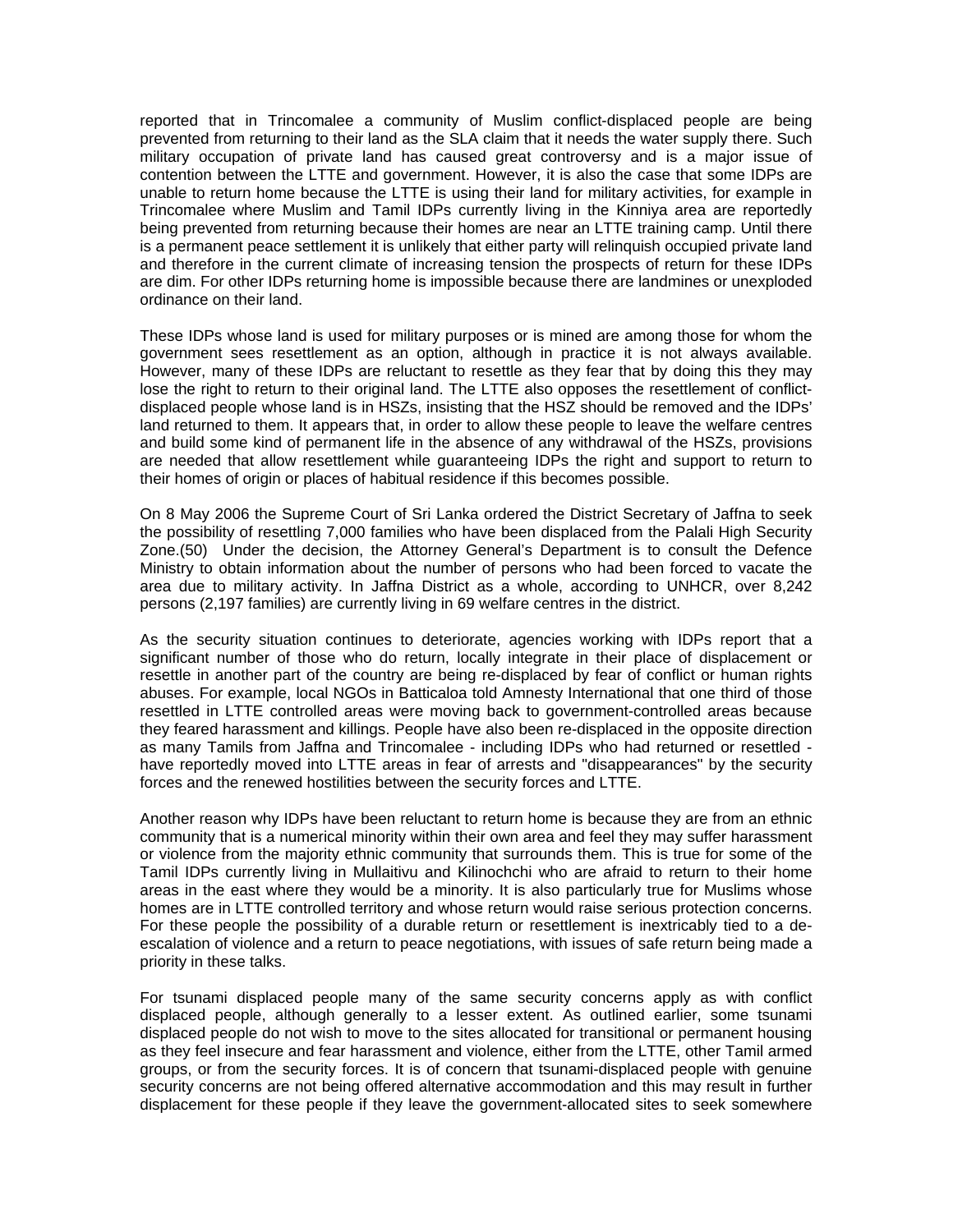safer to live. The conflicts over land and land appropriation being carried out by different communities in the context of the tsunami relocation are also threatening the security of tsunamidisplaced people and preventing them from resettling.

#### *Infrastructure barriers to durable solutions*

According to agencies working with IDPs, one of the major reasons why conflict-displaced people are unable to return, or their attempts at return or resettlement fail causing them to be displaced again, is the fact that they cannot maintain an adequate standard of living in the areas of return or resettlement.

This is due in large part to the lack of infrastructure in areas of return. As mentioned above there is little coordinated planning for the return or resettlement of those displaced by the conflict. According to UNHCR, conflict-displaced people tend to "trickle home" rather go through the mass relocation that tsunami-displaced people experience and this results in people returning to areas before any infrastructure has been put in place. However, according to some NGOs there is a more fundamental problem which is that donors, while willing to fund house-building for returning conflict displaced people, do not want to invest in expensive infrastructure while the peace process remains so fragile. This means that in many areas of return or resettlement there are inadequate roads, and little or no medical services, water supplies and other basic necessities.

One major barrier to successful return of families is that many return or resettlement sites do not have schools near them. According to UNICEF this results in some families leaving their children behind with relatives when they return, or just the men of the family returning.

Many of the 4,800 villages in the northeast have been badly damaged during the conflict and lack basic infrastructure and access to public services, thereby complicating the reintegration of returning IDPs or discouraging them from returning to their homes altogether. UNHCR and UNDP recognized the need for a Village Assessment in order to determine the infrastructure and public service needs of villages of return in order to assist and guide the donor community and enhance its programme planning for development assistance projects that will ensure the sustainability of return. Together with the Government, UNHCR and UNDP are currently conducting the Village Assessment in some 5,000 villages in the northeast. The VA is being carried out concurrently with the complementary National Welfare Centre Survey, to help the government plan for sustainable durable solutions, including return.

Perhaps the most significant economic barrier to durable returns or resettlements is lack of opportunities to find jobs to earn a living. Agencies working with IDPs told Amnesty International that in most return or resettlement sites there is inadequate support for conflict-displaced people to rebuild their livelihood. This is also a problem for tsunami-displaced people who have been relocated away from the coast when they have traditionally relied on fishing to earn their living. Unless ways are found to support relocated IDPs to continue their traditional livelihood activities, or develop new ones, the durability of their relocation will be threatened.

When Amnesty International raised the problem of re-displacement of those who have returned or resettled because of lack of possibilities to realise economic and social rights, the Ministry of Relief, Rehabilitation and Reconciliation responded that such people are not considered IDPs and that there is no state support available to them. However, staff at some conflict IDP welfare centres told Amnesty International that in such cases they do sometimes allow these people to return to their old welfare centres on an ad hoc basis if their attempts at return or resettlement have failed.

#### **Conclusion and recommendations**

Amnesty International acknowledges the serious challenges that the widespread internal displacement in Sri Lanka poses to the government of Sri Lanka, as well as to donors, international and national NGOs and the LTTE, as well as the efforts of all parties to address the problem. In particular, the scale of destruction and displacement caused by the tsunami was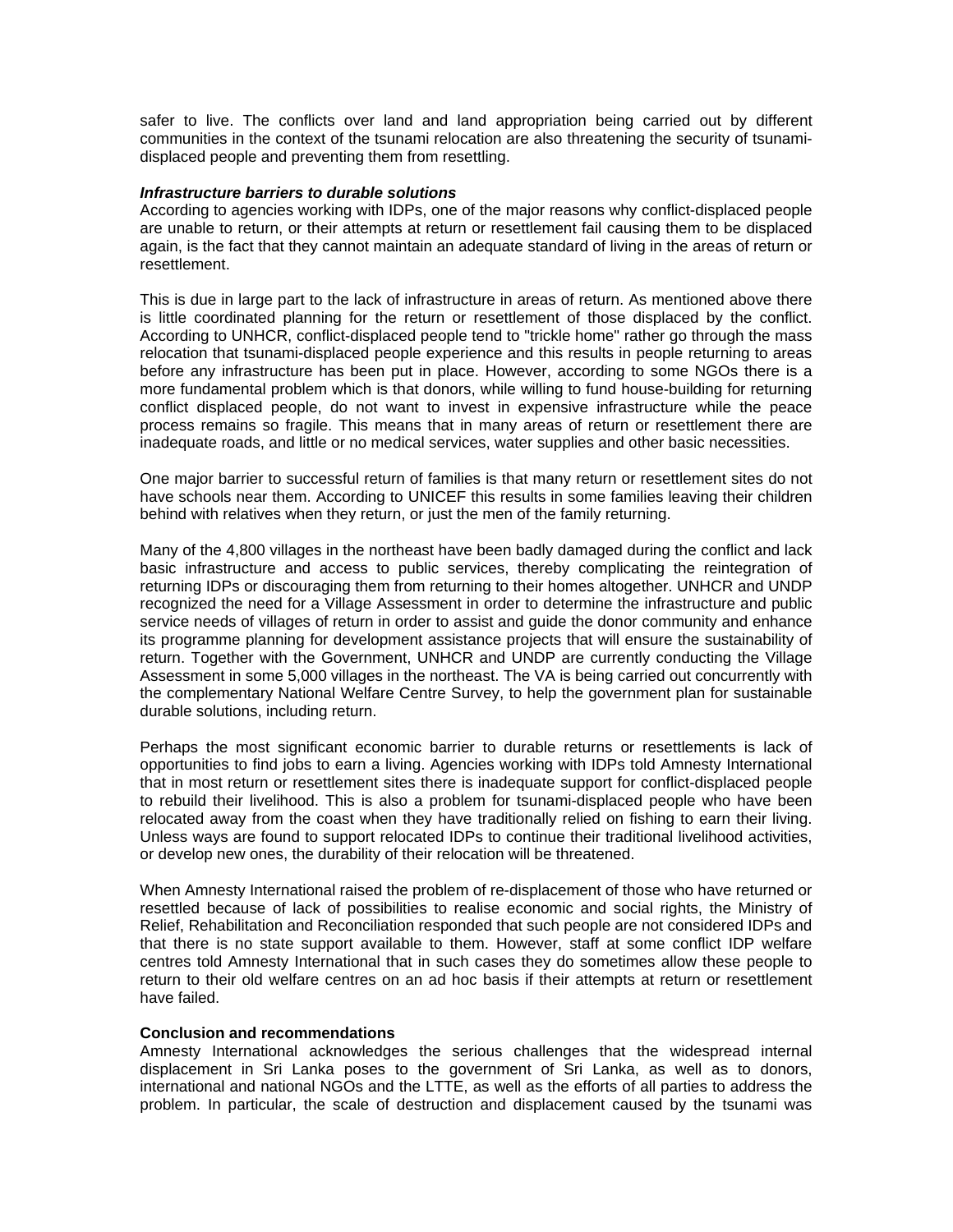unprecedented and required a massive and rapid response from the government of Sri Lanka and other parties, which was largely effective. However, Amnesty International believes that there remain a number of key areas where the rights of IDPs are being violated and where action is urgently needed to protect these rights in full compliance with international law and the UN Guiding Principles on Internal Displacement and to help ensure that all of Sri Lanka's IDPs have access to long-term durable solutions.

## *In order to uphold the physical and mental integrity of IDPs the Government of Sri Lanka and LTTE should ensure that:*

- with the involvement of displaced persons, the location, layout and management structures of IDP camps and permanent resettlement sites be designed to maximise security and protection, in particular of those whose physical security might be most at risk such as women, children, the elderly, the disabled and female/single households
- in consultation with IDP communities, measures are taken to set up security monitoring systems and establish appropriate mechanisms to effectively address violations of the human rights of residents of IDP camps or permanent settlements
- the civilian and humanitarian character of IDP camps is maintained and all relevant parties abstain from any activity that is likely to undermine this
- IDP camps are run in accordance with internationally established best practices for the protection of women and girls, including adequate lighting and camp layout; delivery of food aid and financial assistance to be given to women; and the establishment of sexual and gender-based violence prevention and response systems in the camps, in cooperation with local authorities and women and men IDPs
- displaced individuals with serious protection concerns are offered shelter in an alternative location where their physical security can be guaranteed, including for women victims of rape and other forms of sexual violence

# *In order to uphold the right to non-discrimination of IDPs, the Government of Sri Lanka, LTTE, donors and international and national NGOs should ensure that:*

- the principles of equality and non-discrimination are applied at all stages of displacement, including relief, transitional shelter, resettlement and return
- policies and programmes in relation to relief, recovery and reconstruction for internally displaced persons are free of discrimination of any kind such as ethnicity, religion, political or other opinion, region, property or sex
- no discrimination is made between persons displaced by the tsunami and those displaced by armed conflict or displaced persons in camps and those staying with host families. A similar level of support should be provided to both conflict affected and tsunami affected populations
- no inequities are created with regard to the level of services available to tsunamidisplaced populations and non-affected communities living in surrounding areas or tsunami-displaced populations originally living within the buffer zone and tsunamiaffected populations originally living outside the buffer zone
- protection and assistance programmes are tailored to the particular needs and situation of certain IDPs, such as children, especially unaccompanied minors, expectant mothers, mothers with young children, female heads of household, persons with disabilities and elderly persons

# *In order to uphold the right of IDPs to an adequate standard of living the Government of Sri Lanka, LTTE, donors and international and national NGOs should ensure that:*

- all internally displaced persons without any discrimination be provided with and have safe access to adequate food, water, shelter and housing, health and educational services and sanitation
- all efforts are made to ensure that transitional and permanent shelter and housing provided to displaced persons comply with international standards and are culturally acceptable specifically with respect to women and children's privacy requirements
- suitable housing is provided to landless IDPs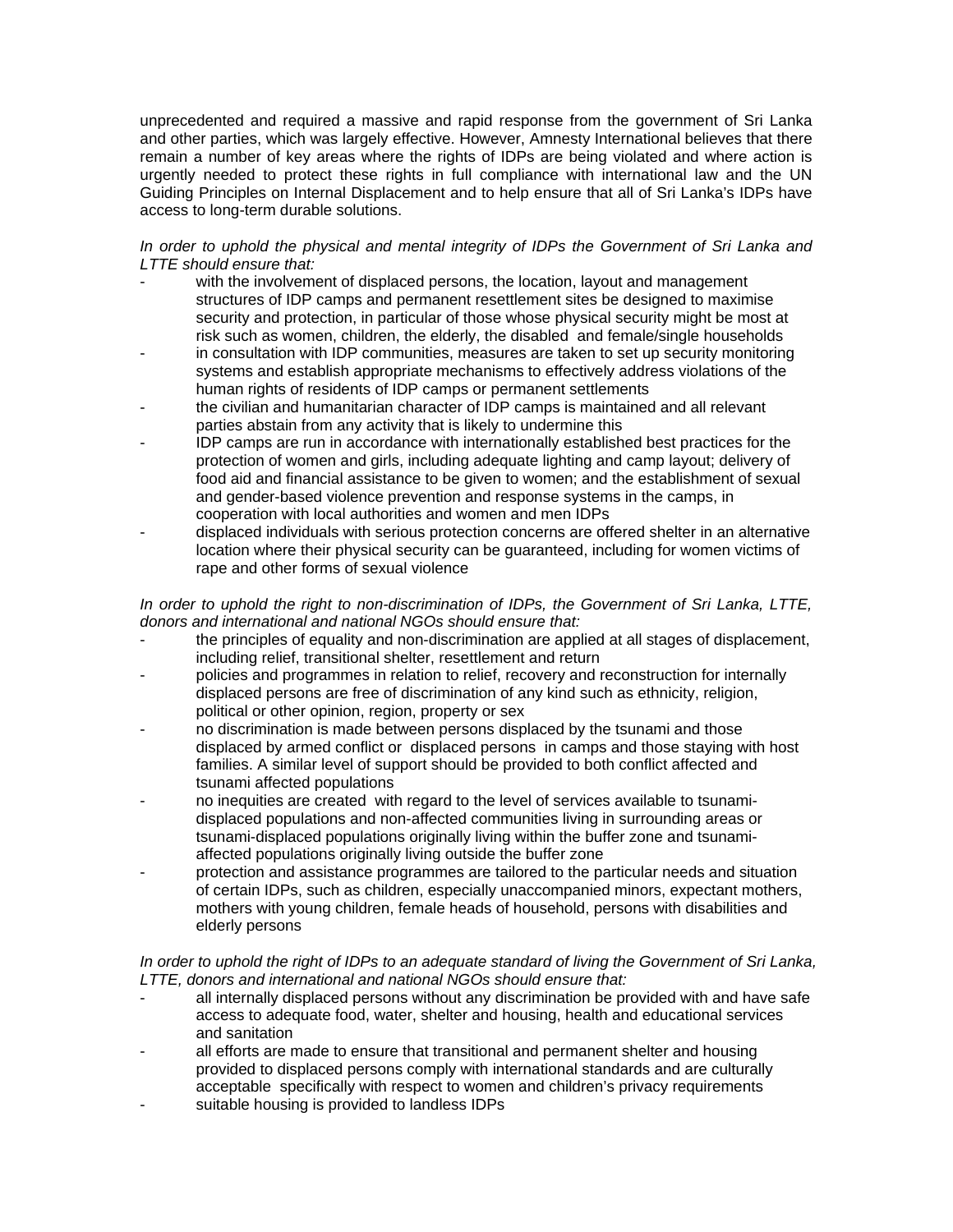- that access to livelihoods and essential services is taken into account when identifying resettlement sites for IDPs or providing assistance for their return to their homes or places of origin
- women are not disenfranchised from or discriminated against in re-claiming former land, housing or property, being resettled onto new land or acquiring housing or land title deeds in their names
- tenants are provided with adequate support including compensation for lost property and assistance with accessing adequate housing including transitional/permanent housing
- persons whose livelihoods were affected by the tsunami including small traders and day labourers in the fishing industry be included in economic redevelopment programmes

# *In order to provide durable solutions to all IDPs the Government of Sri Lanka and LTTE should:*

- recognise that all IDPs have the right to return to their homes or places of origin
- ensure that any prohibitions to remain, return or rebuild in areas within the buffer zone are justified by law and on a case-by-case basis are considered to be necessary for reasons of safety and disaster prevention. Due process guarantees should be made available to all persons affected including access to legal advice and an independent court or tribunal and access to just compensation
- make every effort to enable all IDPs to return in safety and dignity to their homes, integrate locally or resettle voluntarily elsewhere and with full respect for their human rights. This should include providing adequate infrastructure, security and livelihood support, in order to avoid repeated displacement
- ensure that all IDPs who cannot return home for valid reasons should have the option to permanently resettle elsewhere or locally integrate. Timely assistance should be given to them to do this
- ensure that the principle of returning or resettling voluntarily is fully respected and that no IDPs are forced to return to their homes or places of origin or resettle in a place where they do not wish to live
- put in place procedures for determining durable solutions for IDPs that are fair, transparent and accessible, based on dialogue/consultation/decision-making with IDP communities and individuals, including opportunities for complaints and appeals
- ensure access to effective property dispute mechanisms, including transparent, independent and competent tribunals or courts, for IDPs with a disputed property claim. Competent legal advice should be provided to those returnees who require such assistance in the pursuit of their property claims
- ensure that in all decisions over solutions that the IDPs, including women, are consulted and kept informed at all stages of the process.

# **Appendix**

# **\*\*\*\* For UNHCR Population Maps, use the PDF or WP options \*\*\*\***

\*\*\*\*\*\*\*\*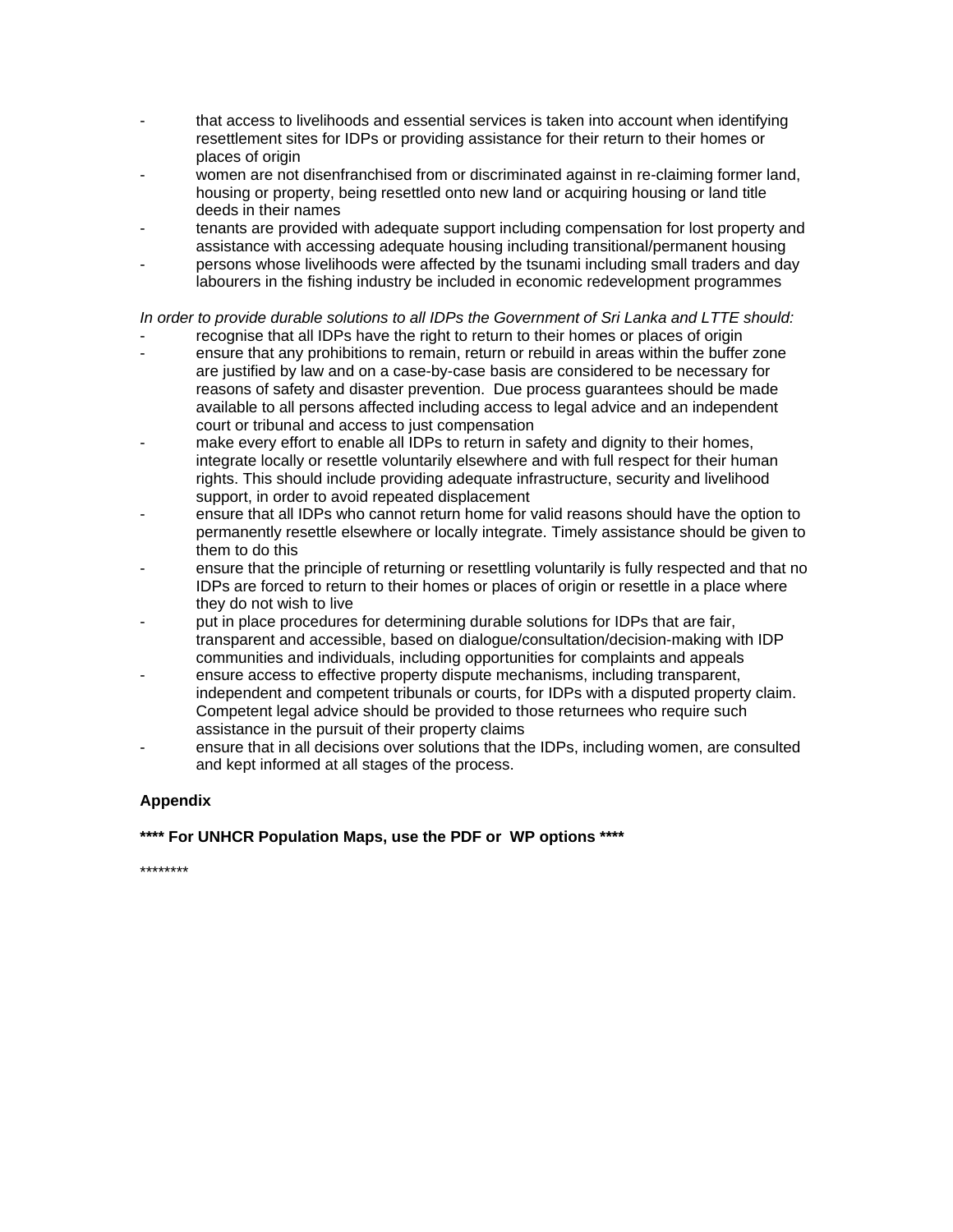(1) High Security Zones are where government military camps are situated. Civilians are not allowed to live within a 500 metre radius of these camps.

(2) There has been no comprehensive survey of IDPs since 2002.

(3) The LTTE and others.

(4) During 2002 over a period of several months, UNHCR together with the Ministry of Rehabilitation, Resettlement and Refugees initiated a survey of IDPs in order to register every IDP within Sri Lanka. The final result of the survey was 613,220 IDPs, but since another 118,618 IDPs moved within the country during this period, the final figure was registered as 731,838. Source: UNHCR.

(5) The Sri Lanka Monitoring Mission (SLMM) is composed of representatives from five Nordic countries. Its website can be found at www.slmm.lk.

(6) Internal Displacement Monitoring Centre website: www.internal-displacement.org. Last viewed in May 2006.

(7) Figures are from "Post Tsunami Recovery and Reconstruction", Joint Report of the Government of Sri Lanka and Development Partners, December 2005.

(8) Includes the provision of food, cash allowances, transitional accommodation matters etc.

(9) RADA combines TAFREN and other mechanisms and institutions into one agency and will ultimately become an authority with statutory powers.

(10) The responsibilities of the former Ministry of Relief, Rehabilitation and Reconciliation, Ministry of Vanni Rehabilitation and the Ministry of Eastern Development were shared between them.

(11) The Government ministry responsible for restoring normalcy in conflict-affected areas and which had primary responsibility for the return and resettlement of conflict IDPs.

(12) People's Liberation Front - a Marxist and Sinhalese nationalist party that had been a minority party in the government coalition.

(13) The Coast Conservation Act No. 57 of 1981 shifted the emphasis from coast protection to coastal zone management (CZM), under a Director of Coast Conservation. See website of Coast Conservation Department www.ccd.gov.lk.

(14) See Joint Report, Chapter Three, Donor-built Housing Programme.

(15) Latest updated figures on the number of houses constructed are available on the RADA website (www.rada.gov.lk).

(16) See also in relation to internally displaced persons in situations of natural disaster "Protection of Internally Displaced Persons in Situations of Natural Disaster: A Working Visit to Asia by the Representative of the United Nations Secretary General on the Human Rights of Internally Displaced Persons Walter Kälin, 27 February to 5 March 2005 and Draft Operational Guidelines on Human Rights Protection in Situations of Natural Disasters with Particular Reference to the Persons who are internally displaced (Guidelines on Human Rights and Natural Disasters) as presented to the IASC by the Representative of the Secretary General on the Human Rights of Internally Displaced Persons.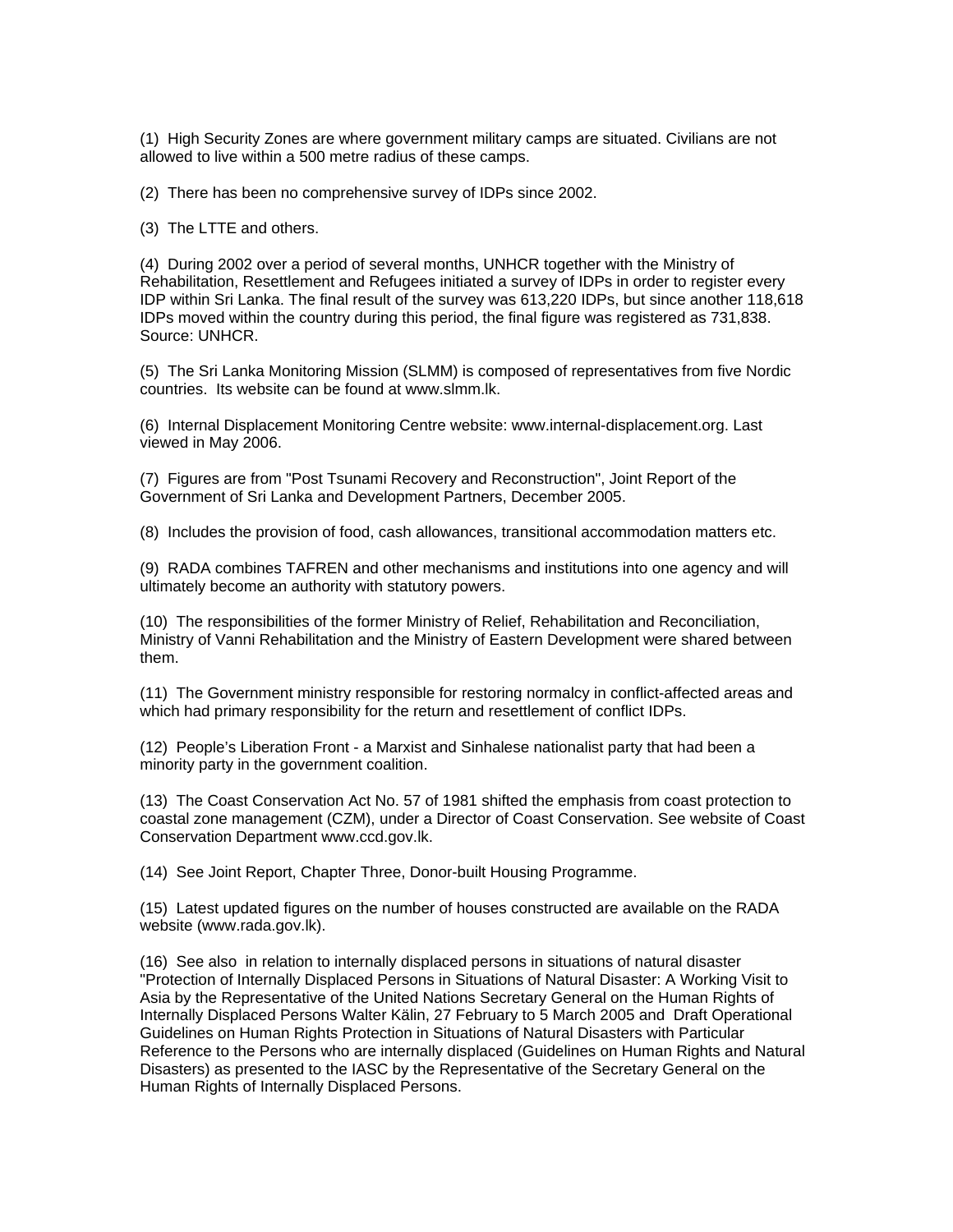(17) Resettlement in the IDP context refers to relocation within the country, rather than to resettlement to another country as the term is more usually associated in international refugee law.

(18) ICCPR General Comment 27 (Sixty-seventh session, 1999): Article 12: Freedom of Movement, A/55/40 Vol. I (2000) 128 at Para 7. Subject to the provisions of Article 12, paragraph 3, the right to reside in a place of one's choice within the territory includes protection against all forms of forced internal displacement. It also precludes preventing the entry or stay of persons in a defined part of the territory.

(19) R. Cohen, 'The Guiding Principles: How Do They Support IDP Response Strategies?' in W. Kälin, F. Deng & R. Cohen, Recent Commentaries About the Nature and Application of the Guiding Principles on Internal Displacement (Brookings-CUNY Project on Internal Displacement, April 2002).

(20) See for example UN Charter, Articles 3, 13(b), 55(c), 76(c); UDHR Article 2, 7, ICCPR Articles 2(1), 3.26; ICESCR Article 2(2); International Convention on the Elimination of All Forms of Racial Discrimination, 1965; Guiding Principle 4; Article 3(1) common to the four Geneva Conventions of 1949, Article 27 of the 4th Geneva Convention

- (21) See for instance Article 3 common to the four Geneva Conventions of 1949.
- (22) CRC, Article 38(3).
- (23) Rome Statute of the International Criminal Court (1998), Article 8(2) (a)(xxvi).
- (24) Guiding Principle 13
- (25) Guiding Principle 18 (1).
- (26) Guiding Principle 21 (1).
- (27) ICCPR, Article 2 (3) (a)

(28) See, W. Kälin, 'Guiding Principles on Internal Displacement: Annotations', Studies in Transnational Legal Policy, No. 32 (Amer. Soc. Int'l L. and the Brookings Institution Project on Internal Displacement, 2000), 72; EXCOM Conclusion No. 101 (LV) 2004: Conclusion on Legal Safety Issues in the Context of Voluntary Repatriation of Refugees.

(29) See UNHCR's latest report "The State of the World's Refugees 2006: Human Displacement in the New Millennium".

(30) The LTTE has reportedly been responsible for unlawful killings, abductions, child recruitment and torture. The Sri Lankan security forces have reportedly been responsible for extrajudicial executions, unlawful arrests, "disappearances" and torture.

(31) Following the April 2004 battle between Karuna's group and the LTTE, Karuna disbanded most of his fighters. Among these were 1800 child soldiers who spontaneously returned home, but later became the target of re-recruitment by the LTTE.

(32) The most senior government official at district level

(33) The LTTE informed the UN and ICRC it would abide by the Geneva Conventions in February 1988.

(34) Principle 10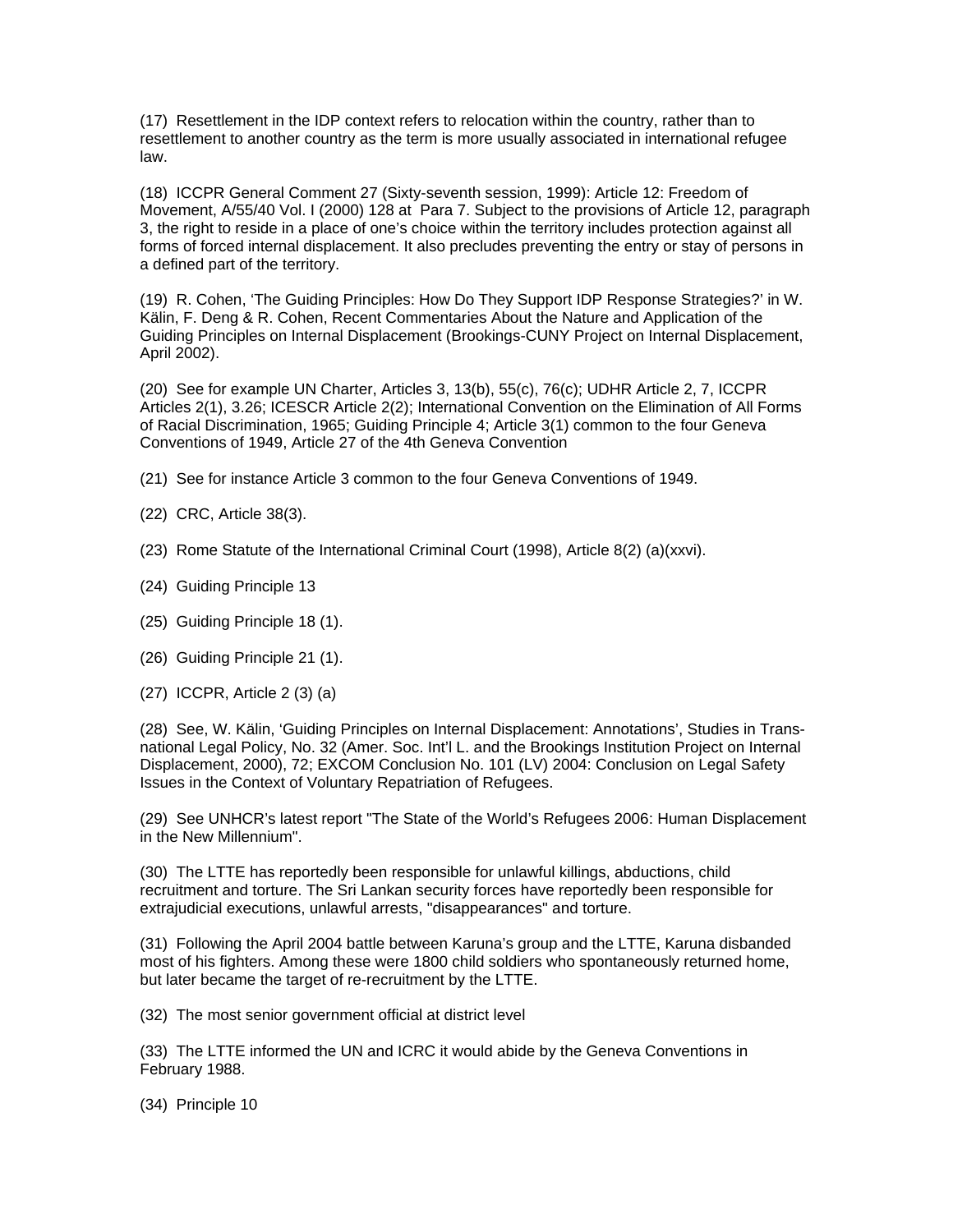(35) In response to the assassination of the Foreign Minister, Lakshman Kadirgamar, at his home in Colombo on 12 August 2005 The SoE is still maintained.

(36) An elite group of police officers trained to combat terrorism, reporting to the Inspector General of Police (IGP).

(37) The DRMU was established in January 2005 to respond to the human rights issues raised by the tsunami, and recorded 19,000 complaints.

(38) A coalition of women's organisations formed immediately after the tsunami.

(39) It is important to note that while the initial response was relatively fast, there are concerns that tsunami IDPs may now remain in transitional shelters for a long time.

(40) 102.94 Sri Lanka rupees = 1 USD, 500 rupees = 4.857 USD and 5,000 rupees = 48.57 USD

(41) The IDPs will get the land title to this permanent house. They are also able to keep the title to their land on the coast.

(42) These permanent houses are being built by NGOs.

(43) Centre for Policy Alternatives (CPA) Discussion Paper, March 2006.

(44) There are a number of Tamil ex-armed groups that were very active in the 1980s and 1990s but that now claim to have given up armed activities. However, it is widely believed that many of these groups continue to carry out armed activities against the LTTE in collaboration with the Sri Lankan security forces.

(45) Joint Report, Chapter Three, 3.5 Issues, Problems and Possible Solutions.

(46) See Joint Report, Chapter Nine, page 36.

(47) See Joint Report, Chapter Nine, page 35.

(48) See Joint Report, Health, Chapter Five, Education and Protection, 5.2.6

(49) Principle 17.1 States should ensure that secondary occupants are protected against arbitrary or unlawful forced eviction. States shall ensure, in cases where evictions of such occupants are deemed justifiable and unavoidable for the purposes of housing, land and property restitution, that evictions are carried out in a manner that is compatible with international human rights law and standards, such that secondary occupants are afforded safeguards of due process, including an opportunity for genuine consultation, adequate and reasonable notice, and the provision of legal remedies, including opportunities for legal redress.

Principle 17.2 States should ensure that the safeguards of due process extended to secondary occupants do not prejudice the rights of legitimate owners, tenants and other rights holders to repossess the housing, land and property in question in a just and timely manner.

Principle 17.3 In cases where evictions of secondary occupants are justifiable and unavoidable, States should take positive measures to protect those who do not have the means to access any other adequate housing other than that which they are currently occupying from homelessness and other violations of their right to adequate housing.

(50) The areas demarcated HSZs by the Sri Lanka armed forces in Jaffna District comprise over 25% of the total area.